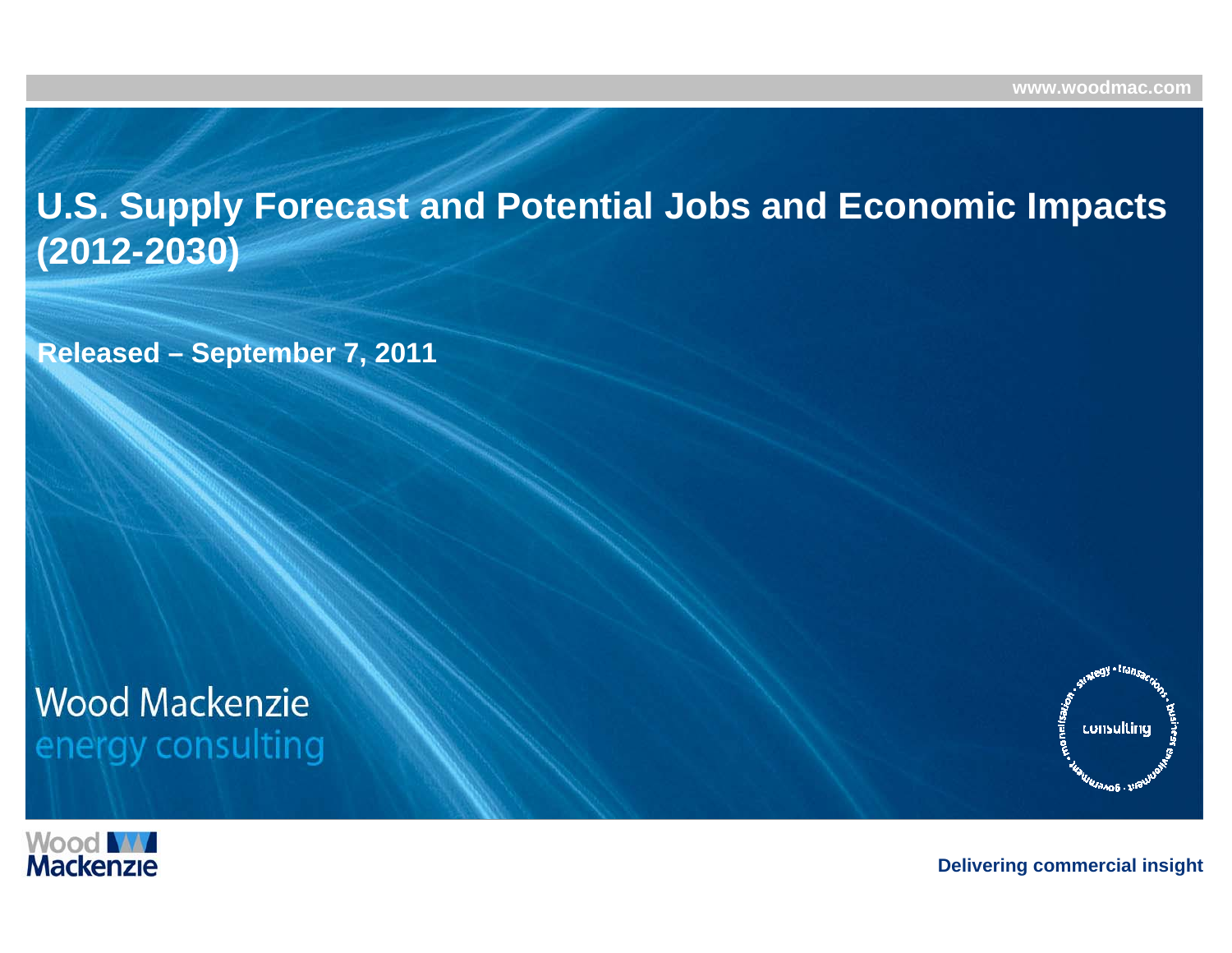**Study Background** API has requested Wood Mackenzie undertake a study which<br>examines the energy supply, job and government revenue implications at the state and federal levels of enacting policies in the U.S. that encourage the development of North American hydrocarbon resources. Given the high level of unemployment and budgetary stress facing the nation, the findings of this study should be of interest to policy makers as they move forward to craft solutions to these problems.

> This study examines the impacts of opening access to key U.S. regions which are currently closed to development, as well as assessing a return to historical levels of development on existing U.S. producing areas (including onshore U.S., the Gulf of Mexico and Alaska). The economic impacts of the Keystone XL pipeline and other potential Canada to U.S. oil pipelines are also considered.

> Additionally this report looks at the potential threats to production, jobs and government revenues associated with a continuation on the current path of an increased regulatory burden and slower permitting relative to historical levels.

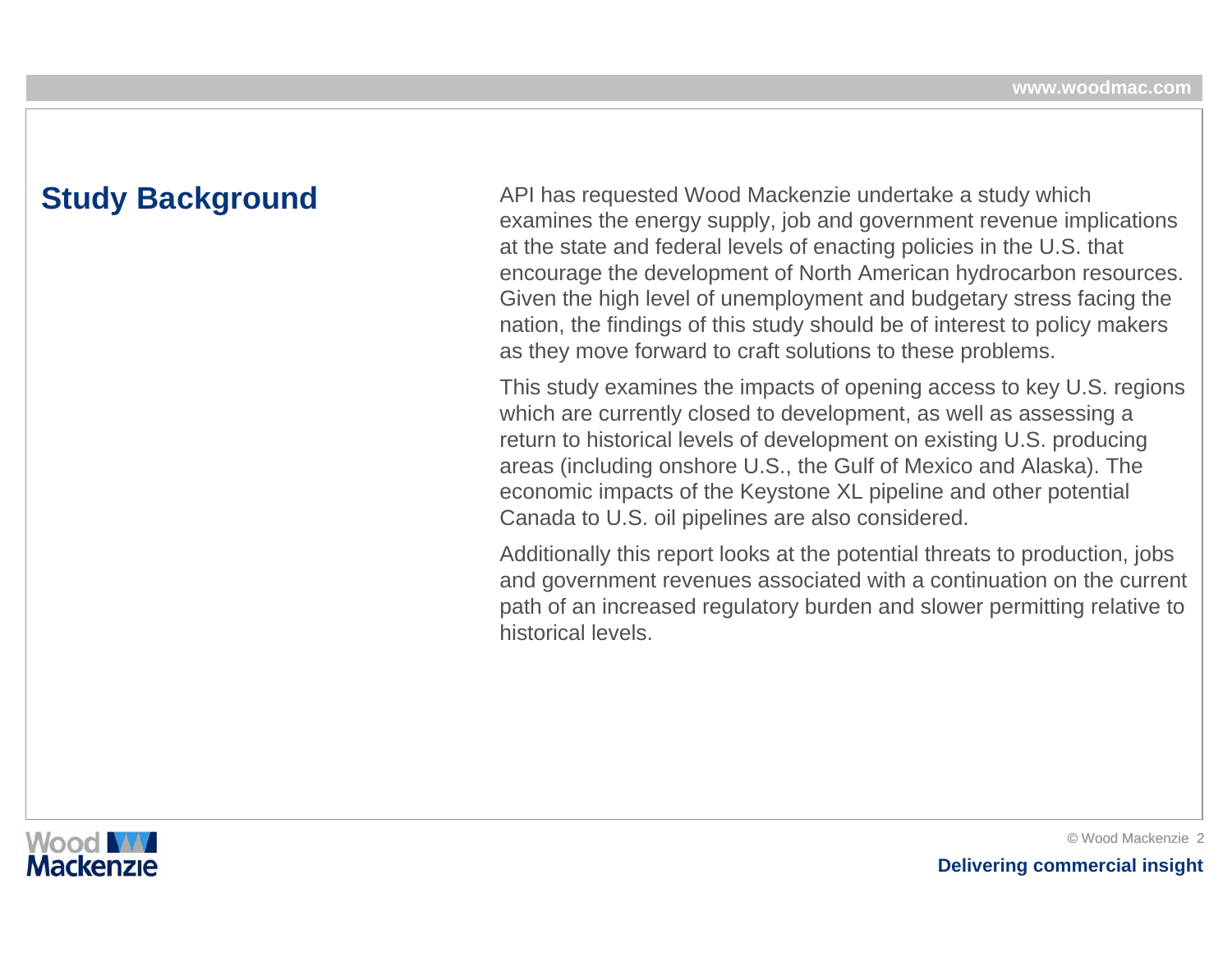### **Key National Results**

**Wood Mackenzie's analysis found that U.S. policies which encourage the development of new and existing resources could, by 2030, increase domestic oil and natural gas production by over 10 million boed, support an additional 1.4 million jobs, and raise over \$800 billion of cumulative additional government revenue. Whereas increasing regulatory burdens on the oil and gas upstream sector will result in higher development costs, which can potentially hinder the growth of production, tax revenues, and job creation.**

**Continuing the current path of policies which slow down the issuance of leases and drilling permits, increase the cost of hydraulic fracturing through duplicative water or air quality regulations, or delay the construction of oil sands export pipelines such as Keystone XL, will likely have a detrimental effect on production, jobs, and government revenues.**



**Total U.S. Oil and Natural Gas Production (Projected)**

**Development Policy Case Incremental Impacts:** (Change from the Current Path Case)

| <b>U.S. IMPACTS</b>                 | 2015    | 2020      | 2025      | 2030      |
|-------------------------------------|---------|-----------|-----------|-----------|
| <b>Production (000's boed)</b>      | 1.267   | 4.189     | 7.937     | 10.371    |
| Jobs                                | 668.462 | 1.138.567 | 1,262,035 | 1.403.877 |
| <b>Annual Revenues (\$Millions)</b> | 10,165  | 27.796    | 67.613    | 99,769    |

**Total Potential Jobs Impact:**  Approximately 1.0 million jobs by 2018 and over 1.4 million by 2030

**Total cumulative potential government revenue:** Additional \$36 billion by 2015 and nearly \$803 billion by 2030

#### **Total Potential Production impact:**

By 2015, an additional 1.27 million boed could be produced, rising to 10.4 million boed by 2030. Over the period 2012 to 2030, it is estimated an additional cumulative 35.4 billion boe of reserves could be produced through development policies



© Wood Mackenzie 3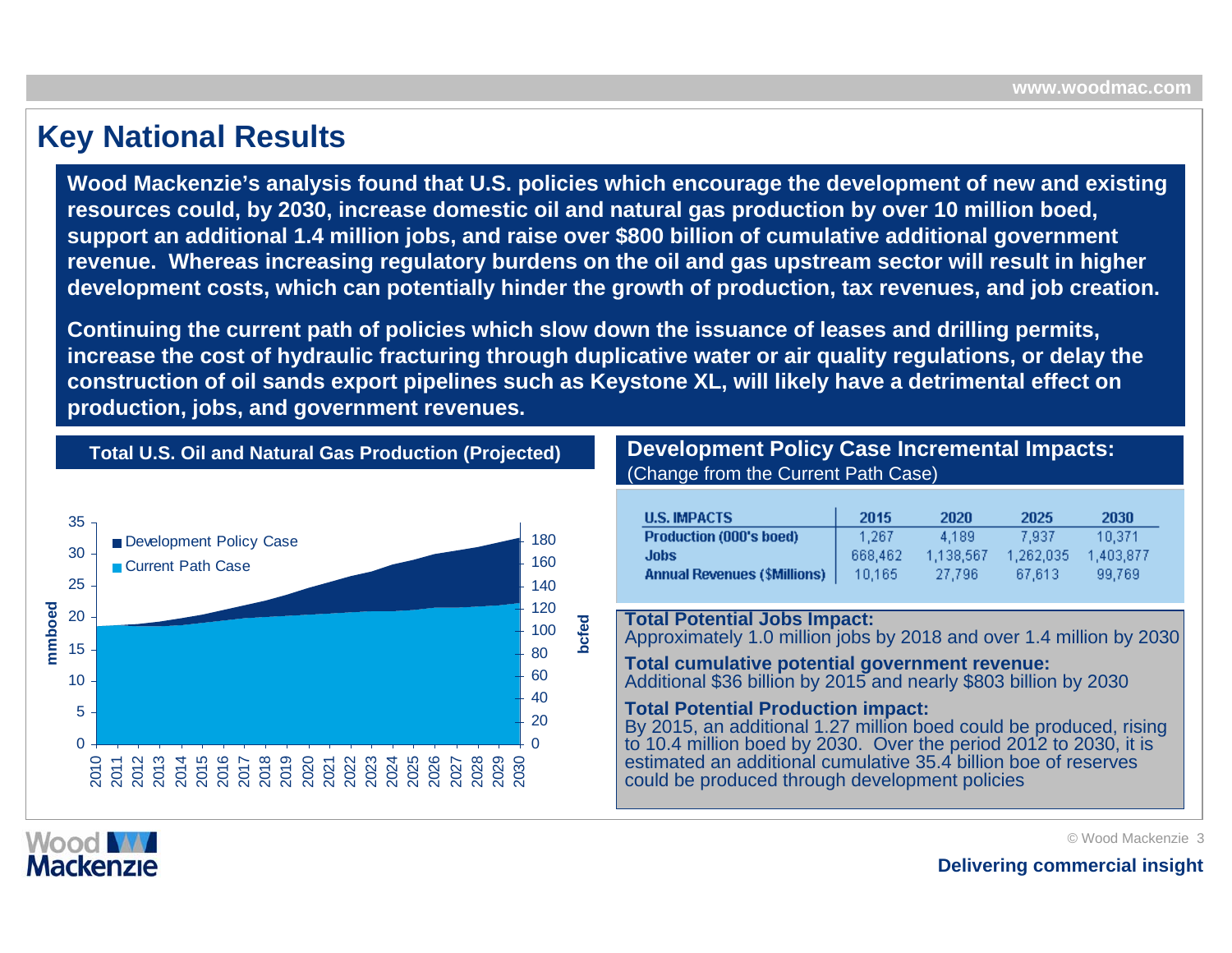# **U.S. Employment Impacts of Oil and Natural Gas Development (Projected)**

- Wood Mackenzie estimates 1.4 million new jobs could be added through policies which encourage the development of U.S. and Canadian resources by 2030
- •Jobs added could exceed 1.0 million by 2018
- • Policies that increase access to currently undeveloped regions have the largest potential to create jobs in the U.S.. An estimated 690,000 new jobs by 2030

#### **U.S. Employment Impacts of Oil and Natural Gas Dev elopment (Projected)**



Total U.S. employment supported by the upstream oil and natural gas sector



©Wood Mackenzie 4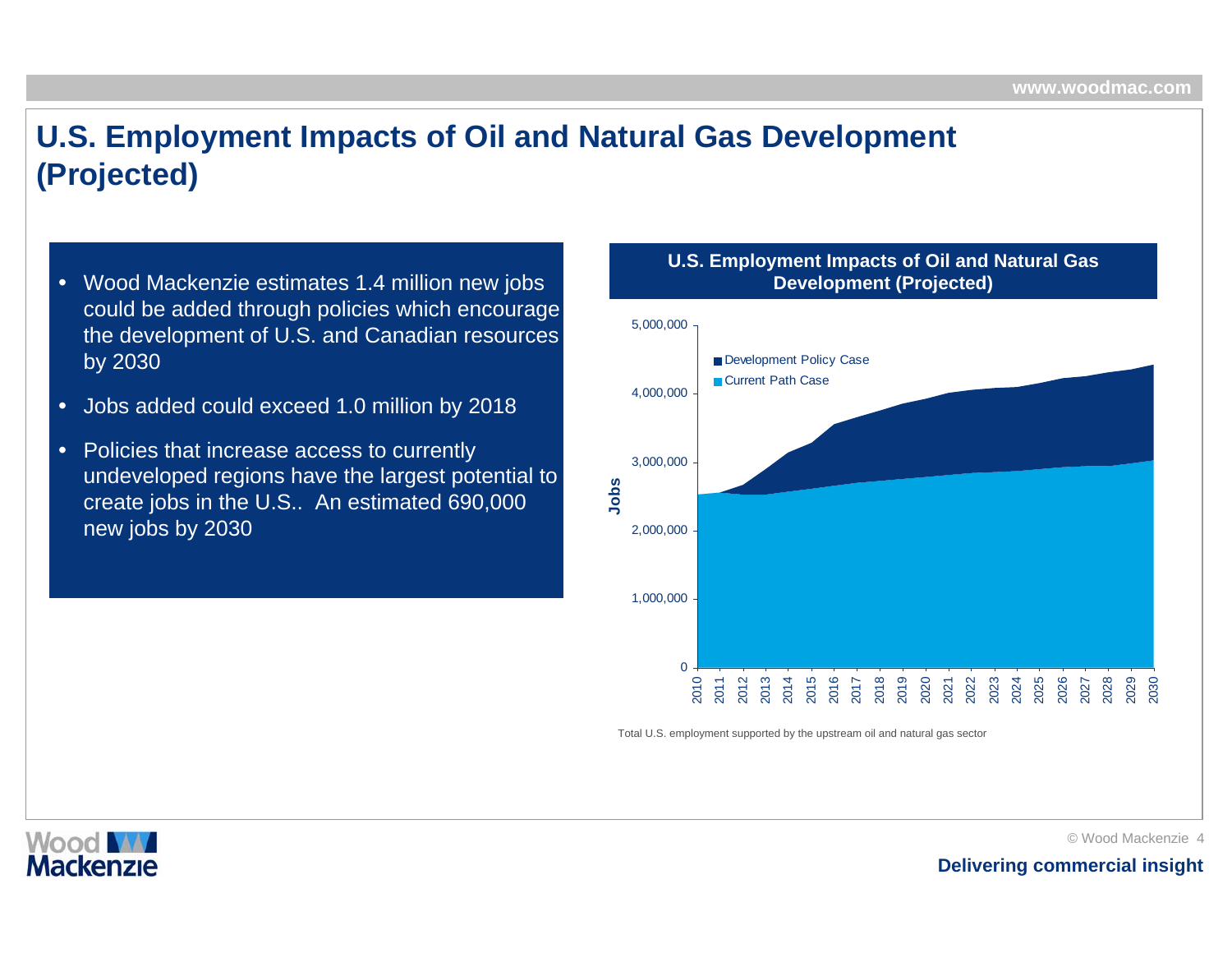# **Key State Results (Projected)**

|                                                     |        | <b>Annual Production (mboed)</b> |                |                |         | <b>Total Jobs Supported</b> |           |                  | Annual Gov't Revenue (\$M) |       |        |        |        |  |
|-----------------------------------------------------|--------|----------------------------------|----------------|----------------|---------|-----------------------------|-----------|------------------|----------------------------|-------|--------|--------|--------|--|
|                                                     | 2010   | 2015                             | 2020           | 2030           | 2010    | 2015                        | 2020      | 2030             |                            | 2010  | 2015   | 2020   | 2030   |  |
| <b>TEXAS - Current Path Case</b>                    | 5,110  | 5,365                            | 5,521          | 5,880          | 939,167 | 1,008,652                   | 1,059,378 | 1,122,682        |                            | 9,728 | 11,884 | 16,018 | 22,030 |  |
| <b>Development Policy Case</b>                      | 5,110  | 5,713                            | 6,438          | 7.655          | 939,167 | 1,118,785                   | 1,211,604 | 1,297,352        |                            | 9,728 | 13,980 | 20,698 | 38,213 |  |
| <b>Difference</b>                                   |        | 348                              | 917            | 1,775          | ÷.      | 110,133                     | 152,225   | 174,670          |                            |       | 2,096  | 4.679  | 16,183 |  |
| <b>ALASKA - Current Path Case</b>                   | 711    | 641                              | 601            | 844            | 35,568  | 32,809                      | 31,375    | 43,857           |                            | 8.602 | 8.593  | 9.002  | 10,381 |  |
| <b>Development Policy Case</b>                      | 711    | 655                              | 1,174          | 2,467          | 35,568  | 85,783                      | 135,164   | 167,074          |                            | 8,602 | 8,641  | 13,096 | 32,237 |  |
| <b>Difference</b>                                   | ÷      | 14                               | 573            | 1,623          |         | 52,974                      | 103,789   | 123,217          |                            |       | 1,703  | 5,968  | 21,856 |  |
| <b>FLORIDA - Current Path Case</b>                  | ÷,     |                                  |                |                | 27,719  | 27,719                      | 27,719    | 27,719           |                            |       |        |        |        |  |
| <b>Development Policy Case</b>                      | ÷.     | $\sim$                           | 621            | 1,620          | 27,719  | 112,328                     | 159,465   | 197,795          |                            |       |        | 4,798  | 16,629 |  |
| <b>Difference</b>                                   |        |                                  | 621            | 1,620          |         | 84,609                      | 131,746   | 170,076          |                            |       | 1,134  | 6,407  | 17,465 |  |
|                                                     |        |                                  |                |                |         |                             |           |                  |                            |       |        |        |        |  |
| <b>CALIFORNIA - Current Path Case</b>               | 887    | 647                              | 516            | 410            | 104,217 | 97,167                      | 93,231    | 90,206           |                            | 5,631 | 5,361  | 3,908  | 3,801  |  |
| <b>Development Policy Case</b>                      | 887    | 650                              | 620            | 1,459          | 104,217 | 123,501                     | 179,429   | 241,022          |                            | 5,631 | 5,837  | 4,759  | 16,261 |  |
| <b>Difference</b>                                   |        | 3                                | 105            | 1,050          |         | 26,333                      | 86,197    | 150,816          |                            |       | 476    | 851    | 12,460 |  |
| <b>LOUISIANA - Current Path Case</b>                | 882    | 951                              | 1.097          | 1.040          | 281,625 | 310,905                     | 365,819   | 345,022          |                            | 1.066 | 1,771  | 2,764  | 3,128  |  |
| <b>Development Policy Case</b>                      | 882    | 1,133                            | 1.605          | 1,985          | 281,625 | 376,540                     | 453,482   | 433,836          |                            | 1.066 | 2,991  | 5,480  | 12,805 |  |
| <b>Difference</b>                                   |        | 182                              | 508            | 946            |         | 65,635                      | 87,663    | 88,814           |                            |       | 1,221  | 2,716  | 9,678  |  |
| <b>NEW YORK - Current Path Case</b>                 | 31     | $\bf{9}$                         | $\overline{7}$ | $\overline{2}$ | 14,811  | 14,811                      | 14,811    | 14,811           |                            | 12    | 14     | 16     | 6      |  |
| <b>Development Policy Case</b>                      | 31     | 328                              | 529            | 791            | 14,811  | 47,052                      | 62,628    | 64,883           |                            | 12    | 203    | 1,177  | 2,899  |  |
| <b>Difference</b>                                   | $\sim$ | 319                              | 522            | 789            |         | 32,241                      | 47,817    | 50,072           |                            |       | 189    | 1,161  | 2,893  |  |
| NORTH CAROLINA - Current Path Case                  | ×.     |                                  |                |                | 4,834   | 4,834                       | 4,834     | 4,834            |                            |       |        |        |        |  |
| <b>Development Policy Case</b>                      | ×.     | ×.<br>$\sim$                     | ٠.<br>45       | 382            | 4,834   | 12,479                      | 45,407    | 45,231           |                            |       |        | 101    | 3,554  |  |
| <b>Difference</b>                                   |        |                                  | 45             | 382            |         | 7,646                       | 40,573    | 40,398           |                            |       |        | 101    | 3,554  |  |
|                                                     |        |                                  |                |                |         |                             |           |                  |                            |       |        |        |        |  |
| UTAH - Current Path Case                            | 341    | 320                              | 419            | 465            | 27,043  | 25,960                      | 34,687    | 38,280           |                            | 927   | 1,170  | 1,888  | 2,679  |  |
| <b>Development Policy Case</b>                      | 341    | 379                              | 586            | 707            | 27,043  | 52,514                      | 83,991    | 80,528           |                            | 927   | 1.431  | 2.698  | 4.088  |  |
| <b>Difference</b>                                   |        | 59                               | 167            | 242            |         | 26,554                      | 49,304    | 42,248           |                            |       | 261    | 810    | 1.409  |  |
| <b>COLORADO - Current Path Case</b>                 | 1.111  | 1,065                            | 1,192          | 1.359          | 118,879 | 116,539                     | 133,132   | 151,055          |                            | 3,020 | 3,891  | 5,369  | 7.834  |  |
| <b>Development Policy Case</b>                      | 1,111  | 1,133                            | 1.333          | 1,567          | 118,879 | 177,669                     | 221,416   | 236,087          |                            | 3,020 | 4.420  | 6,359  | 9,119  |  |
| <b>Difference</b>                                   |        | 68                               | 141            | 208            |         | 61,131                      | 88,283    | 85,032           |                            |       | 528    | 990    | 1,285  |  |
| <b>MAINE - Current Path Case</b>                    | ÷.     |                                  |                |                | 638     | 638                         | 638       | 638              |                            |       |        |        |        |  |
| <b>Development Policy Case</b>                      |        |                                  | 24             | 201            | 638     | 4,211                       | 21,018    | 20,074           |                            |       | 74     | 137    | 1.864  |  |
| <b>Difference</b>                                   |        |                                  | 24             | 201            |         | 3,573                       | 20,380    | 19,436           |                            |       | 74     | 137    | 1,864  |  |
| WYOMING - Current Path Case                         | 1,455  | 1,452                            | 1,627          | 1,731          | 68,944  | 70,383                      | 80,493    | 85,228           |                            | 3,954 | 5,306  | 7,329  | 9,980  |  |
| <b>Development Policy Case</b>                      | 1,455  | 1,521                            | 1,753          | 1,912          | 68,944  | 131,672                     | 147,603   | 152,090          |                            | 3,954 | 6,362  | 8,905  | 11,263 |  |
| <b>Difference</b>                                   |        | 69                               | 125            | 180            |         | 61,289                      | 67,110    | 66,862           |                            |       | 1,056  | 1,576  | 1,283  |  |
|                                                     |        |                                  |                |                |         |                             |           |                  |                            |       |        |        |        |  |
| <b>MASSACHUSETTS - Current Path Case</b>            |        |                                  | 20             | 169            | 2,111   | 2,111                       | 2,111     | 2,111            |                            |       | 63     | 116    |        |  |
| <b>Development Policy Case</b><br><b>Difference</b> | $\sim$ | ÷                                | 20             | 169            | 2,111   | 5,917<br>3,806              | 20,936    | 21,825<br>19,715 |                            |       | 63     | 116    | 1,570  |  |
|                                                     |        | ÷.                               |                |                |         |                             | 18,826    |                  |                            |       |        |        | 1,570  |  |



© Wood Mackenzie 5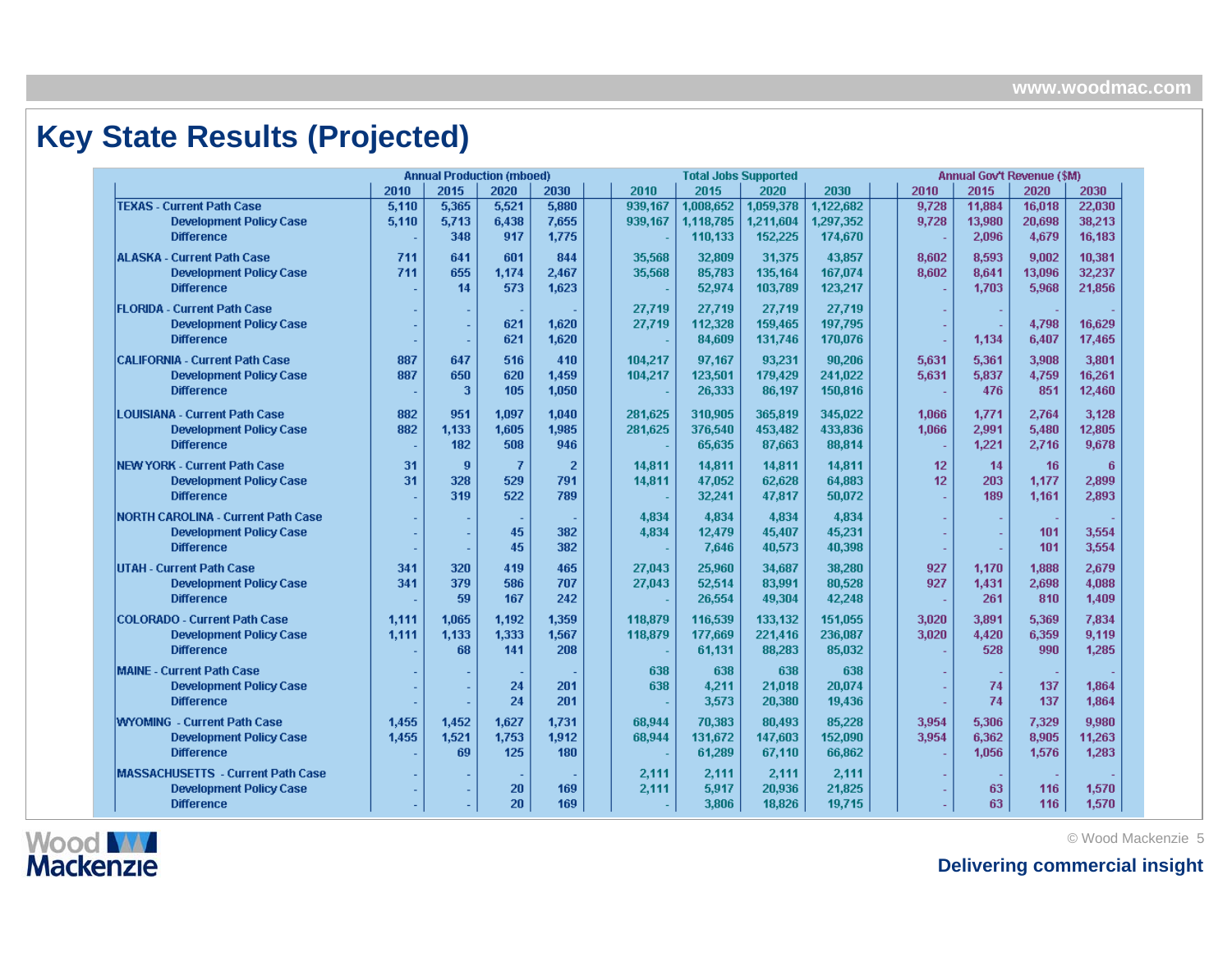# **Key State Results (continued)**

|                                               |        | <b>Annual Production (mboed)</b> |        |        | <b>Total Jobs Supported</b> |           |           | Annual Gov't Revenue (\$M) |        |        |        |         |  |
|-----------------------------------------------|--------|----------------------------------|--------|--------|-----------------------------|-----------|-----------|----------------------------|--------|--------|--------|---------|--|
|                                               | 2010   | 2015                             | 2020   | 2030   | 2010                        | 2015      | 2020      | 2030                       | 2010   | 2015   | 2020   | 2030    |  |
| VIRGINIA - Current Path Case                  | 112    | 58                               | 53     | 91     | 15,456                      | 15,456    | 15,456    | 15,456                     | 42     | 80     | 118    | 252     |  |
| <b>Development Policy Case</b>                | 112    | 58                               | 71     | 237    | 15,456                      | 19,062    | 31,857    | 33,641                     | 42     | 133    | 218    | 1,584   |  |
| <b>Difference</b>                             |        | $\mathbf{1}$                     | 18     | 146    |                             | 3,606     | 16,401    | 18,185                     |        | 53     | 100    | 1,332   |  |
| NEW JERSEY - Current Path Case                |        |                                  |        |        | 5,359                       | 5,359     | 5,359     | 5,359                      |        |        |        |         |  |
| <b>Development Policy Case</b>                |        | $\sim$                           | 14     | 114    | 5,359                       | 8,407     | 19,212    | 21,322                     |        | 42     | 78     | 1.063   |  |
| <b>Difference</b>                             |        |                                  | 14     | 114    |                             | 3,049     | 13,853    | 15,964                     |        | 42     | 78     | 1,063   |  |
| PENNSYLVANIA - Current Path Case              | 441    | 1,771                            | 2,271  | 2,848  | 121,783                     | 184,719   | 236,870   | 296,217                    | 167    | 2,438  | 5.051  | 7,862   |  |
| <b>Development Policy Case</b>                | 441    | 1,824                            | 2,351  | 2,961  | 121,783                     | 200,630   | 257,499   | 322,042                    | 167    | 2,510  | 5,229  | 8,172   |  |
| <b>Difference</b>                             |        | 52                               | 80     | 112    |                             | 15,912    | 20,629    | 25,824                     |        | 72     | 178    | 310     |  |
|                                               |        |                                  |        |        |                             |           |           |                            |        |        |        |         |  |
| OKLAHOMA - Current Path Case                  | 1,211  | 1,122                            | 1,065  | 1,264  | 239,883                     | 227,378   | 220,403   | 260,264                    | 1,692  | 2,204  | 2,720  | 4,051   |  |
| <b>Development Policy Case</b>                | 1,211  | 1,157                            | 1,125  | 1,373  | 239,883                     | 234,959   | 231,975   | 277,100                    | 1.692  | 2,273  | 2,872  | 4,398   |  |
| <b>Difference</b>                             |        | 35                               | 59     | 108    |                             | 7,581     | 11,572    | 16,836                     |        | 69     | 152    | 347     |  |
| <b>MONTANA</b> - Current Path Case            | 112    | 95                               | 88     | 93     | 10,832                      | 9,335     | 8,877     | 9,316                      | 305    | 345    | 397    | 535     |  |
| <b>Development Policy Case</b>                | 112    | 128                              | 149    | 188    | 10,832                      | 35,080    | 38,851    | 46,554                     | 305    | 750    | 1,024  | 1,169   |  |
| <b>Difference</b>                             |        | 34                               | 61     | 95     |                             | 25,745    | 29,975    | 37,239                     |        | 405    | 628    | 634     |  |
|                                               |        |                                  |        |        |                             |           |           |                            |        |        |        |         |  |
| <b>CONNECTICUT - Current Path Case</b>        |        |                                  |        |        | 3,005                       | 3,005     | 3,005     | 3,005                      |        |        |        |         |  |
| <b>Development Policy Case</b>                |        | $\sim$                           | 10     | 84     | 3,005                       | 4,958     | 12,545    | 13,220                     |        | 31     | 58     | 785     |  |
| <b>Difference</b>                             |        | ÷.                               | 10     | 84     |                             | 1,953     | 9,540     | 10,215                     |        | 31     | 58     | 785     |  |
| WEST VIRGINIA - Current Path Case             | 198    | 195                              | 232    | 300    | 45,378                      | 45,697    | 55,462    | 71,284                     | 75     | 269    | 516    | 827     |  |
| <b>Development Policy Case</b>                | 198    | 220                              | 280    | 379    | 45,378                      | 51,185    | 62,499    | 79,269                     | 75     | 303    | 622    | 1,047   |  |
| <b>Difference</b>                             |        | 25                               | 48     | 80     |                             | 5,487     | 7,037     | 7,986                      |        | 34     | 106    | 220     |  |
| <b>ARKANSAS - Current Path Case</b>           | 692    | 856                              | 1.072  | 1,234  | 46,611                      | 58,974    | 75,361    | 86,275                     | 967    | 1.683  | 2,738  | 3,952   |  |
| <b>Development Policy Case</b>                | 692    | 873                              | 1,106  | 1.281  | 46,611                      | 63,197    | 83,281    | 94,145                     | 967    | 1,715  | 2,823  | 4,105   |  |
| <b>Difference</b>                             |        | 17                               | 33     | 48     |                             | 4,223     | 7,920     | 7,870                      |        | 32     | 85     | 152     |  |
| NEW MEXICO - Current Path Case                | 885    | 668                              | 565    | 603    | 58,535                      | 45,182    | 38,970    | 41,421                     | 3,132  | 2,810  | 2,886  | 3,901   |  |
| <b>Development Policy Case</b>                | 885    | 682                              | 589    | 654    | 58,535                      | 59,785    | 54,955    | 57,013                     | 3.132  | 3.049  | 3,232  | 4.265   |  |
| <b>Difference</b>                             |        | 14                               | 25     | 51     |                             | 14,603    | 15,986    | 15,592                     |        | 239    | 346    | 365     |  |
| <b>SOUTH CAROLINA - Current Path Case</b>     |        | $\sim$                           |        |        | 2,811                       | 2,811     | 2,811     | 2,811                      |        |        |        |         |  |
| <b>Development Policy Case</b>                |        | ÷.                               | 6      | 52     | 2,811                       | 4,200     | 9,030     | 9.610                      |        | 19     | 27     | 481     |  |
| <b>Difference</b>                             |        |                                  | 6      | 52     |                             | 1,390     | 6,220     | 6,799                      |        | 19     | 27     | 481     |  |
| Other States and Offshore - Current Path Case | 4,344  | 3,958                            | 4,123  | 4,064  | 347,979                     | 301,026   | 277,517   | 309,558                    | 1,776  | 2,317  | 4,549  | 6,940   |  |
| <b>Development Policy Case</b>                | 4,344  | 3,986                            | 4,190  | 4,361  | 347,979                     | 350,016   | 383,036   | 519,570                    | 1,776  | 3,775  | 6,637  | 10,355  |  |
| <b>Difference</b>                             |        | 28                               | 67     | 297    |                             | 48,990    | 105,519   | 210,011                    |        | 366    | 527    | 2,579   |  |
| Total - Current Path Case                     | 18,526 | 19,174                           | 20,450 | 22,228 | 2,523,186                   | 2,611,468 | 2,788,316 | 3,027,406                  | 41,095 | 50,135 | 65,270 | 88,159  |  |
| <b>Development Policy Case</b>                | 18,526 | 20,441                           | 24,639 | 32,599 | 2,523,186                   | 3,279,930 | 3,926,882 | 4,431,282                  | 41,095 | 58,602 | 91,146 | 187,929 |  |
| <b>Difference</b>                             |        | 1,267                            | 4,189  | 10,371 |                             | 668,462   | 1,138,567 | 1,403,877                  |        | 10,165 | 27,796 | 99,769  |  |



©Wood Mackenzie 6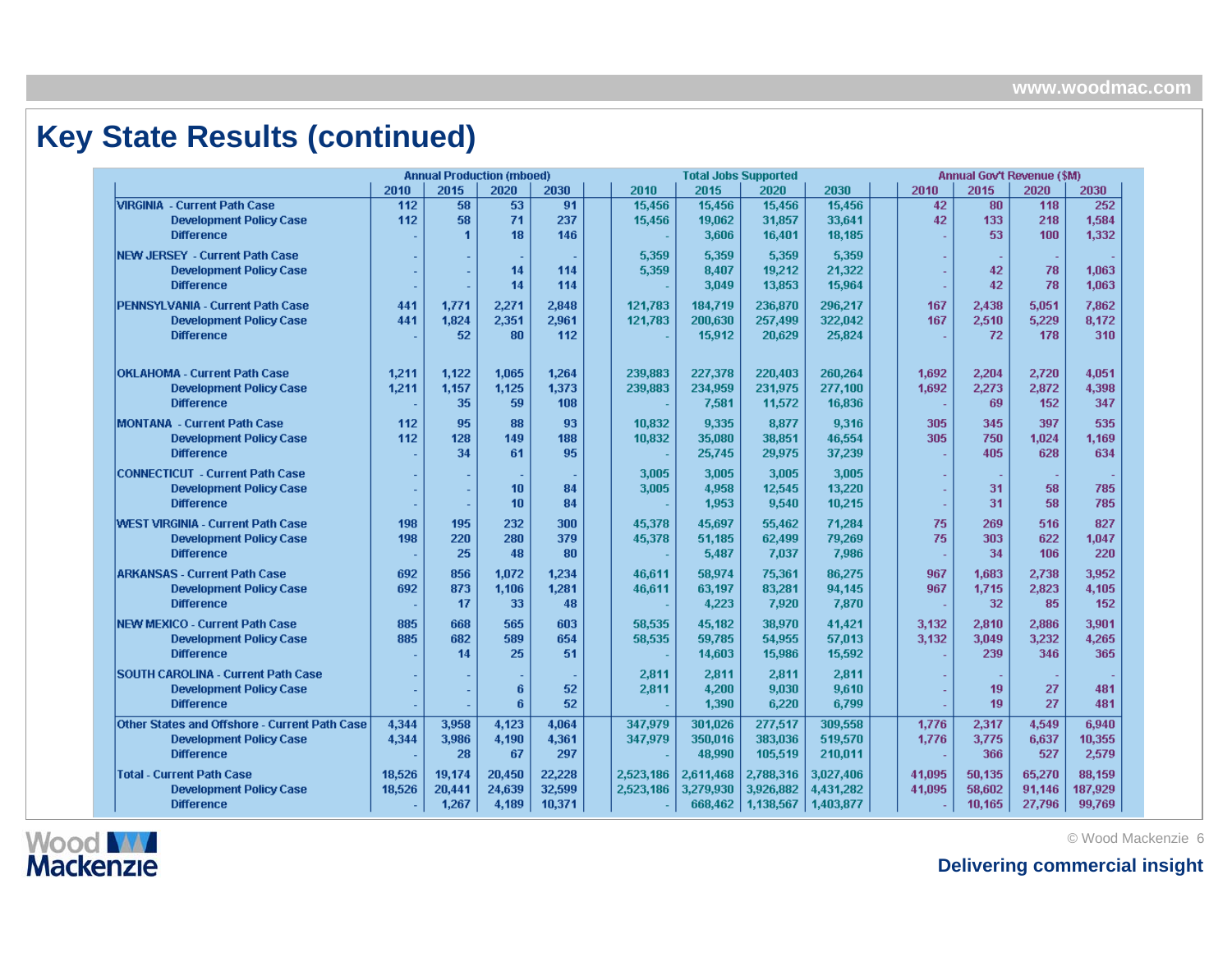### **Contents**





© Wood Mackenzie 7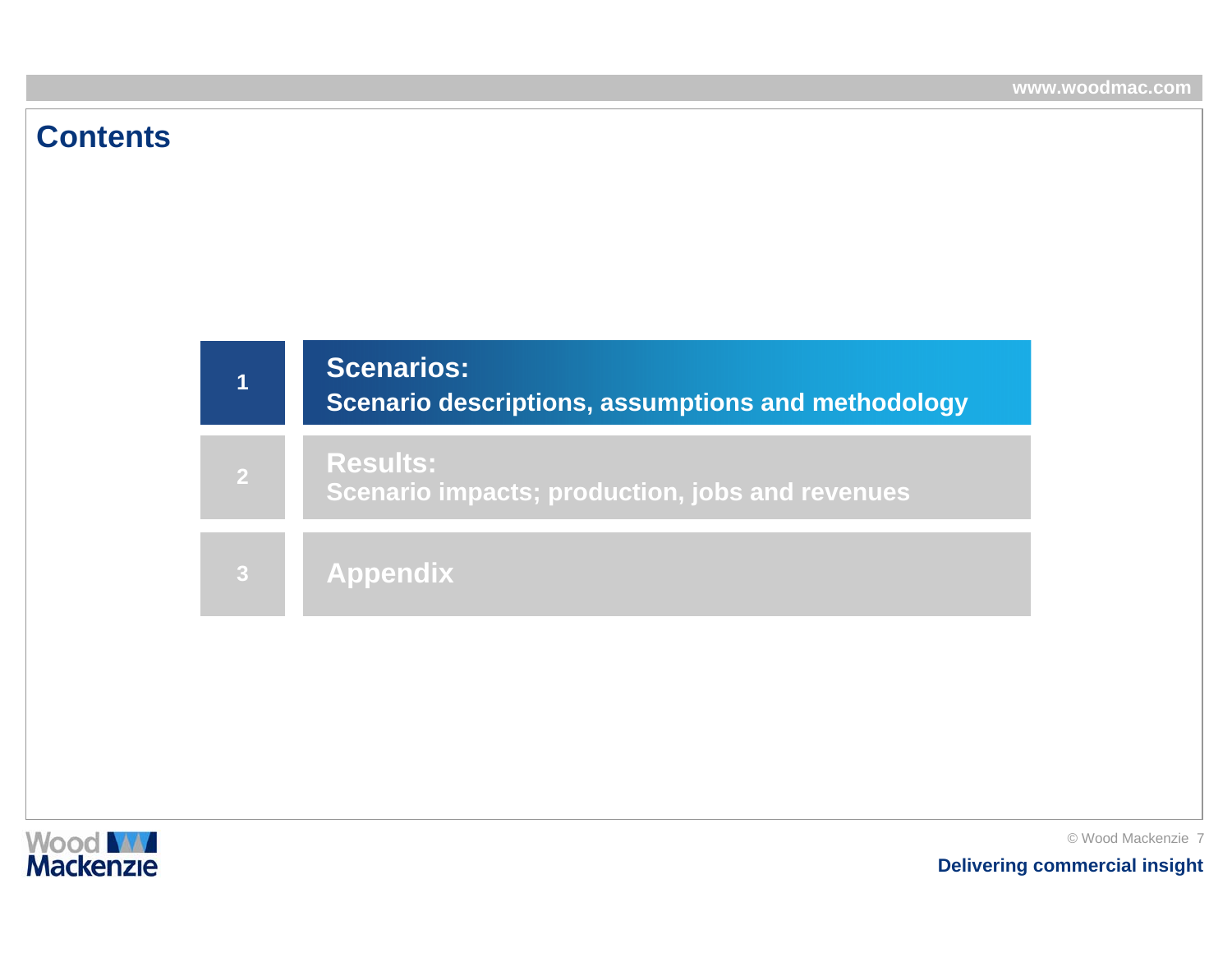### **Case Development**

- The objective of the study was to evaluate the impact on production, jobs and government revenues of implementing U.S. oil and natural gas regulatory policies which support the development of North America's oil and natural gas resources
- To achieve this, Wood Mackenzie has developed two scenarios reflecting different regulatory policy with respect to North American hydrocarbon resources
- • The base case will be referred to throughout this report as the **"Current Path Case"**
	- The case assumes that current policy and regulatory environment continue into the future
	- In essence, the policies in this case hinder the development of North America's oil and gas resources. Resource development increases in this case but at a relatively modest pace
- • The alternative to the Current Path Case is referred to throughout this report as the **"Development Policy Case"**
	- This case evaluates the impact of policies that encourage development of the U.S. upstream oil and natural gas sector

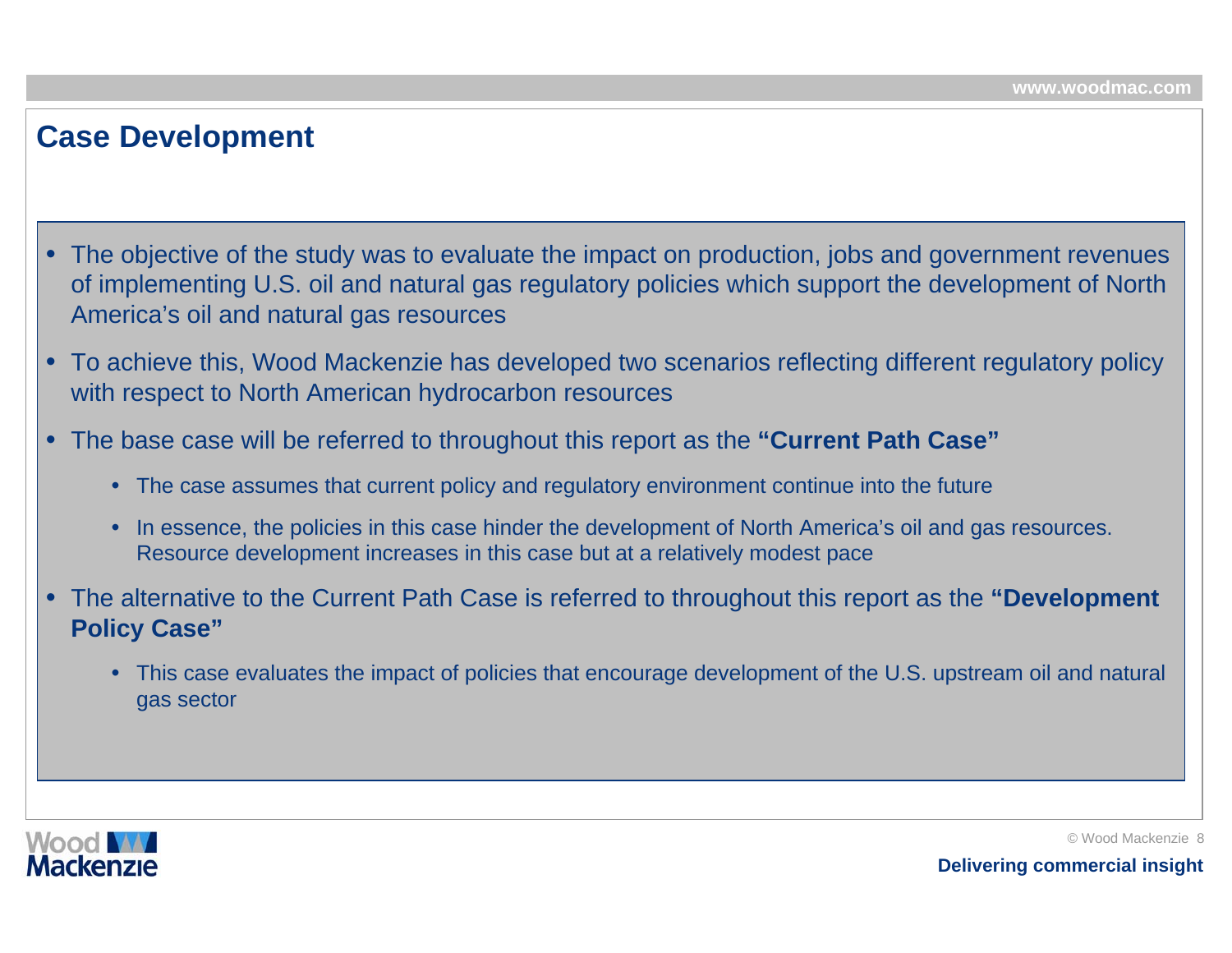### **Current Path Case - Assumptions**

- •The **"Current Path Case"** assumes the following policy and regulatory initiatives:
- Continued "slow walk" of Federal permitting for offshore Gulf of Mexico
	- The case assumes an increase from current offshore exploration and development activity levels, but not back to pre-Moratorium rates
- Tighter Federal hydraulic fracturing and water disposal regulations which are beyond the current state regulations
	- Slow down of onshore drilling due to increased cost of well completions. Results in a negative impact on development economics
- No opening of new areas for exploration and development
	- No new exploration and development in frontier areas of Alaska, Eastern Gulf of Mexico, Atlantic and Pacific offshore, and Federal Rockies
- $\bullet$  Restrictions on new pipeline development from Canada
	- Curtailment of oil sands pipeline infrastructure into the U.S.. No development of the Keystone XL pipeline or other future Canada to U.S. pipelines

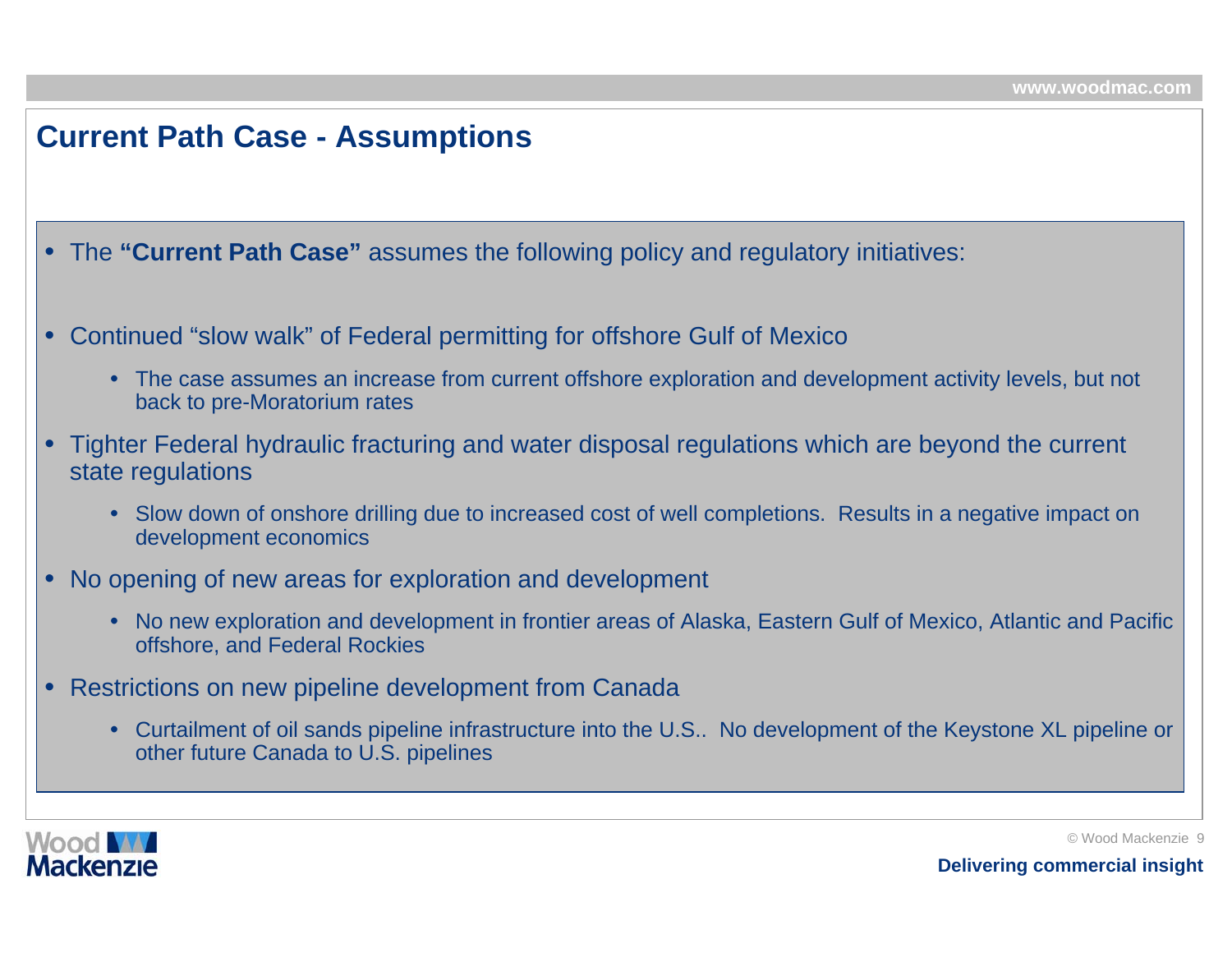## **Current Path Case – Assumptions (continued)**

#### •In developing the **"Current Path Case"** Wood Mackenzie has made the following assumptions:

#### • Onshore U.S.

- • Slowdown of the development of onshore plays to a rate below current company plans. This is due to increased cost resulting from slower permitting and a heavier regulatory burden. Key assumptions are that leasing and permitting continues at a slower pace relative to historical trends as borne out by a time series of BLM leasing and permitting data, and a heavier regulatory burden adds to drilling and completion costs
- • The impact of increasing costs is to increase the breakeven economics of all U.S. wells by 30 cents per mcfe relative to the Development Policy Case. This has two effects:
	- A number of marginal plays become sub-economic (primarily gas plays), i.e. their economics fall below a 15% hurdle rate. It is therefore assumed that no further drilling will occur in these plays
	- A U.S.-wide slowdown in drilling activity. This results in a 4% decline in drilling across all remaining oil and natural gas plays which have not become sub-economic as a result of increased cost
- No lifting of moratorium on shale gas development in New York
- • Gulf of Mexico
	- •In the future the leasing of deep water acreage will continue, but at 50% of the pre-Moratorium rates
	- • Exploration activity picks-up from current level, but only recovers to 50% of the pre-Moratorium drilling rates, approximately 20 wells per year
- Alaska
	- No drilling activity offshore Alaska, ANWR or the NPRA
- •No future development activity in the currently closed areas



© Wood Mackenzie 10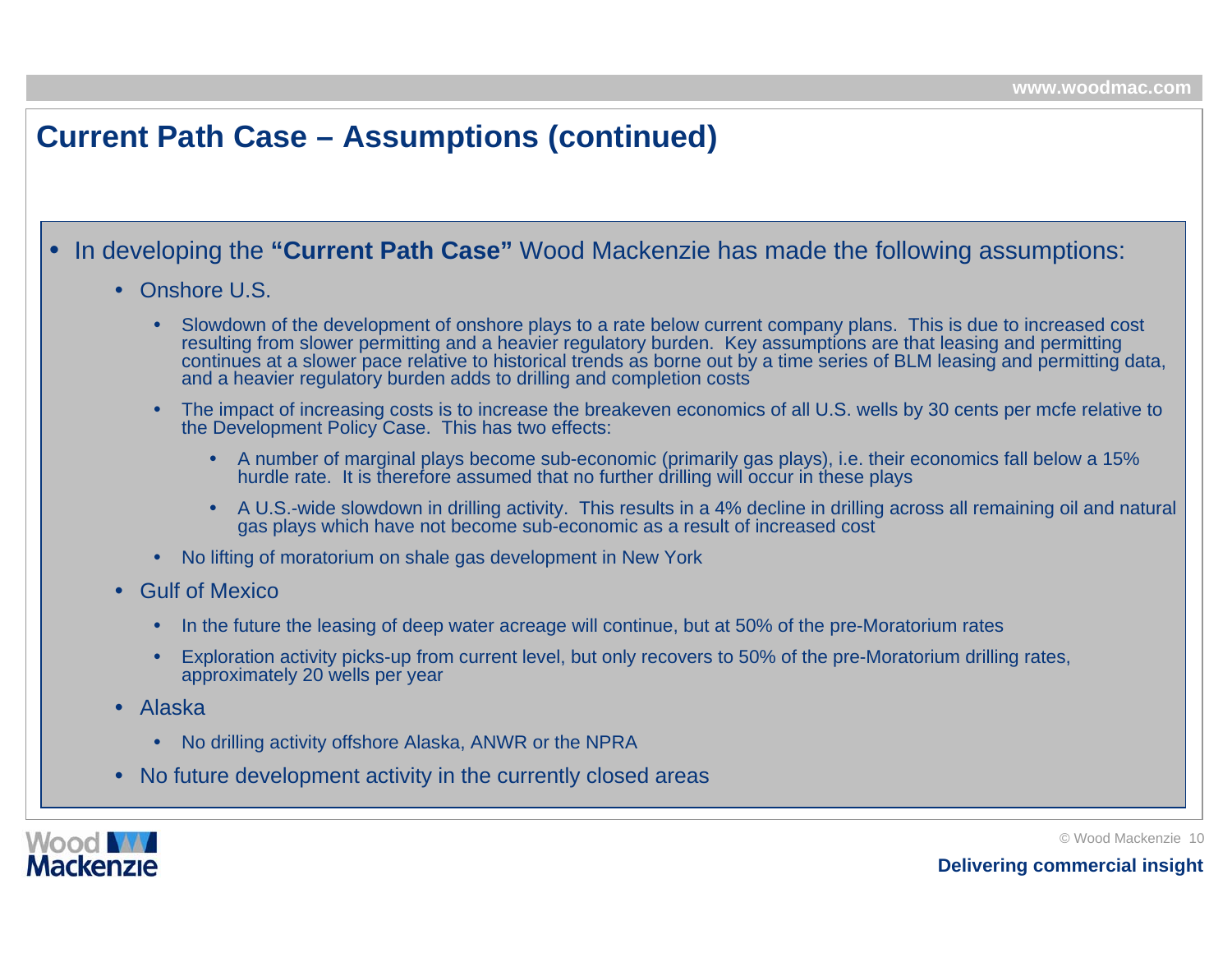### **Current Path Case Production Projection**

- $\bullet$ If the current U.S. policy and regulatory environment continues (the Current Path Case), Wood Mackenzie predicts U.S. production will grow from 18.5 mmboed in 2010 to 22.2 mmboed in 2030, a 20% increase
- •We expect to see significant production growth from the Rockies, Northeast and Gulf Coast regions
- • Primarily driven by unconventional plays, development activity will more than offset declines from the conventional regions



**Total U.S. Production -Current Path Case**

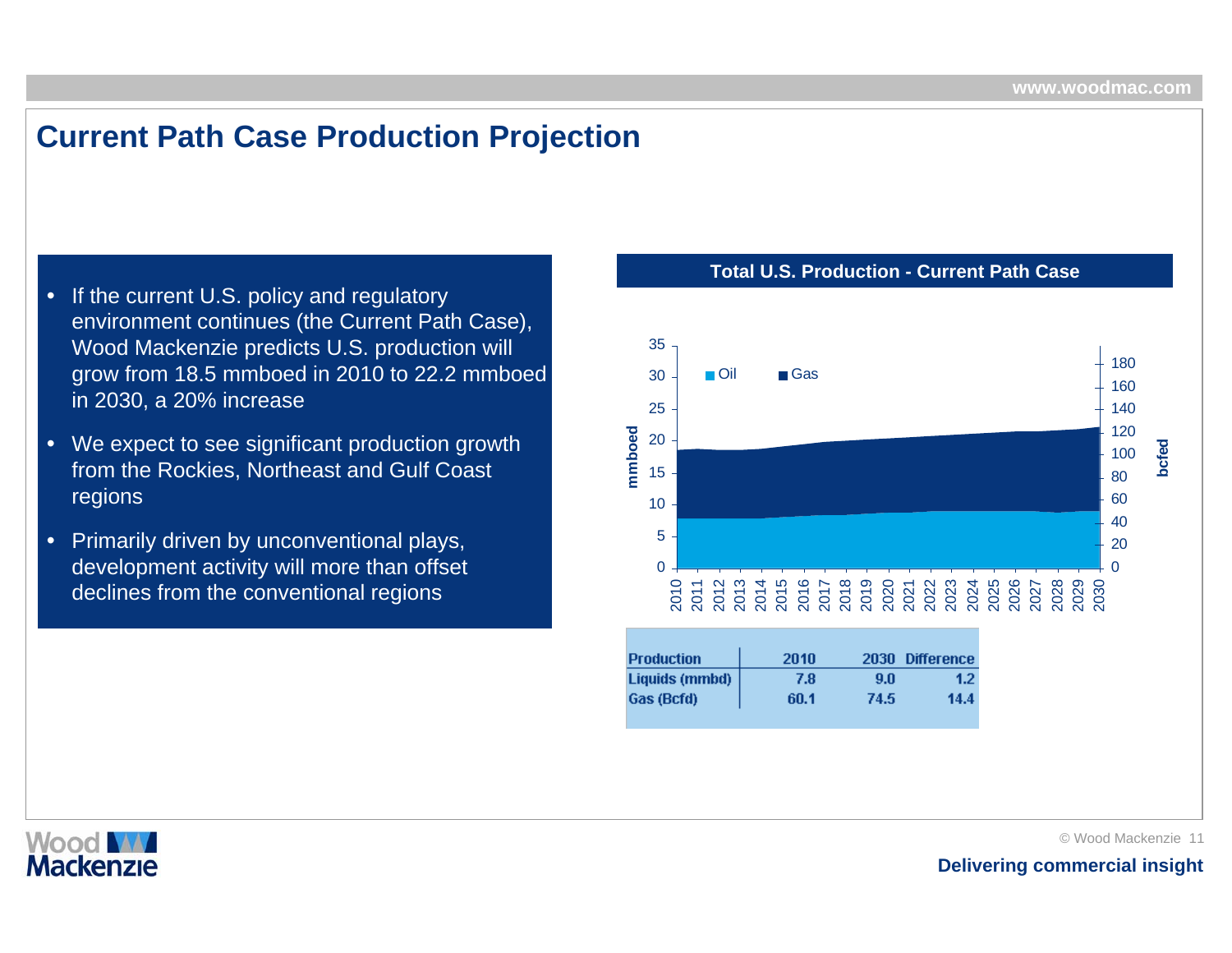### **Development Policy Case – Assumptions**

• The **"Development Policy Case"** assumes the following policy and regulatory initiatives:

- • Opening of Federal areas that are currently "off limits" to exploration and development
	- Commencement of leasing, drilling and development activity in currently closed regions. Regions to be opened include: Eastern Gulf of Mexico, portions of the Rocky Mountains, Atlantic OCS, Pacific OCS, Alaska National Wildlife R efuge (ANWR) – 1002 Area, National Petroleum Reserve, Alaska (NPRA) and Alaska offshore
- Lifting of drilling moratorium in New York State
	- Commencement of drilling and development of Marcellus shale in New York State
- • Increased rate of permitting in the offshore Gulf of Mexico
	- Allows for a return to pre-Moratorium exploration and development activity
- Approval of the Keystone XL and other future Canada to U.S. oil pipelines
	- Facilitates additional Canadian oil sands development, thereby increasing the demand for U.S. supplied equipment and infrastructure
- $\bullet$  Regulation of shale resources remains predominately at the State level
	- • Environmental regulation of shale gas and tight oil plays are not duplicative or unduly burdensome. Permitting levels are at sufficient rates to develop resources in a timely manner



©Wood Mackenzie 12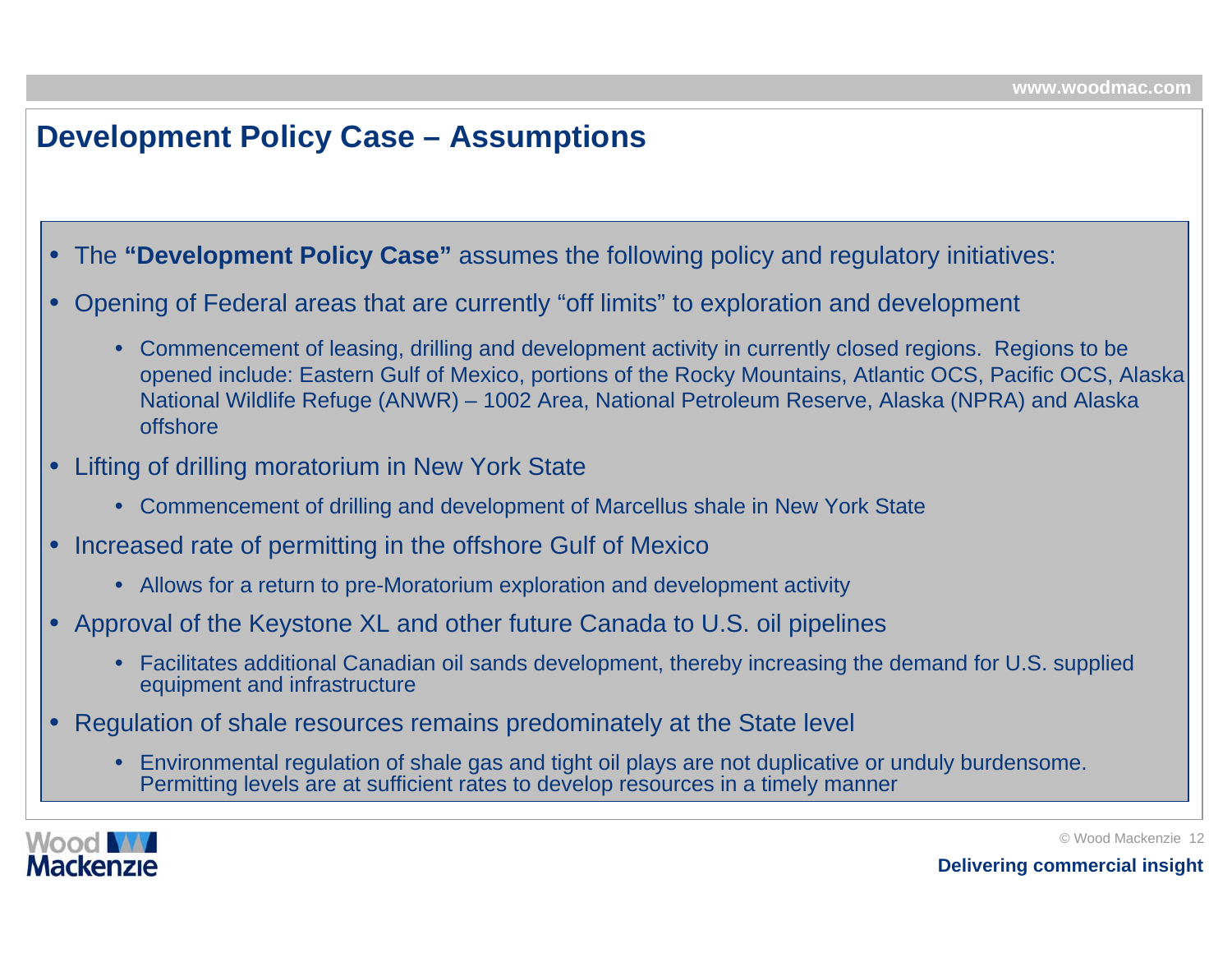### **Development Policy Case – Assumptions (continued)**

- • In developing the **"Development Policy Case"** Wood Mackenzie has made the following assumptions:
	- Onshore U.S.
		- •• Development of onshore plays as per company plans. Includes tight oil, shale gas and tight gas plays
		- •Leasing and permitting rates do not significantly hinder c urrent company plans
		- •No restrictions of shale development i n New York state
	- • Gulf of Mexico
		- •Leasing of deep w ater acreage returns to pre-Moratori um rates
		- •Exploration activity recovers to pre-Moratorium drilling rates, approximately 40 wildcat wells per year
	- • Alaska
		- •Resources offshore Alaska and N PRA are devel oped
	- • Access is allowed in current and previously restricted areas
		- •• Atlantic Coast – Production begins 2019
		- •• Pacific Coast – Production begins 2019
		- •• Eastern Gulf of Mexico – Production begins 2016
		- •ANWR – Production begins 2017
		- •• Portions of the Rocky Mountains – Production begins 2012



©Wood Mackenzie 13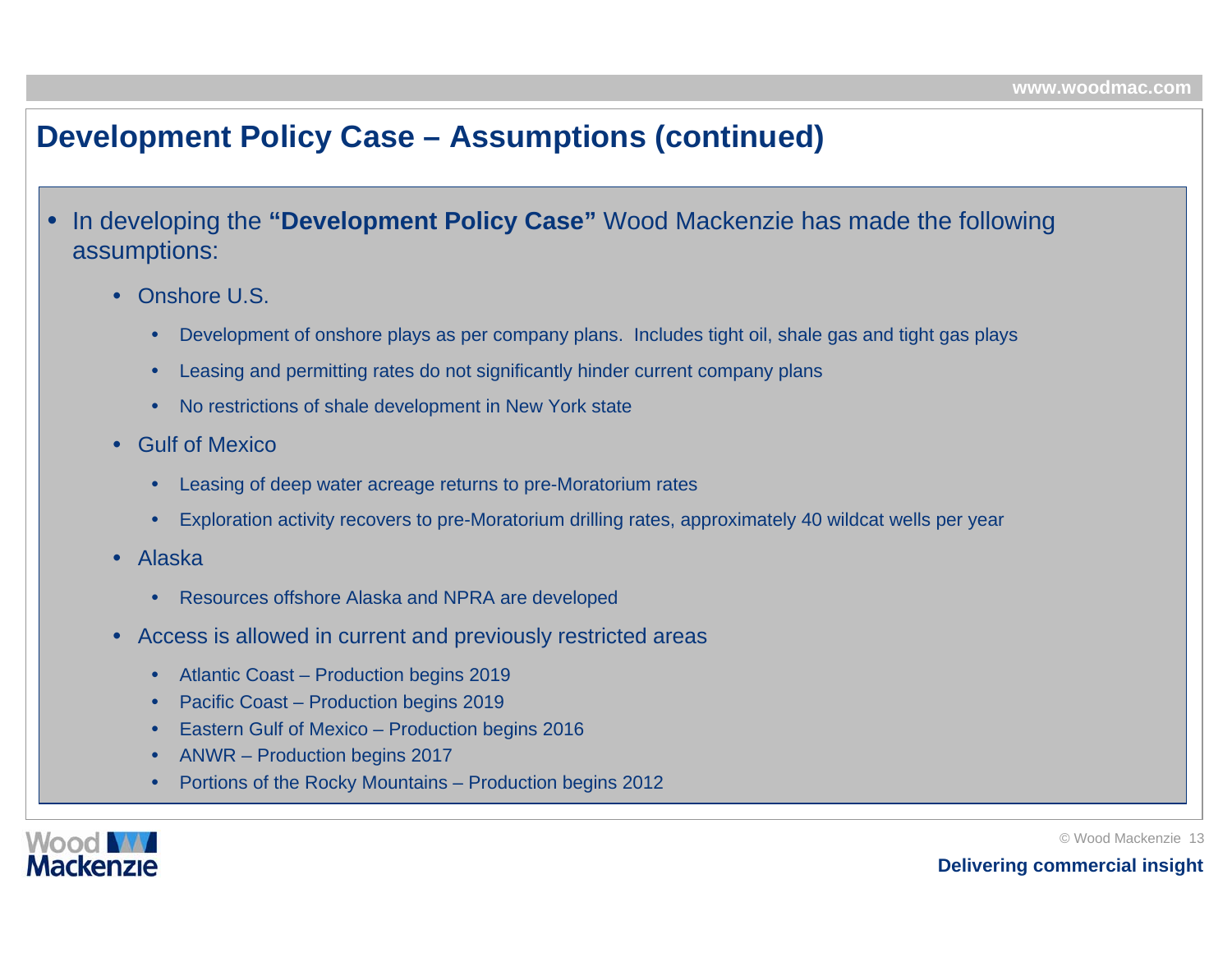### **New Resource Areas – Development Policy Case**



- Under the Development Policy Case, it is assumed that a number of new Federal areas become open for exploration drilling and field development. These are:
	- Pacific, Atlantic, Eastern GoM, portions of the Rockies, ANWR, NPRA and the Chukchi Sea
	- Also Wood Mackenzie has assumed that New York lifts its drilling moratorium
- Under this case, the permit and regulatory policies encourage the development of currently permitted onshore areas
- Permit and regulatory policies allow for relatively faster development of the Gulf of Mexico
- Canadian oil sands pipelines into the U.S. are fully developed (e.g., Keystone XL)

| <b>Region</b>          | <b>Resources added (bnboe)</b> |
|------------------------|--------------------------------|
| <b>Atlantic OCS</b>    | 13.5                           |
| Pacific OCS            | 11.3                           |
| <b>Eastern GoM</b>     | 14.5                           |
| <b>Rockies Federal</b> | 2 N                            |
| Alaska ANWR            | 10.8                           |
| Alaska NPRA/Chukchi    | -21                            |
| <b>New York</b>        | 5.3                            |
| Total                  | 59.5                           |

**Wood MA Mackenzie**  © Wood Mackenzie 14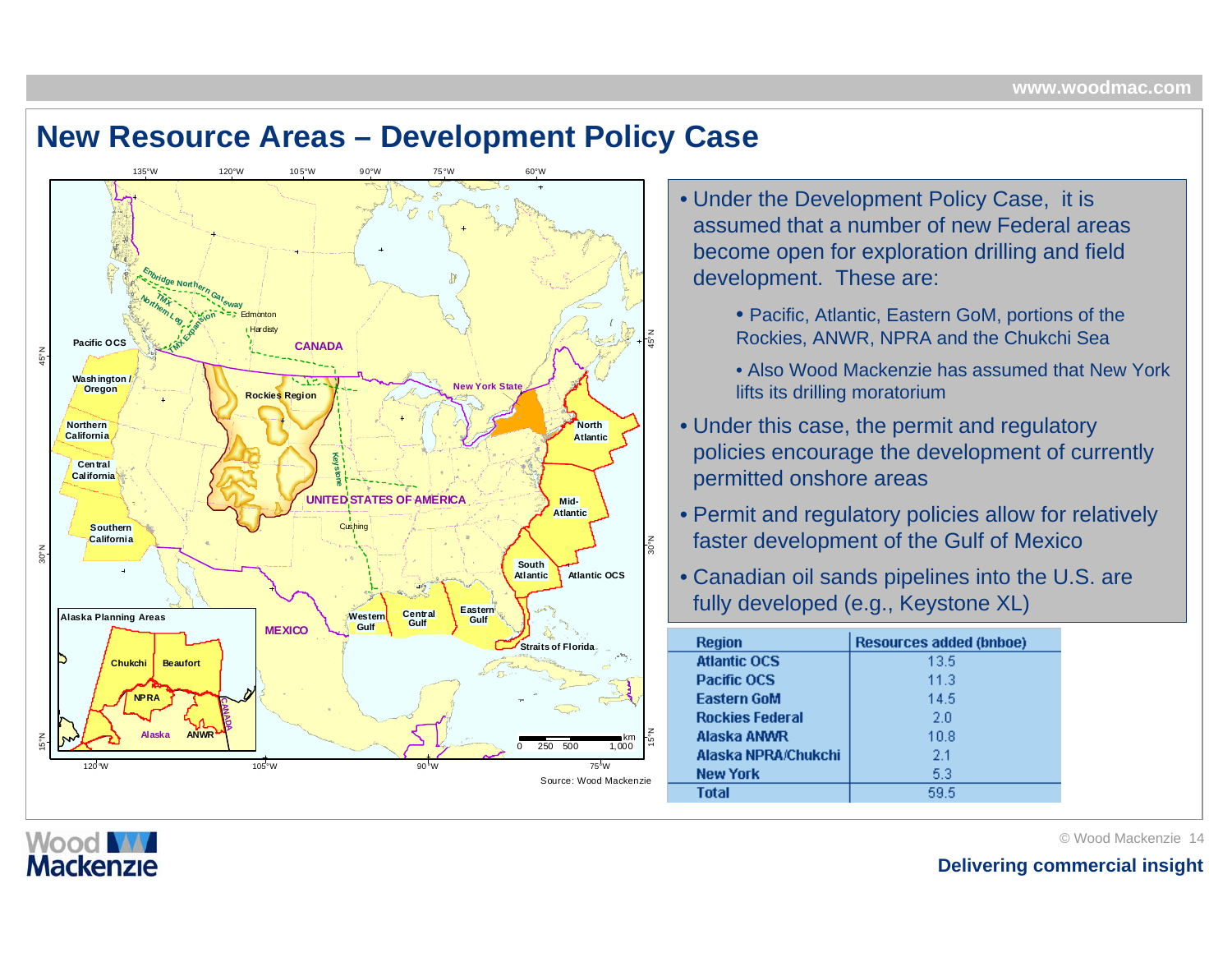### **Development Policy Case Production Projection**

- • If the U.S. enacts policies that encourage domestic oil and natural gas development (the Development Policy Case), Wood Mackenzie expects production to grow from 18.5 mmboed in 2010 to 32.6 mmboed by 2030, a 76% increase from 2010 l evels
- The opening of restricted Federal areas would add over 6.7 mmboed
- • The remaining production growth comes from New York, and accelerated drilling across the onshore U.S. and the Gulf of Mexico

3518030160Oil■ Gas 25140120mmboed **mmboed** 20**bcfed** 10015 80601040520 $\Omega$  $\Omega$ 2010 2011 2012 2013 2014 2015 2016 2017 2018 2019 2020 2021 2022 2023 2024 2025 2026 2027 2028 2029 2030

|                   | <b>Development Policy Case   Difference   Current Path Difference</b> |      |                |                  |      |
|-------------------|-----------------------------------------------------------------------|------|----------------|------------------|------|
| <b>Production</b> | 2010                                                                  |      | 2030 2010-2030 | <b>Case 2030</b> | 2030 |
| Liquids (mmbd)    | 7.8                                                                   | 15.4 | 7.6 I          | q                | 6.4  |
| Gas (Bcfd)        | 60.1                                                                  | 96.9 | 36.8           | 74.5             | 22.4 |



Wood **M Mackenzie**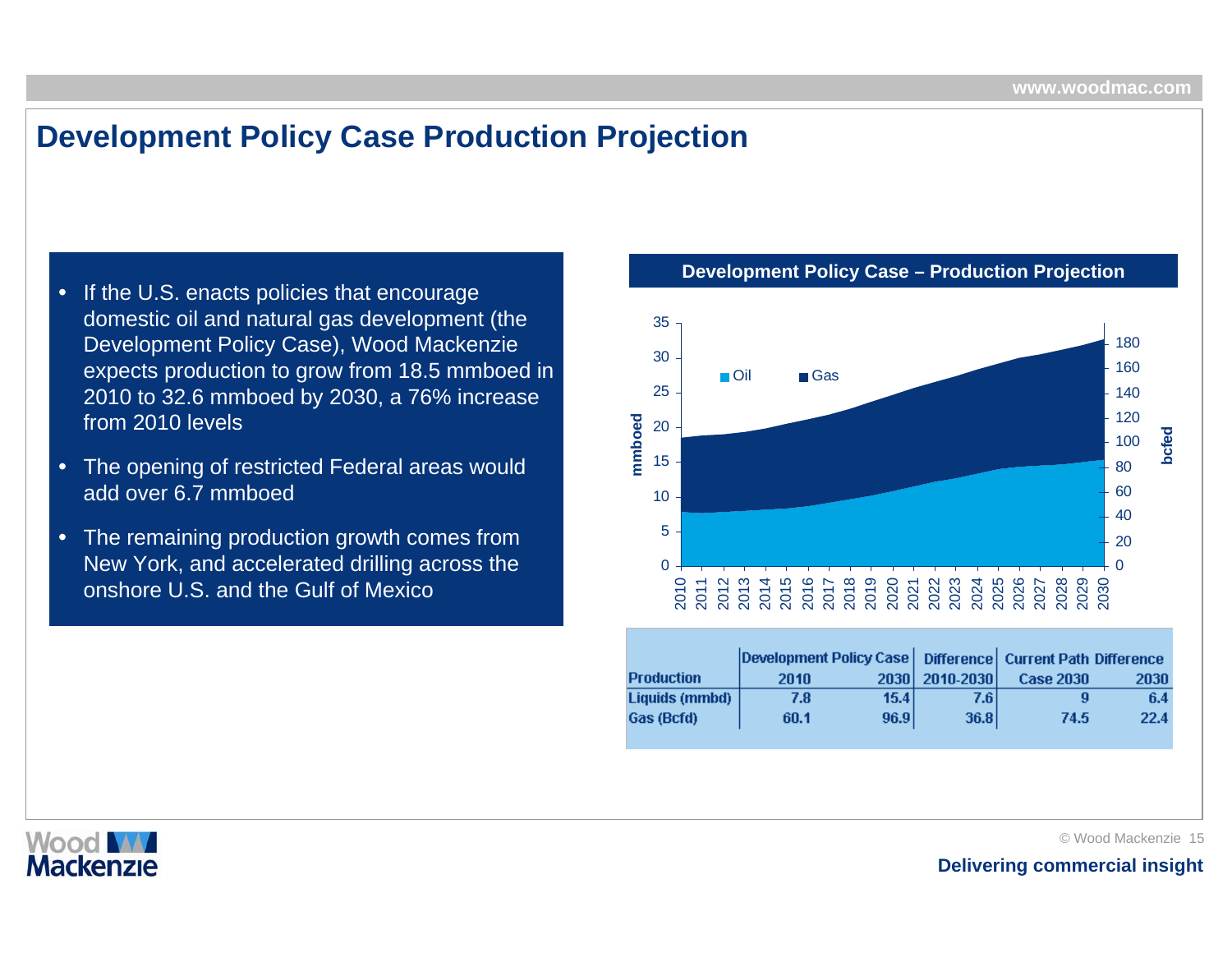### **Scenario Modeling**

- $\bullet~$  For the two scenarios described, Wood Mackenzie has developed an activity outlook based upon the $\mid$ expected impact of the respective policies on oil and natural gas development activity levels
- • Policy impacts on production and tax revenue are estimated by contrasting the results of Wood Mackenzie's proprietary economic model (GEM) for the two stated scenarios
- The GEM (Global Economic Model) is an Excel based tool which Wood Mackenzie has developed to forecast capex, opex, production and taxation at the asset level across the whole of North America. Wood Mackenzie defines an asset as a stand-alone field or distinct play which has a distinct development scenario. GEM is capable of generating full economic analysis for each asset modeled in North America. Outputs include Internal Rates of Return, Net Present Values and \$/boe estimates
- • Data inputs and tax assumptions are based upon publicly available state and federal information, public and private disclosures by oil and gas operating companies, and information referenced in the appendix of this report and other public sources (industry journals, independent agencies, etc.)
- Where no such information is available, Wood Mackenzie has made assumptions based on its indepth technical knowledge of the U.S. industry, supplemented by its many years of experience studying the activity in the North American oil and gas sector

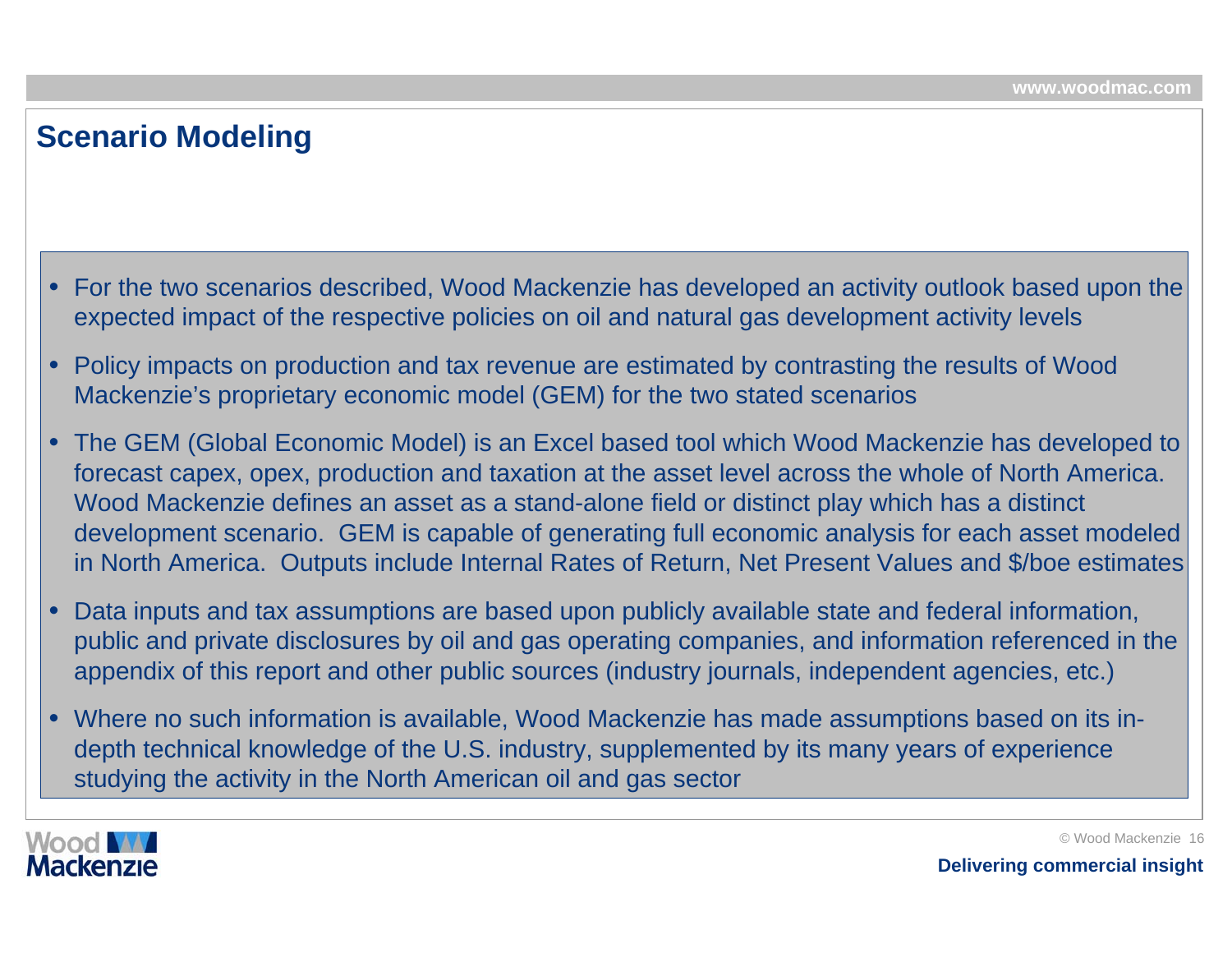### **Methodology – Production and Revenues**

• The basic methodology that was developed to assess the impacts of two cases and associated production, and revenues was as follows:

- •Build individual asset models as described in the previous slide to represent each scenario
- •Generate cash flow and production information from the asset models
- • Assign assets to regions and states, then consolidate the assets to generate cash flow and production information at the state level
- • Tag each asset to a particular policy to generate the impact of each individual policy either at the national or state level, i.e. consolidation of all new Access areas
- •Consolidation of assets to generate regional impacts
- • Tax assumptions
	- •Royalties from new OCS areas were split with the states (see appendix)
	- •Potential state income taxes which could be generated from new OCS areas were not included



© Wood Mackenzie 17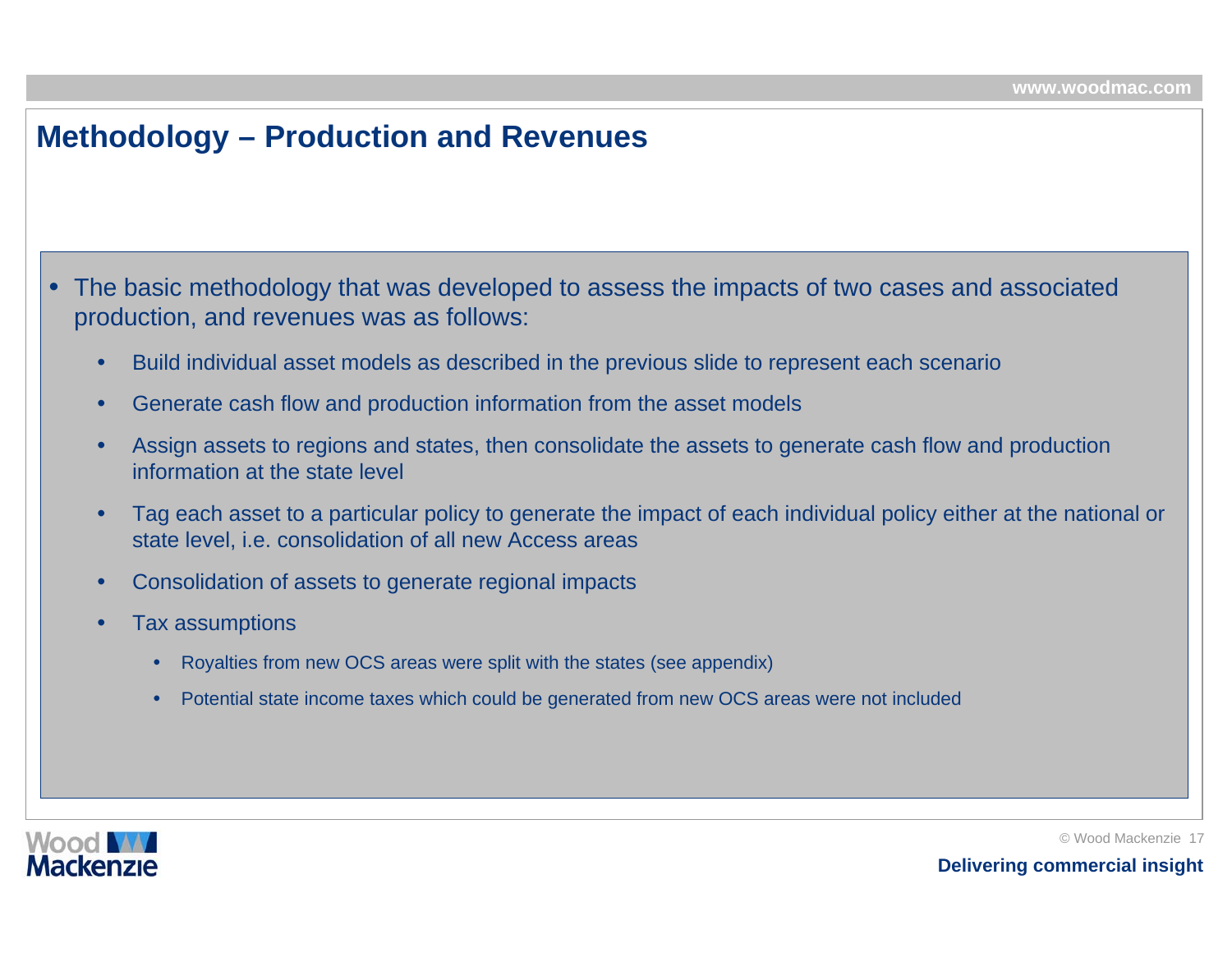# **Methodology – Employment Estimation Base (2010) Level**

- Wood Mackenzie has derived the base count for the Current Path Case jobs numbers from the 2008 Implan database
- • Wood Mackenzie took these direct employment numbers for the upstream sector, then added a multiplier of 2.5 for indirect and induced (income related) jobs per direct job. This multiplier is likely conservative given that total employment multipliers for the oil and natural gas sector estimated by BEA are in the rage of 5 to 7 total jobs per 1 direct jobs
- The combined direct, indirect and induced job counts gives the total economic impact for the upstream sector across the U.S.
- Since these numbers were calculated for 2008, Wood Mackenzie used a production ratio to derive the 2010 base job count per state
- The production ratio is defined as a ratio of 2010 production in boed divided by 2008 production
- $\bullet$  Future base job counts for the Current Path Case are derived by using future production ratios generated from dividing future production by 2010 production levels

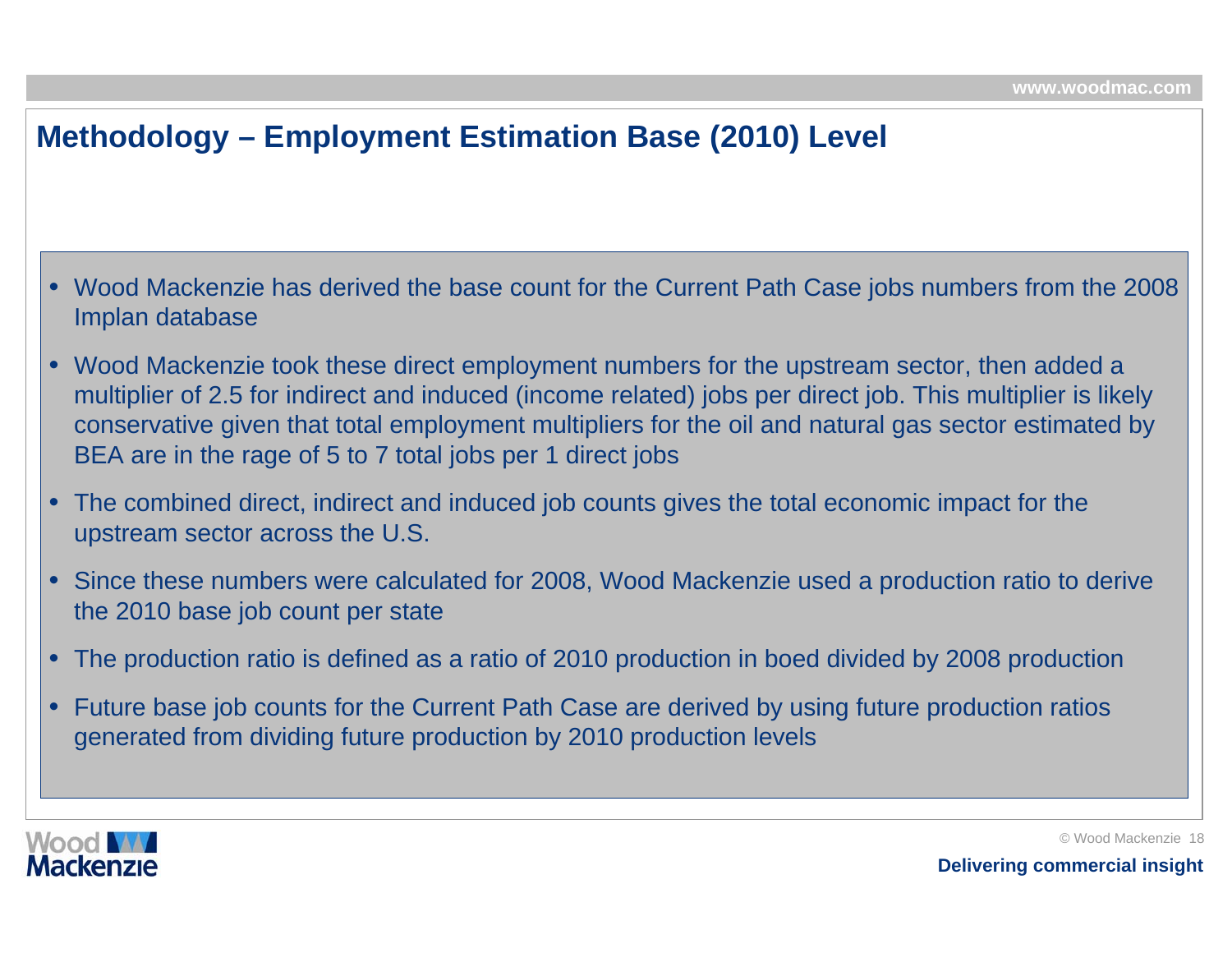### **Methodology – Employment Estimation – New Activity**

- • For each new project being developed in the future Wood Mackenzie has developed associated employment levels
- The number of jobs generated is dependent on a number of factors, including:
	- •Type of project - onshore drilling, offshore field development
	- •Location of project – onshore, offshore, shallow or deep water, Alaska
- • Potential employment associated with OCS production was allocated to each state based upon the percentage of the state's coastline in the region's total
- • Jobs were also attributed to exploration activity
	- •Relevant to new access areas and the Gulf of Mexico
- For each activity a direct job count was estimated
- • Multiplying the number of each discrete activity per annum by the number of direct jobs per activity gave an overall job count
- $\bullet$  Indirect and induced jobs which were calculated using an indirect jobs multiplier
	- • A multiplier of 2.5 indirect and induced jobs per every 1.0 direct jobs was used (Note: this is conservative relative to other estimates, e.g. BEA estimated multipliers are typically in the 5 to 7 range)



© Wood Mackenzie 19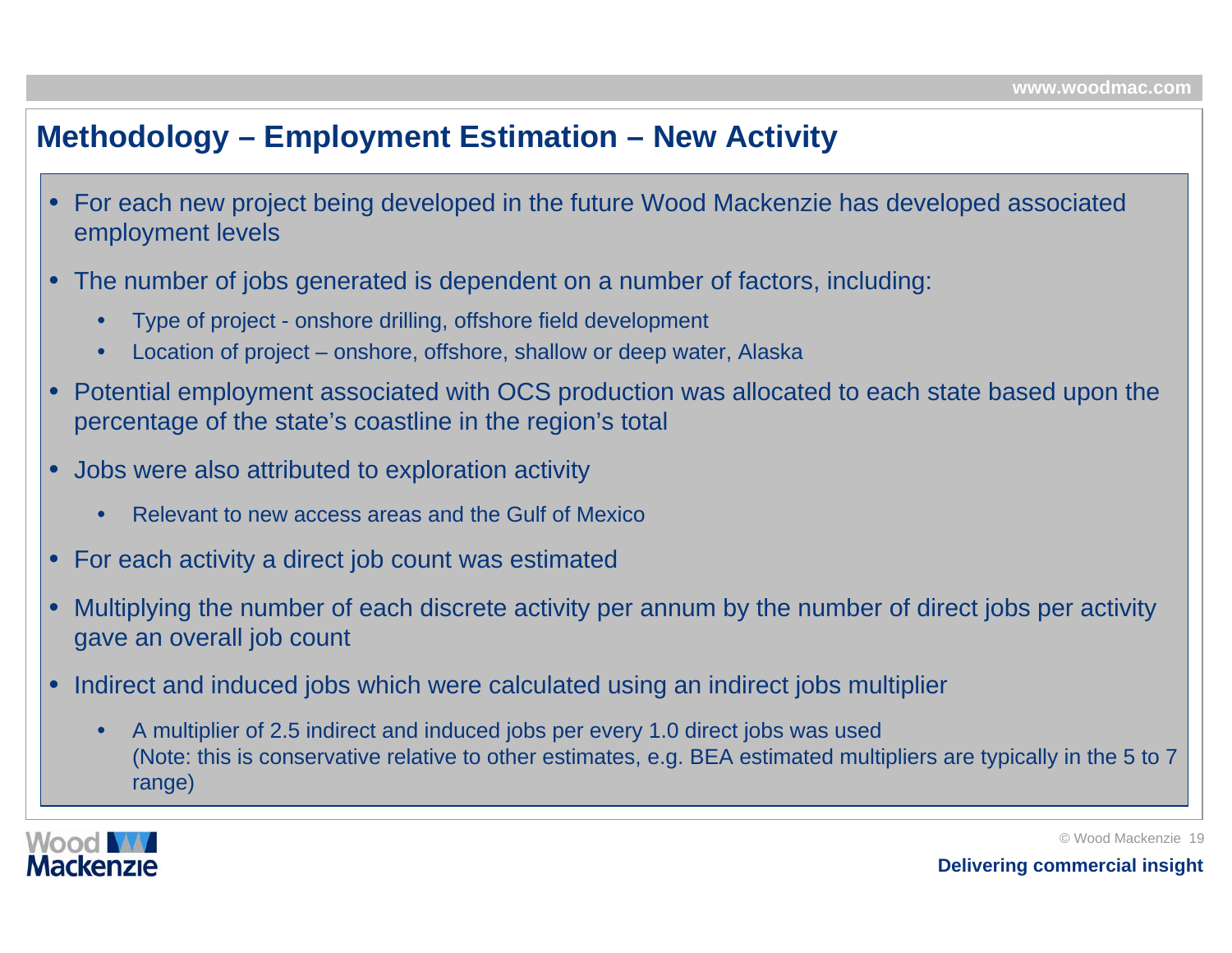## **Methodology – Employment Estimation – New Activity (continued)**

- For estimating the jobs impact for the opening of the Marcellus play in New York State, Wood Mackenzie utilized supporting material from the Timothy J. Considine study entitled "The Economic Impacts of the Marcellus Shale: Implications for New York, Pennsylvania, and West Virginia"
- • For estimating the U.S. jobs impact from Canadian Oil Sands pipeline development, Wood Mackenzie has utilized outputs from the Canadian Energy Research Institute study entitled "Economic Impacts of New Oil Sands Projects in Alberta (2010-2035)"
- • These two studies provided job impact data for development scenarios in the Marcellus Play and Keystone XL and other related Canada to U.S. oil pipelines

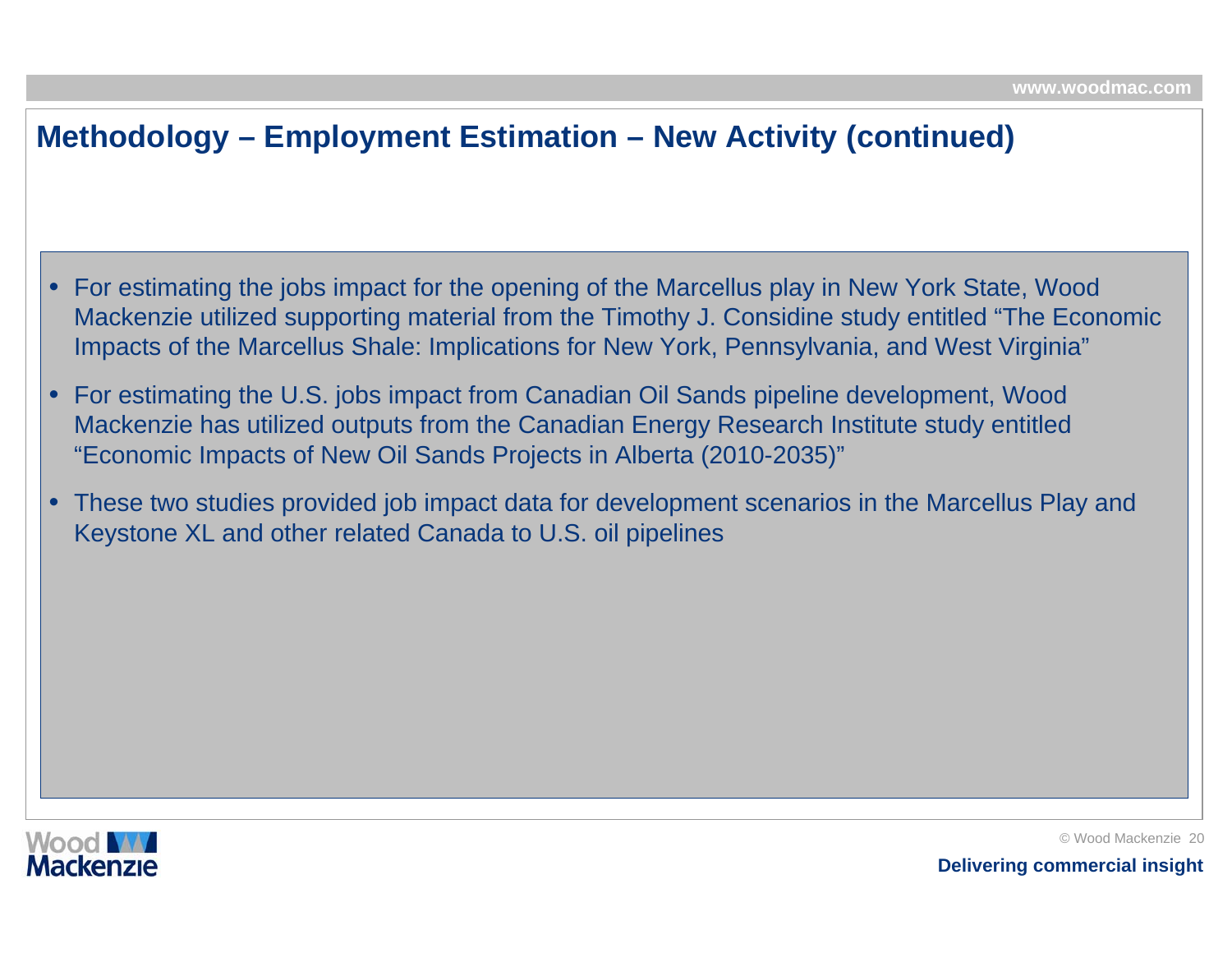### **Access Areas Resource Assumptions – Development Policy Case**

• The following table details the assumptions Wood Mackenzie used for developing the resource base for each of the new A ccess areas in the Development Policy Case

- • These assumptions form the basis of the economic models which generate the production and revenue forecasts
- •Each discovery for each of the new Access areas has its own cash flow and production profile
- •Consolidation of each model generates the forecasts for each region

| <b>Access Areas*</b>                  | <b>Atlantic</b> | <b>Pacific</b> | <b>ANWR</b> | NPRA/Chukchi | <b>Eastern GoM</b> | <b>New York</b> | <b>Rockies</b> |
|---------------------------------------|-----------------|----------------|-------------|--------------|--------------------|-----------------|----------------|
| <b>Acreage</b>                        | 40,000,000      | 20,000,000     | 1,500,000.  | ,500,000     | 16,000,000         | 2,560,000       | 10,000,000     |
| <b>Lease Revenue (\$Billion)</b>      |                 |                | 15          | N/A.         | 16                 | N/A             | 15             |
| <b>Exploration Wells</b>              | 290             | 157            | 70          | 10           | 198                | ΝA              | <b>N/A</b>     |
| <b>Discovery Rate</b>                 | 20%             | 30%            | 50%         | 60%          | 33%                | ΝA              | <b>N/A</b>     |
| <b>Commercial Discoveries</b>         | 58              | 47             | 35          | 24           | 65                 | ΝA              | <b>N/A</b>     |
| <b>Average Discovery Size (mmboe)</b> | 386             | 239            | 309         | 90           | 222                | ΝA              | <b>N/A</b>     |
| <b>Resource (bnboe)</b>               | 14              |                |             |              | 15                 | 3.              | o              |

**\* Source:**

**- Wood Mackenzie report January 2011 " Energy Policy at a Crossroads: An Assessment of the I mpacts of Increased Access versus Higher Taxes on** 

**U.S. Oil and Natural Gas Production, Government Revenue, and Employment"**

**- ICF International, 2008, "Strengthening Our Economy: The Untapped U.S. Oil and Gas Resources"**

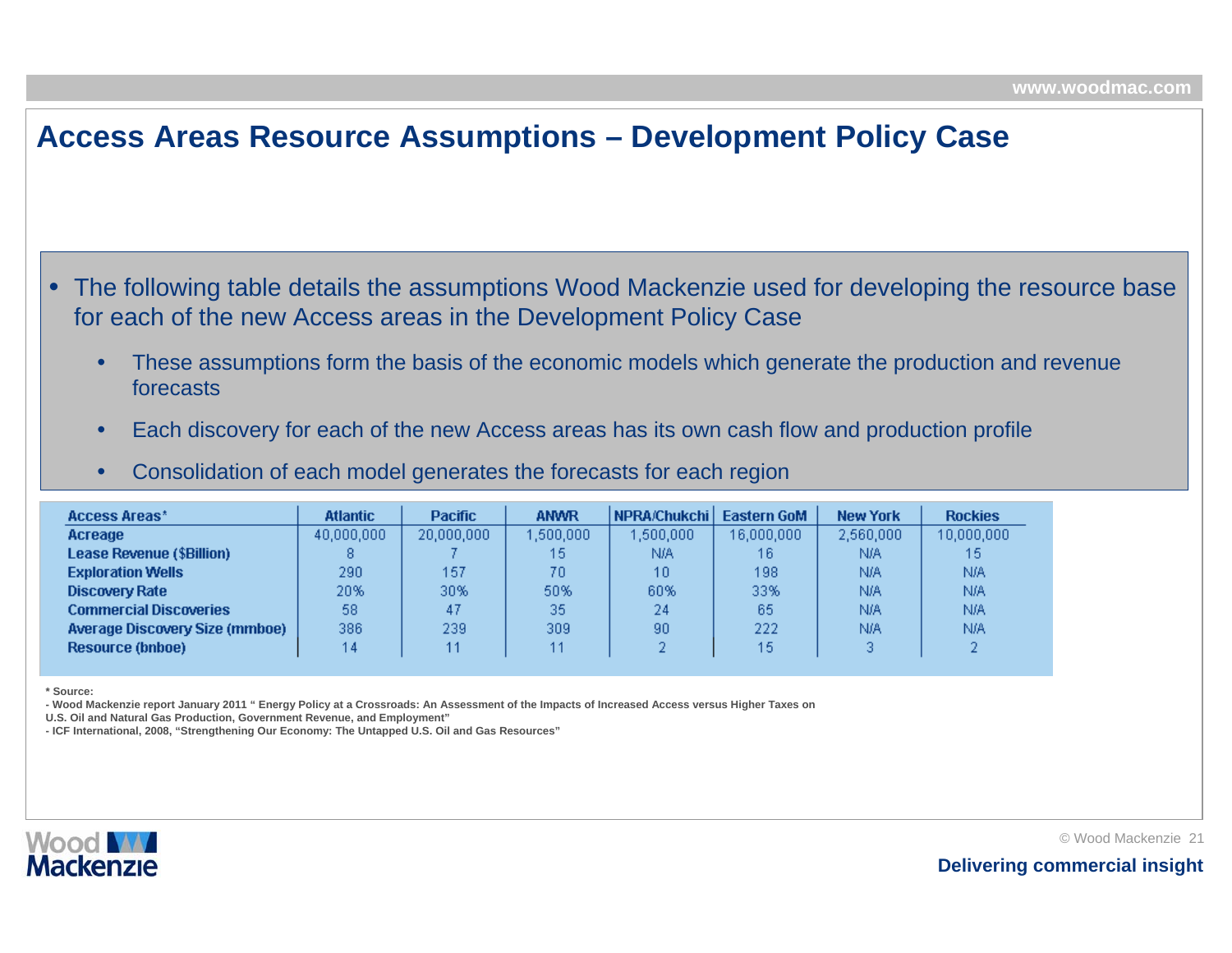# **Gulf of Mexico and Onshore Areas Resource Assumptions – Development Policy Case**

- •In the Development Policy Case, Wood Mackenzie made specific assumptions surrounding development activity in the onshore regions and the Gulf of Mexico
- •These assumptions have a direct impact on production, jobs, and government revenues
- • Onshore regions assumptions
	- • Addition of production from any play which becomes economic after removing the well cost of 30 cents/mcf (environmental policy costs)
	- •Increase in activity across all onshore plays of 4% as marginal wells in all regions become economic
- Gulf of Mexico
	- • Increasing leasing and permit rates back to pre-Macondo levels raises production relative to the Current Path Case

| <b>Production Impact (000's boed)</b> | 2015 | 2020  | 2025  | 2030  |
|---------------------------------------|------|-------|-------|-------|
| Onshore Lower 48*                     | 851  | 1.447 | 1.678 | 1.887 |
| <b>Gulf of Mexico</b>                 |      | 1.183 | 2.401 | 3.150 |

#### \*excluding New York State - Marcellus Shale

Production – Development Policy Case less Current Path Case

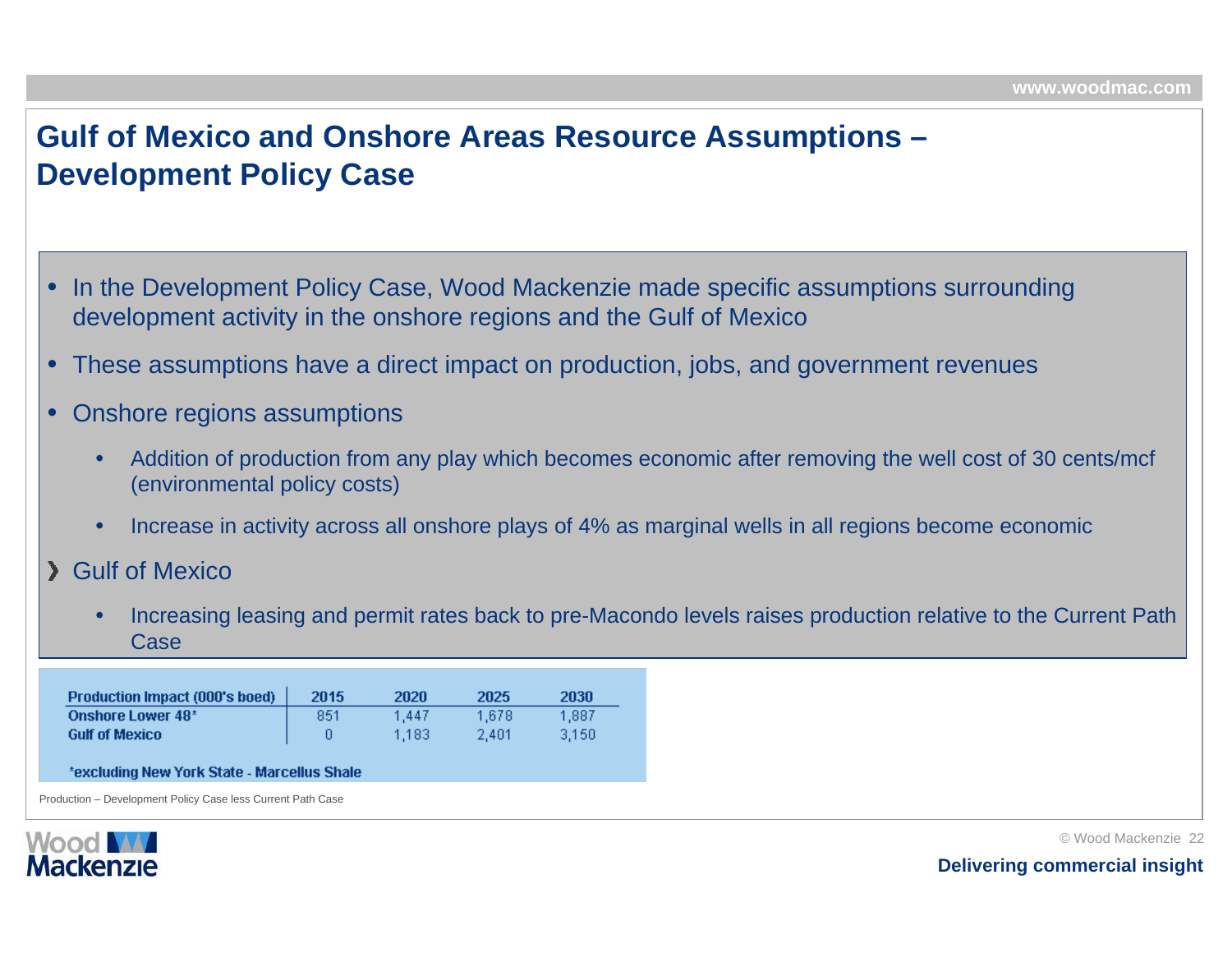### **Jobs Assumptions – Development Policy Case**

- • For each discovery and field development in the Development Policy Case, Wood Mackenzie has assigned a direct job count
- • The following table details the assumptions Wood Mackenzie used for developing the job impacts for onshore and offshore new access and existing production areas
	- • The indirect multiplier stated in the table is taken from a recent PriceWaterhouse Coopers study and used to assess the impact of the upstream oil and gas sector activity on employment in other sectors

| <b>Job Category</b>               | <b>Offshore</b>       | <b>Onshore</b>        |
|-----------------------------------|-----------------------|-----------------------|
| Landmen (jobs)                    | 400 per million acres | 200 per million acres |
| <b>E&amp;A Drilling (jobs)</b>    | 280 per rig           | 60 per rig            |
| <b>Associated Drilling (jobs)</b> | 5 per rig             | 3 per rig             |
| Wells per rig per year            |                       | я                     |
| <b>Construction (jobs)</b>        | 2,000 per field       | 2 per rig worker      |
| <b>Operations (jobs)</b>          | 200 per field         | 100 per 10,000 boed   |
| <b>Indirect Multiplier</b>        | 2.5                   | 2.5                   |

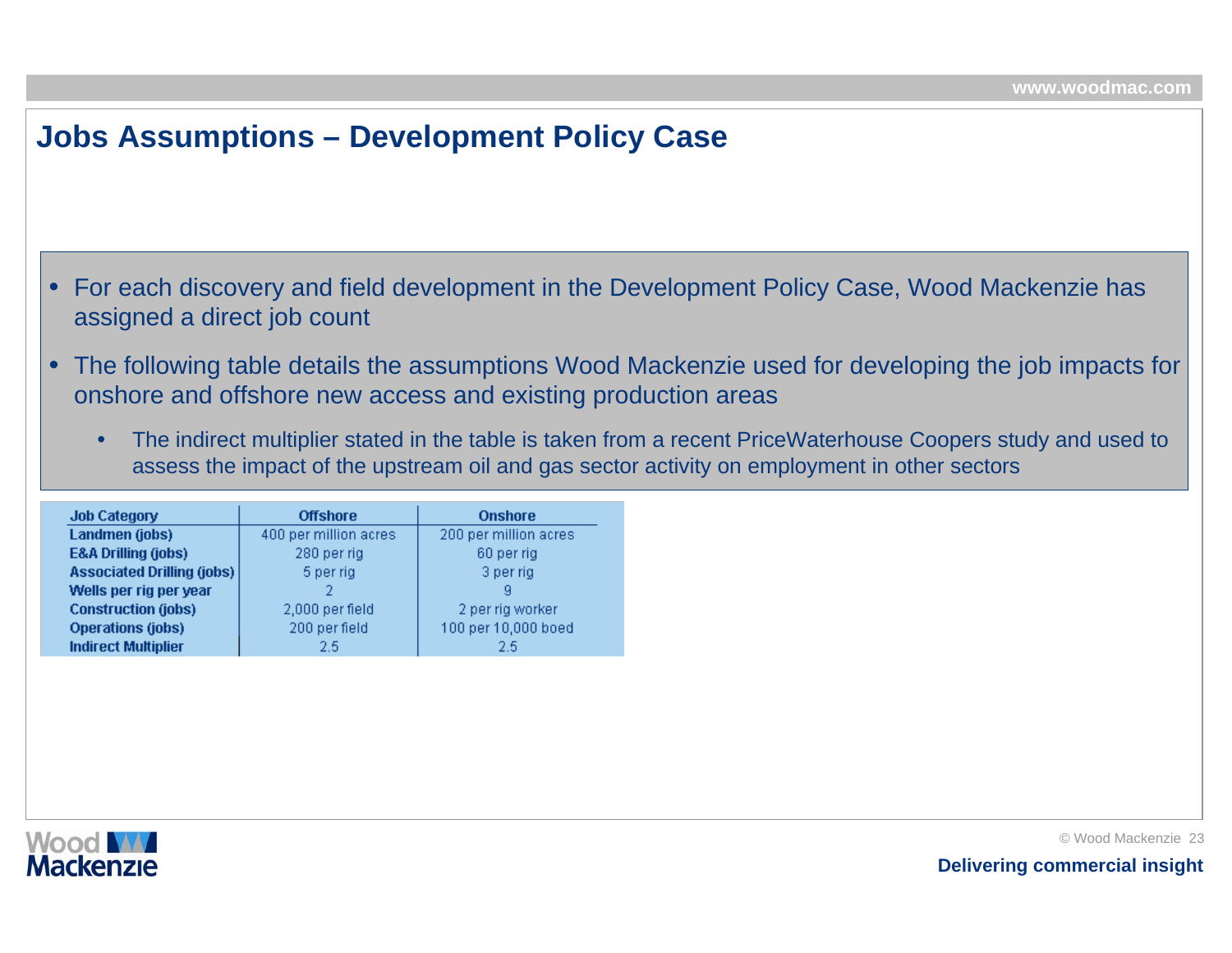### **Contents**



### **Results:**

**Scenario impacts; production, jobs and revenues**

**Appendix**

**2**

**3**

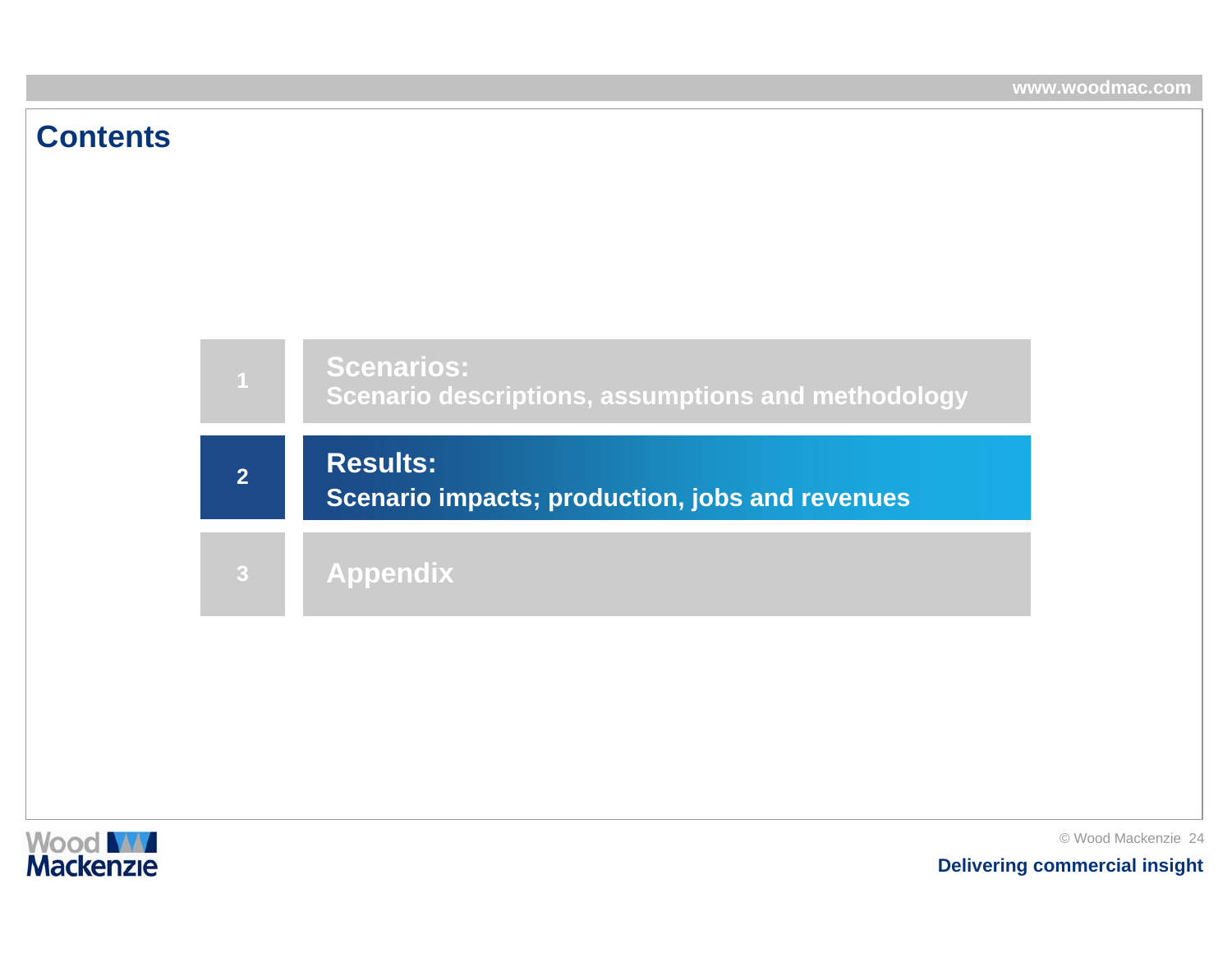### **Current Path Case – Employment Forecast**

- Wood Mackenzie estimates that 2010 U.S. employment supported by the upstream sector was 2,523,000
- This consists of 631,000 direct jobs and 1,892,000 indirect and induced jobs
- • By 2030 Wood Mackenzie projects the total U.S. employment in the Current Path Case will be 3,027,000
- The assumption used to generate this jobs forecast, is that jobs will grow in direct proportion to the production growth over the period analyzed



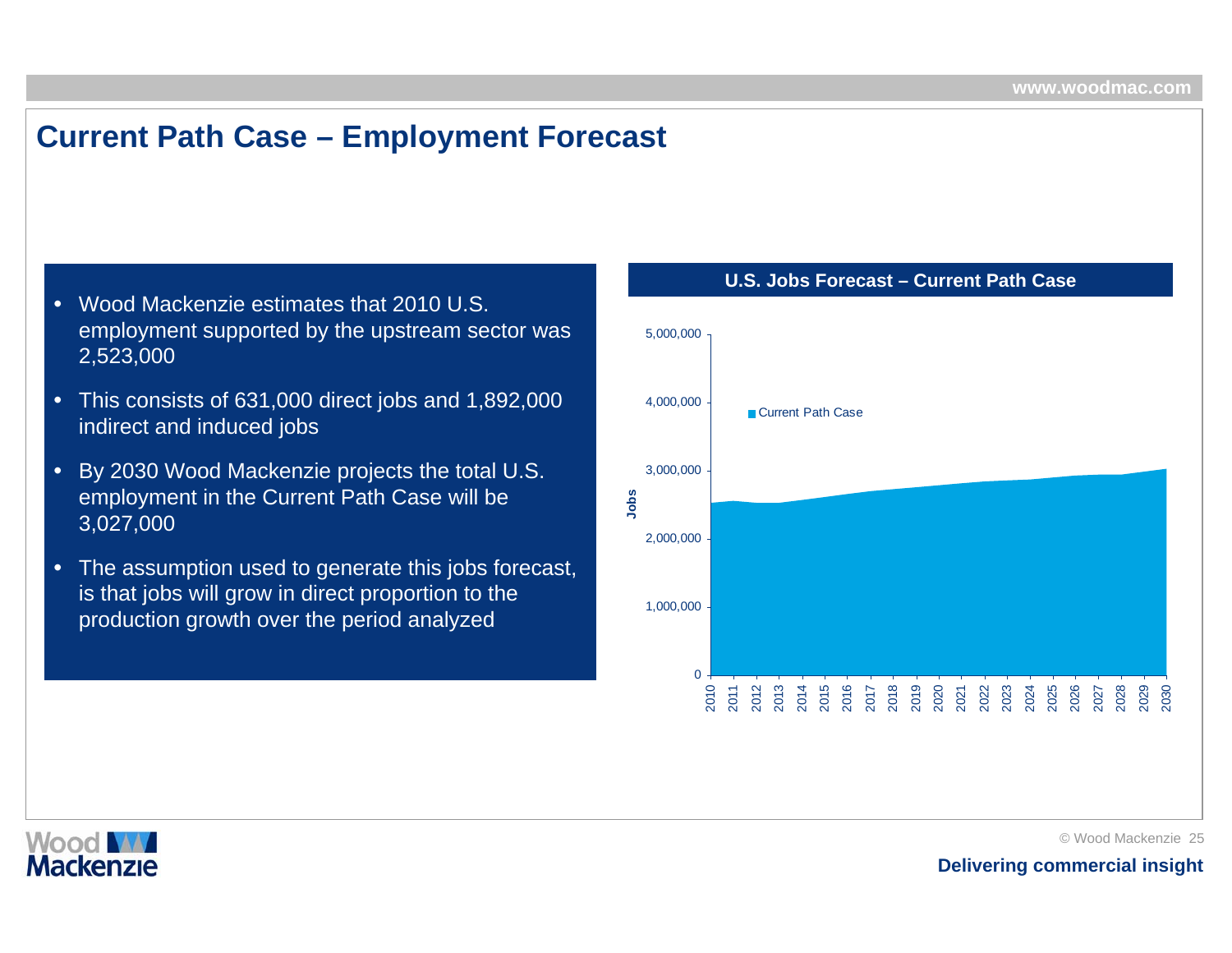### **Added U.S. Production from Development Policy Case**

- Wood Mackenzie projects that by 2030, an estimated 10.4 mmboed of incremental domestic production could be added through policies which encourage the development of U.S. resources
- This is a 47% increase over the estimated 2030 production levels in the Current Path Case



**Total U.S. Production – Development Policy Case**



Total U.S. Production : Development Policy Case less Current Path Case



© Wood Mackenzie 26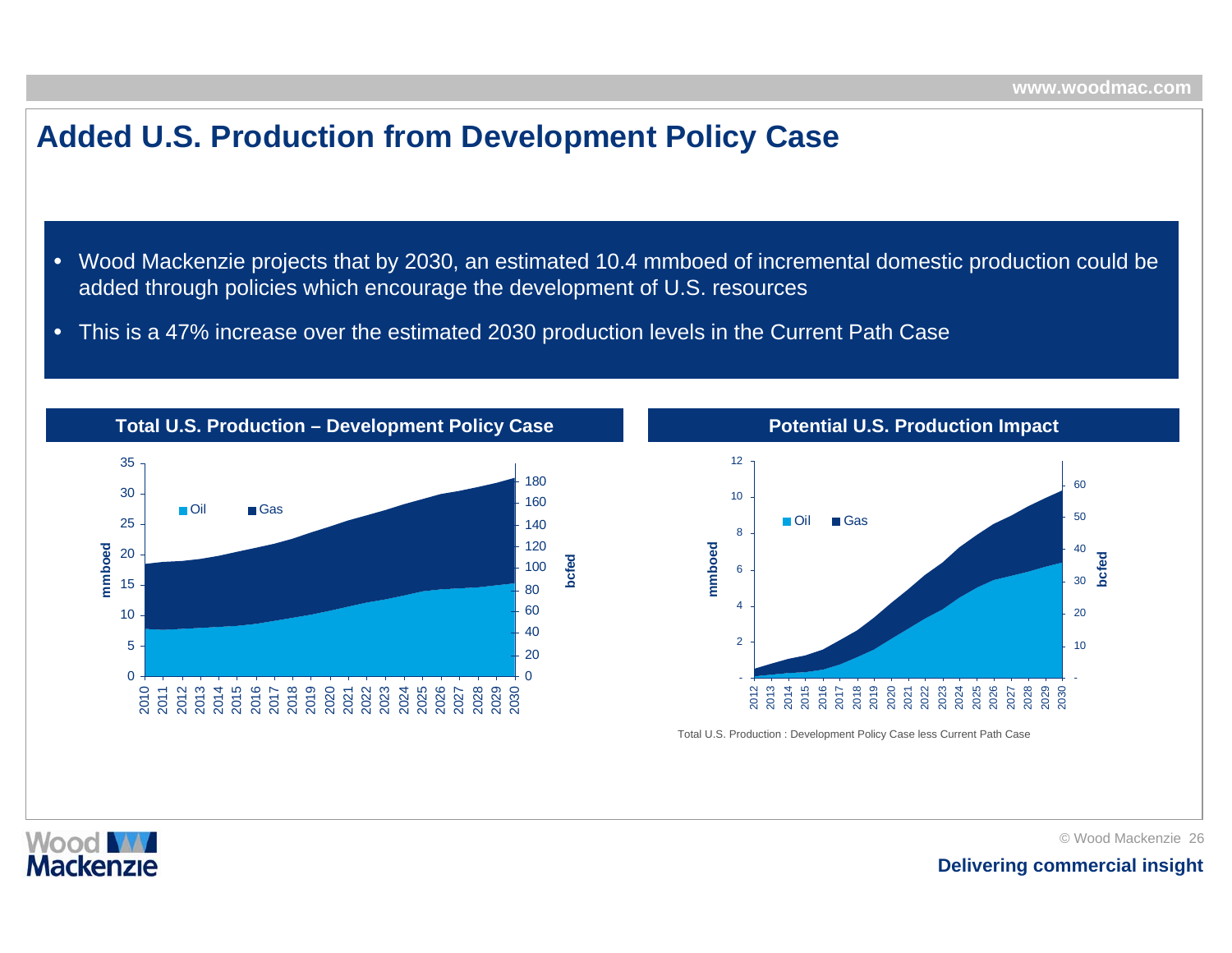# **Oil Sands Production Impacts – Current Path Case vs. Development Policy Case**

- Total Alberta oil production, both conventional and oil sands, is limited by the 3.5 mmbod of oil pipeline capacity out of the region. Oil sands production is expected to increase from 2.10 mmbod in 2010 to 2.40 mmbod in 2014. Further production growth will not happen without the Keystone XL or other pipelines that can export oil out of Alberta
- • Most of the incremental oil production is expected to be exported to the U.S. although the oil could also be exported to other countries with additional pipelines bei ng built to the Canadian West coast
- • The Keystone XL pipeline has a potential to import 700,000 bod into the U.S. and can be expanded to 900,000 bod
- •Building sufficient oil pipeline capacity into the U.S. should allow Canadian oil sands production to increase from 2.10 mmbod in 2010 to 5.80 mmbod by 2030, an increase of 3.70 mmbod or 280%. This is 2.20 mmbod greater than the level in the Current Path Case, which assumes no additional oil pipeli ne capacity i nto the U.S.

#### **Potential Canadian Production Impact**



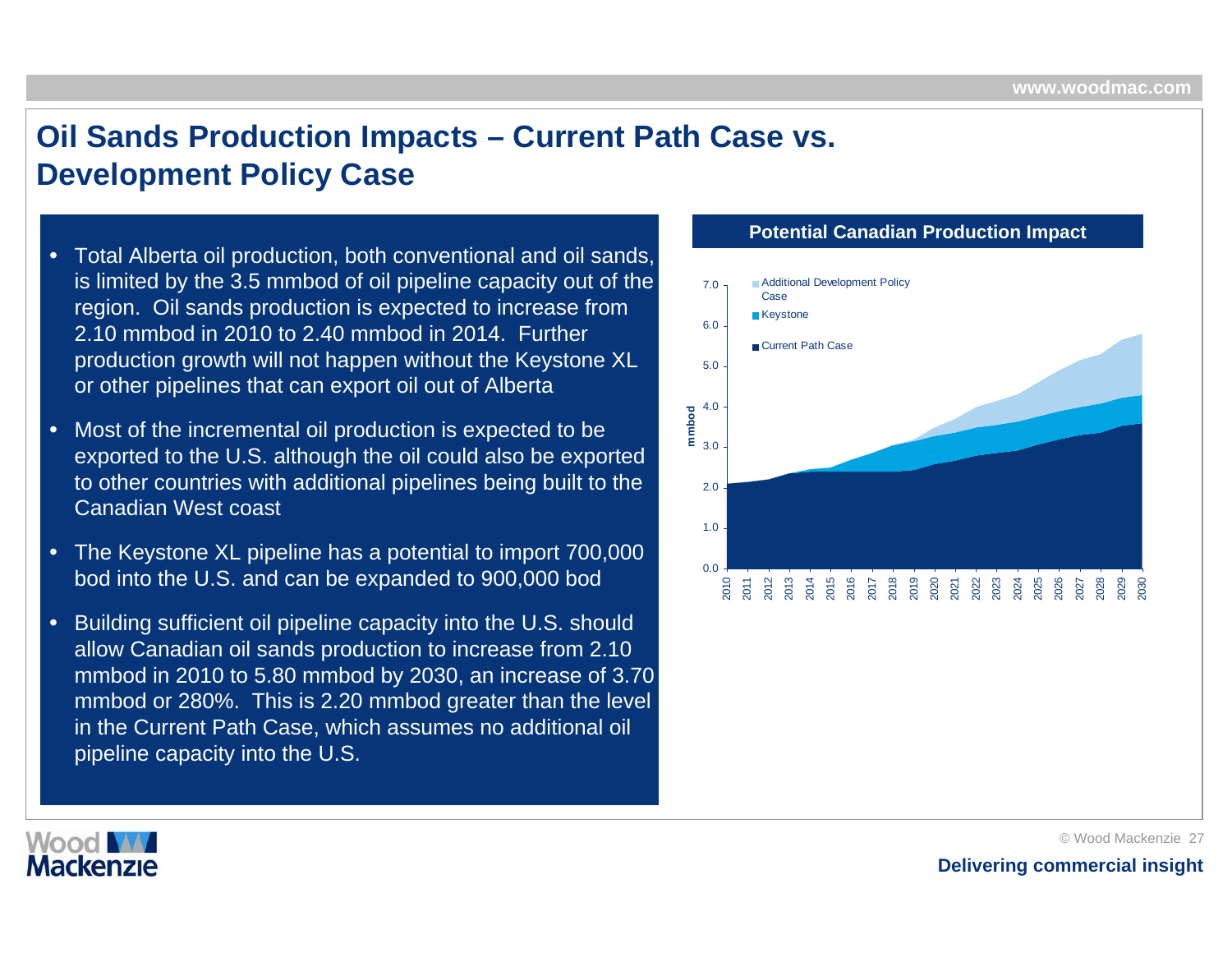# **Added U.S. Jobs from Development Policy Case**

- Wood Mackenzie estimates that by 2030, 1.4 million new jobs could be added through policies which encourage the development of U.S. oil and natural gas resources and facilitate Canadian oil sands production through the development of the Keystone XL and other related U.S. pipelines
- • Jobs added have the potential to exceed 1.0 million by 2018



Total U.S. Employment: Development Policy Case less Current Path Case



©Wood Mackenzie 28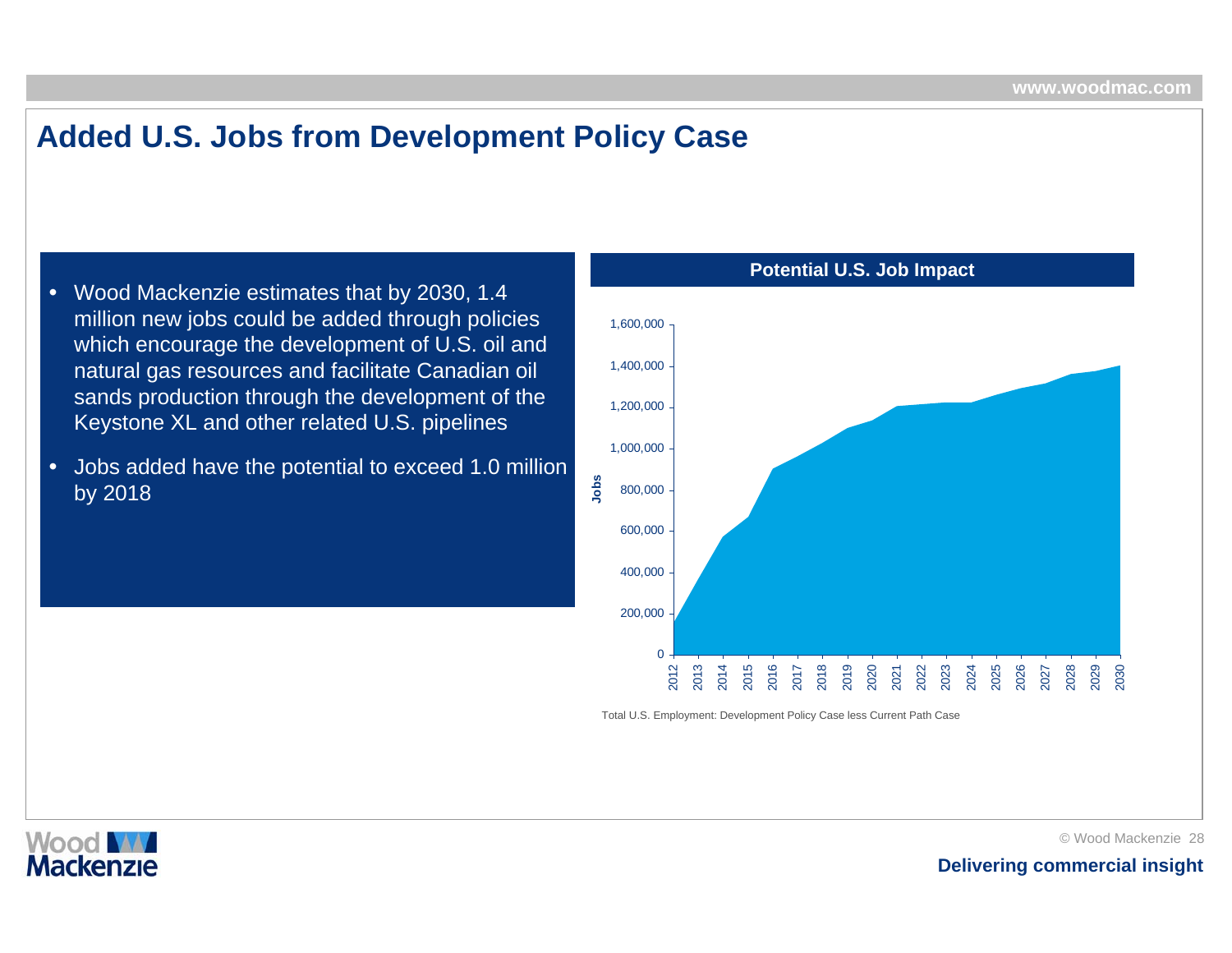# **Added U.S. Jobs Canadian Oil Sands Pipelines**

- Canadian oil sands production stimulates demand for U.S. produced services and equipment (e.g., large trucks and related infrastructure) and hence an increase in U.S. jobs
- • U.S. employment associated with Canadian oil sands production that is expected to fill the initial phase of the Keystone XL pipeline should reach nearly 85,000 new jobs by 2020
- • By 2030, U.S. employment associated with Canadian oil sands production that could fill new Canada to U.S. pipeli ne capacity could reach 270,000
- •• If 3.50 mmbod of additional oil pipeline export capacity is built out of Alberta (either to the U.S. or Canadian West Coast), the U.S. employment associated with Canadian oil sands production has the potential to reach 520,000 by 2030 (inclusive of jobs in the Current Path Case)

#### **Potential Total Job Impact**



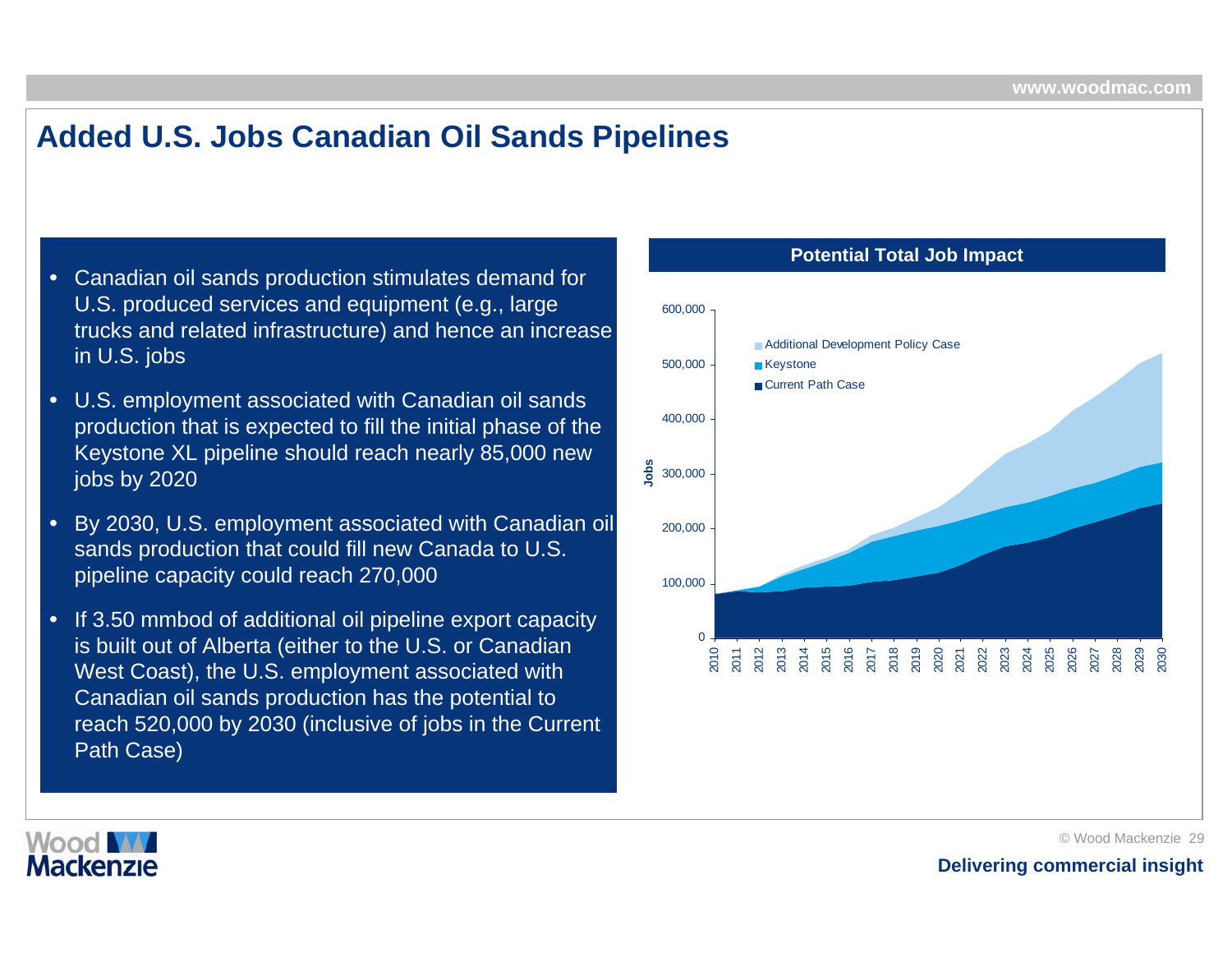### **Added U.S. Government Revenue from Development Policy Case**

- • Wood Mackenzie estimates over \$99 billion per year of new U.S. government revenue could be added by 2030 under the current taxation regime through policies which encourage the development of U.S. oil and natural gas resources
- • Furthermore, Wood Mackenzie estimates total additional cumulative government revenues of \$803 billion could be generated by 2030 under policies assumed in the Development Policy Case.

#### **Potential Annual Government Revenue Impact**



Total Government Revenue: Development Policy Case less Current Path Case

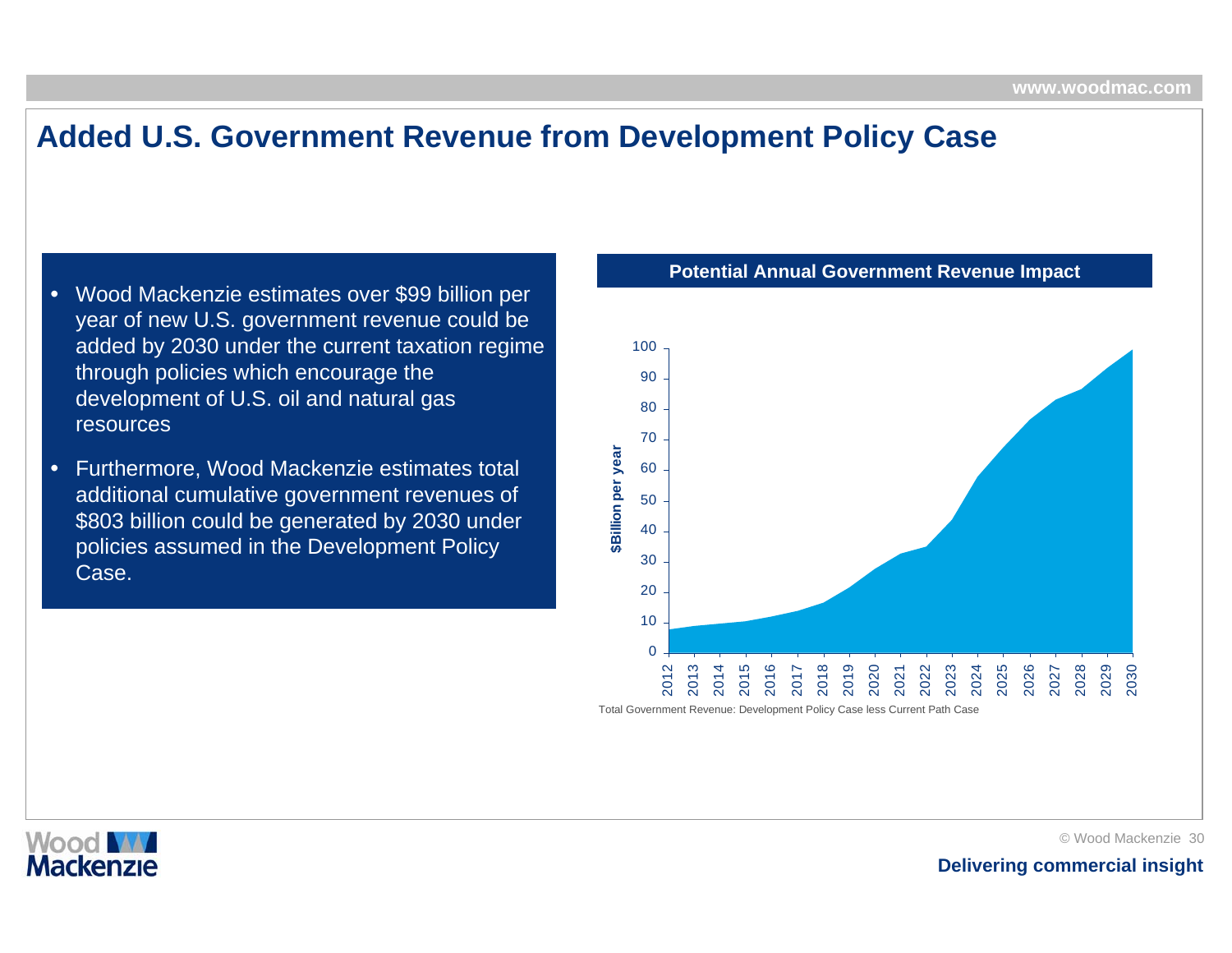# **Oil and Natural Gas Production Impacts by Policy**

- • Opening access to areas which are currently closed to development has the largest incremental impact on production between 2012 and 2030
- • Wood Mackenzie estimates these new accessareas could add up to 6.7 mmboed by 2030
- • Regulations which permit timely development of GoM and the U.S. onshore would add a further 3.7 mmboed by 2030
- • Total incremental production could increase by 10.4 mmboed by 2030



**Potential U.S. Production Impact**

Total Production: Development Policy Case less Current Path Case

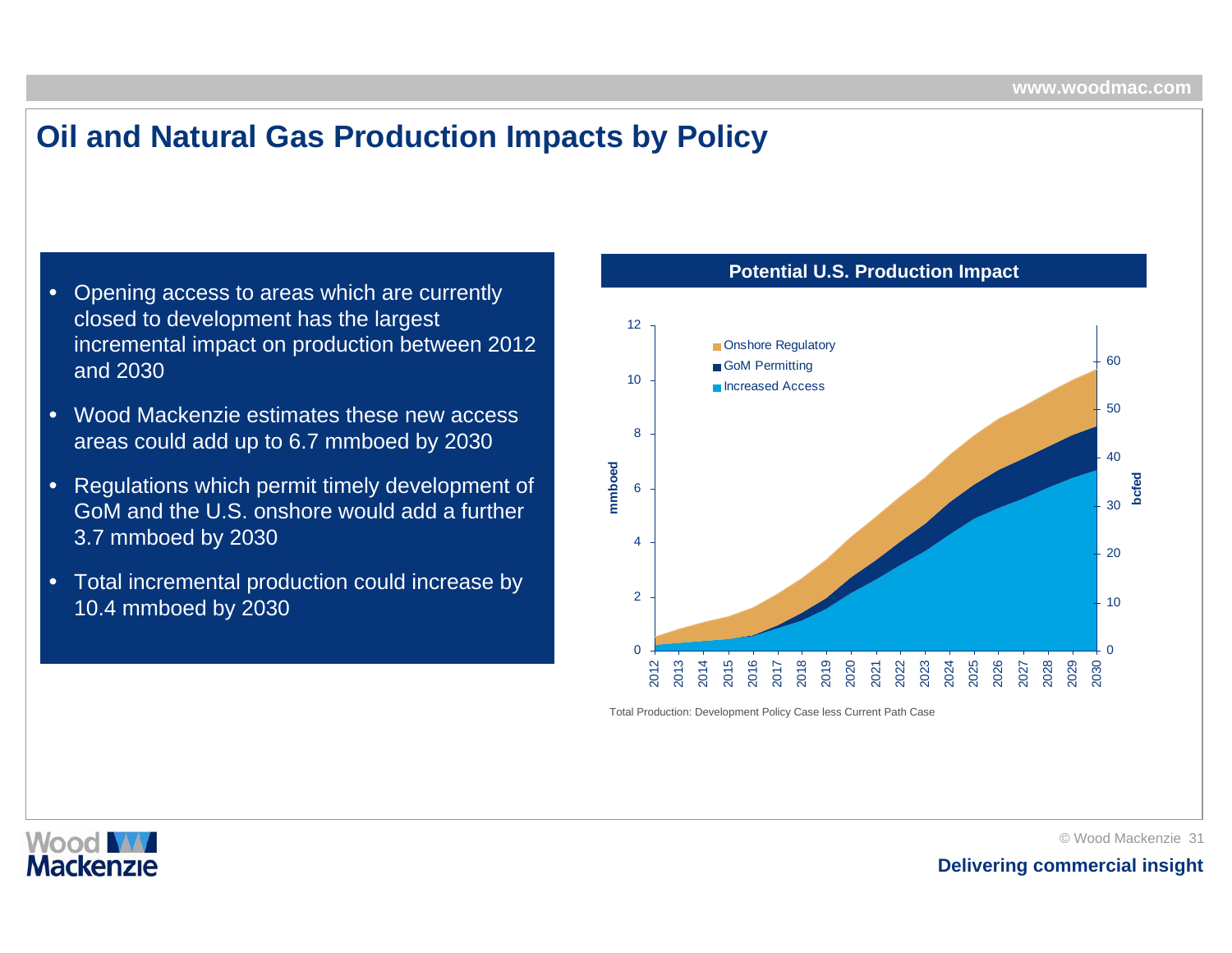### **Employment Impacts by Policy**

- • Opening access to new areas for oil and natural gas development could add 690,000 jobs by 2030, approximately half of the total potential jobs added
- • Wood Mackenzie estimates that a more favourable policy to develop pipelines from the Canadian oil sands to the U.S. would add over 270,000 U.S. jobs by 2030
- These jobs are primarily a result of U.S. servi ces and the production of capital and intermediate goods exported to Canada for the development of the oil sands
- •• The impact on jobs from the GoM and onshore regions is more immediate as companies are already active in these regions with portfolios of opportunities to develop

#### **Potential Total Job Impact**



Total Employment: Development Policy Case less Current Path Case

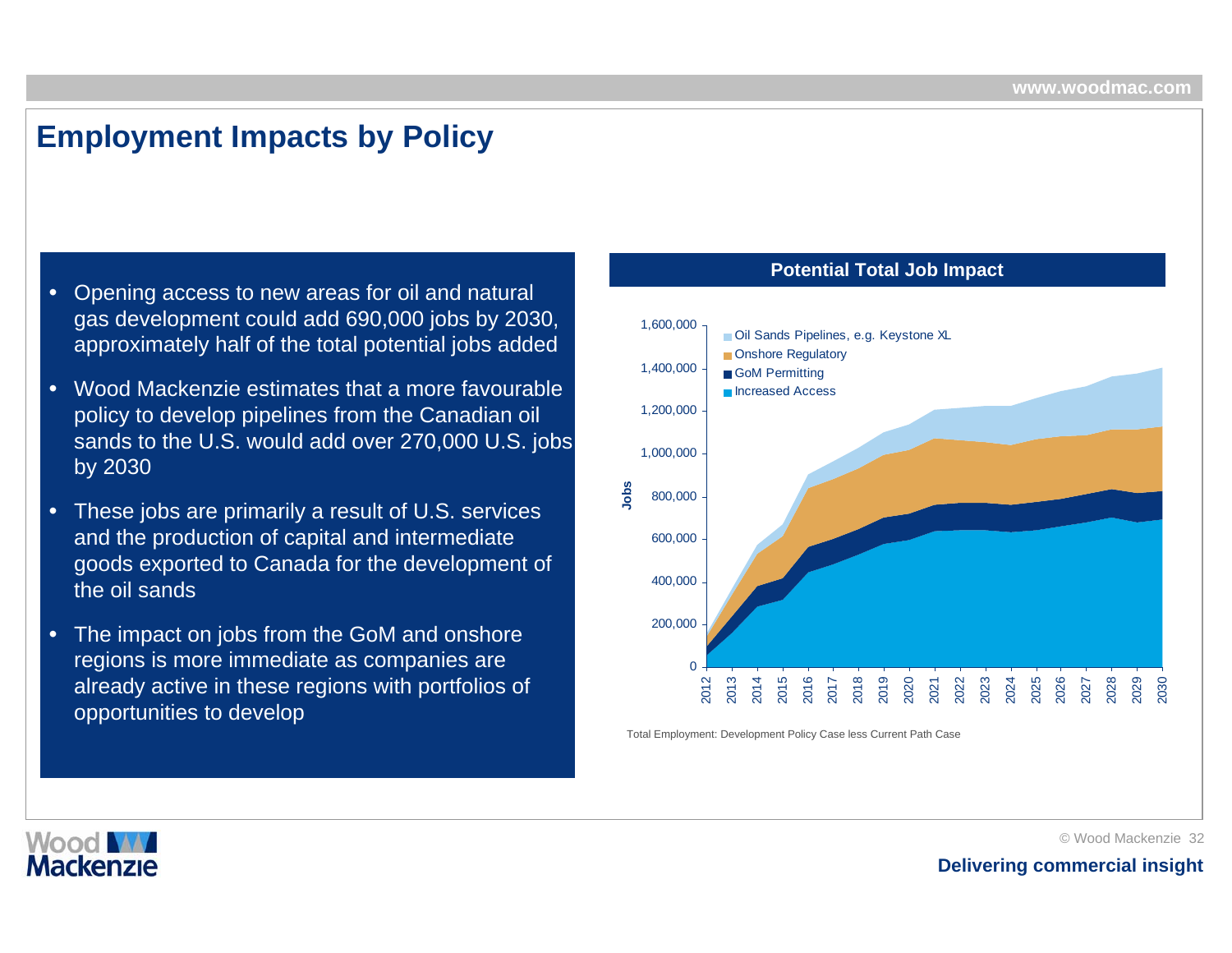### **Added Revenue by Policy**

- • Increasing access to areas currently off-limits to oil and natural gas development has the greatest potential to increase government revenues
- • Cumulative government revenue (inclusive of leases, state and local taxes) due to increased access, has the potential to reach a cumulative \$127 billion by 2020 and \$803 billion by 2030
- •New lease sales drive the majority of revenues derived from the access policies in the short term
- • From 2020 onwards, the impact of new production from these access areas drives the majority of revenue growth
- • More timely development of existing oil and natural gas regions, both on and offshore, will also create additional government revenue

#### **Potential U.S. Government Revenue Impact**



Total Revenue: Development Policy Case less Current Path Case

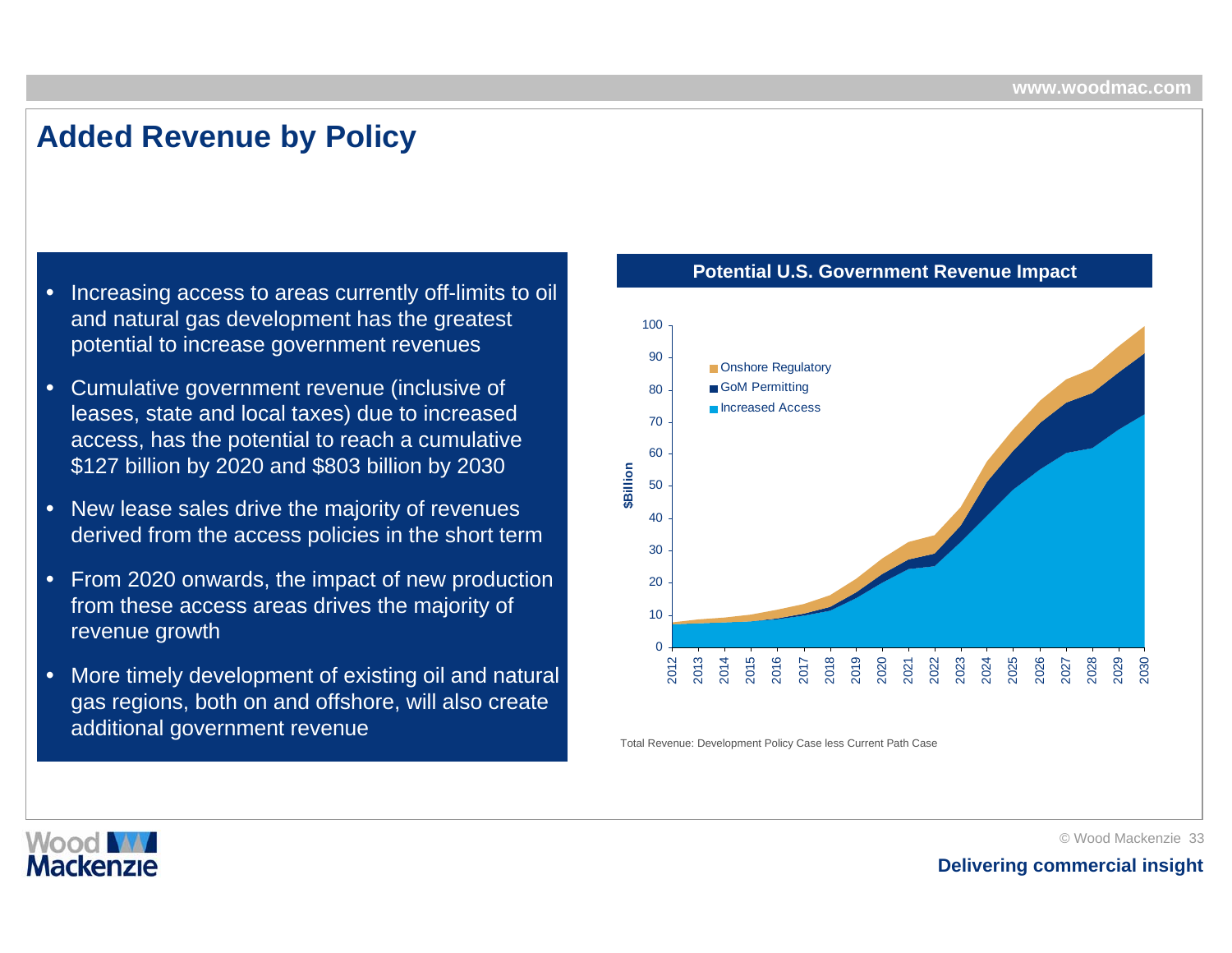### **Added Revenue by Type**

- Of the cumulative \$803 billion of government revenues which could be generated through the Development Policy Case by 2030, \$618 billion will be paid as Federal royalties and taxes. The states will generate a further \$63 billion in royalties and taxes, with the remainder being new lease sales
- • Revenue from both lease sales in new areas and from incremental lease sales in existing areas could reach \$29 billion by 2015 and \$122 billion by 2030
- Policies that encourage U.S. oil and gas development have the greatest potential to increase Federal income tax and royalty revenue

|                        | <b>Cumulative Revenue Impact (\$ Billion)</b> |       |       |       |  |  |  |  |
|------------------------|-----------------------------------------------|-------|-------|-------|--|--|--|--|
|                        | 2015                                          | 2020  | 2025  | 2030  |  |  |  |  |
| <b>State Royalty</b>   | 0.O                                           | 1.8   | 10.8  | 26.7  |  |  |  |  |
| <b>Federal Royalty</b> | N 9                                           | 18 N  | 87.7  | 211.5 |  |  |  |  |
| <b>State Taxes</b>     | 2 R                                           | 1 N N | 21.4  | 36.3  |  |  |  |  |
| <b>Federal Taxes</b>   | 31                                            | 26.1  | 1422  | 406.1 |  |  |  |  |
| <b>Lease Sales</b>     | 29.5                                          | 70 R  | 1 N 1 | 122 በ |  |  |  |  |

**Potential U.S. Government Revenue Impact**



Total Revenue: Development Policy Case less Current Path Case



© Wood Mackenzie 34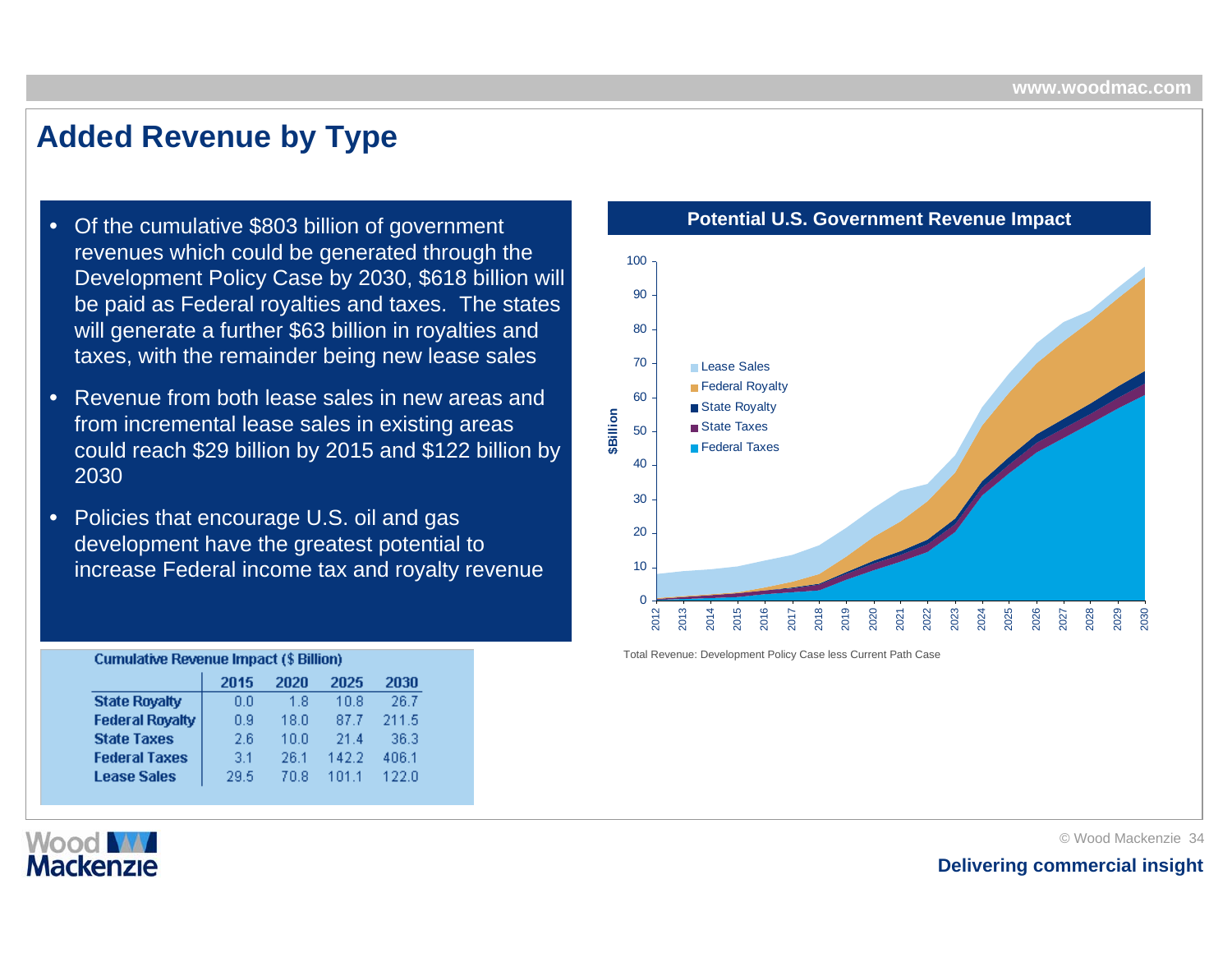### **Development Policy Case Projected Regional Impacts\* - Alaska**

- • Alaska new development production could reach over 1.6 mmboed by 2030, with up to \$22 billion of government revenue, and over 120,000 jobs being created
- • Creating access to new federal areas and more efficient regulatory policies have the biggest impact on the future development of Alaska's oil and gas industry
- • ANWR provides the main growth opportunity in Alaska, supplemented by development of the Chukchi and NPR A
- • Wood Mackenzie has assumed that the State of Alaska and the Federal Government will share royalties from these areas







©Wood Mackenzie 35

#### **Delivering commercial insight**

#### **Alaska Job Creation**

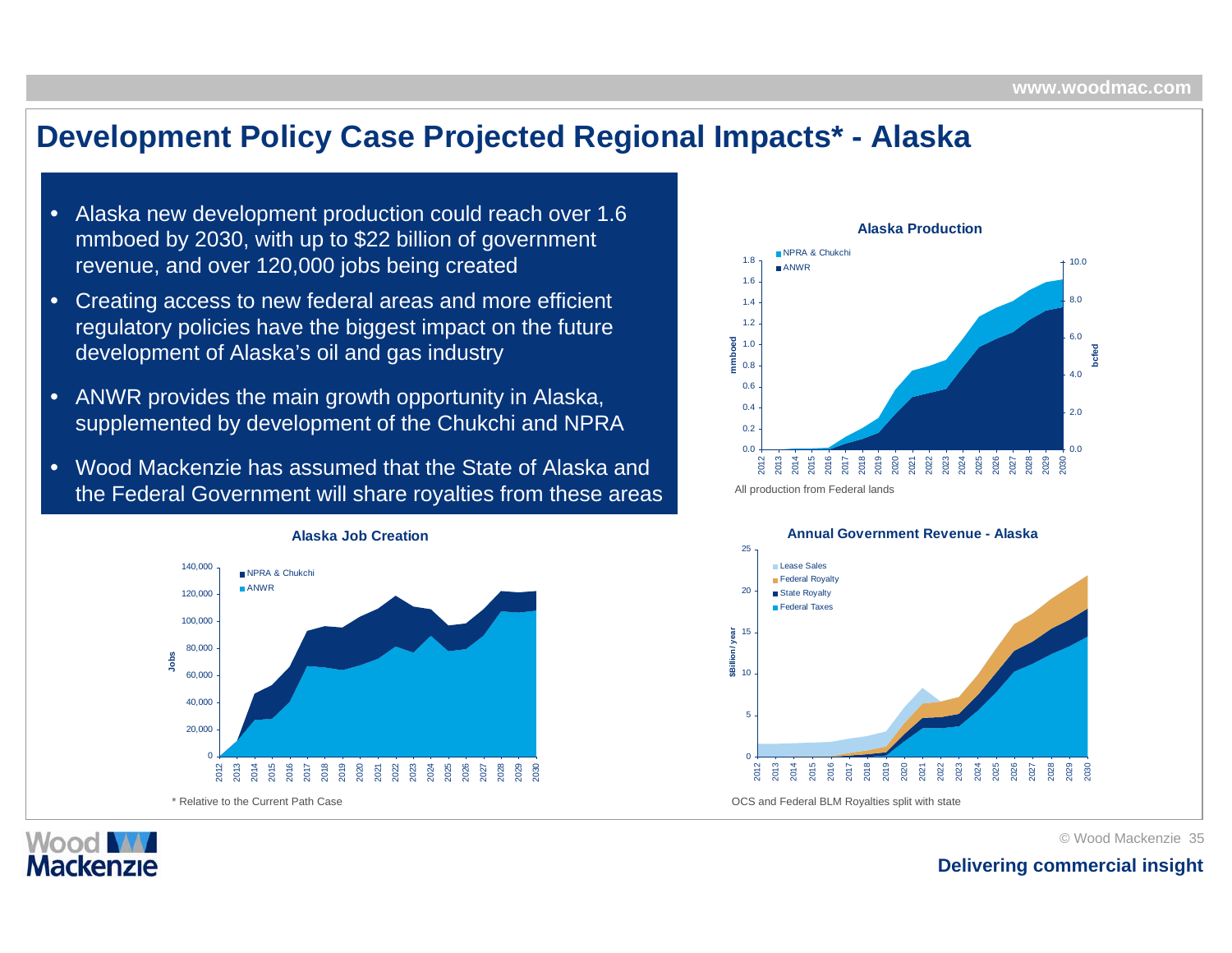### **Development Policy Case Projected Regional Impacts\* – Gulf of Mexico**

- • Gulf of Mexico production could reach 3.1 mmboed by 2030, with up to \$33 billion of government revenue, and 290,000 jobs being created as a result
- • The opening of currently off-limits areas off the coast of Florida to exploration and development has the largest potential impact on the Gulf of Mexico's oil and gas industry
- •Up to 100,000 new Florida jobs could be created by 2016
- • More timely and efficient permitting for the offshore can increase production, government revenue, and jobs from Gulf of Mexico oil and natural gas development



Wood M **Mackenzie** 





©Wood Mackenzie 36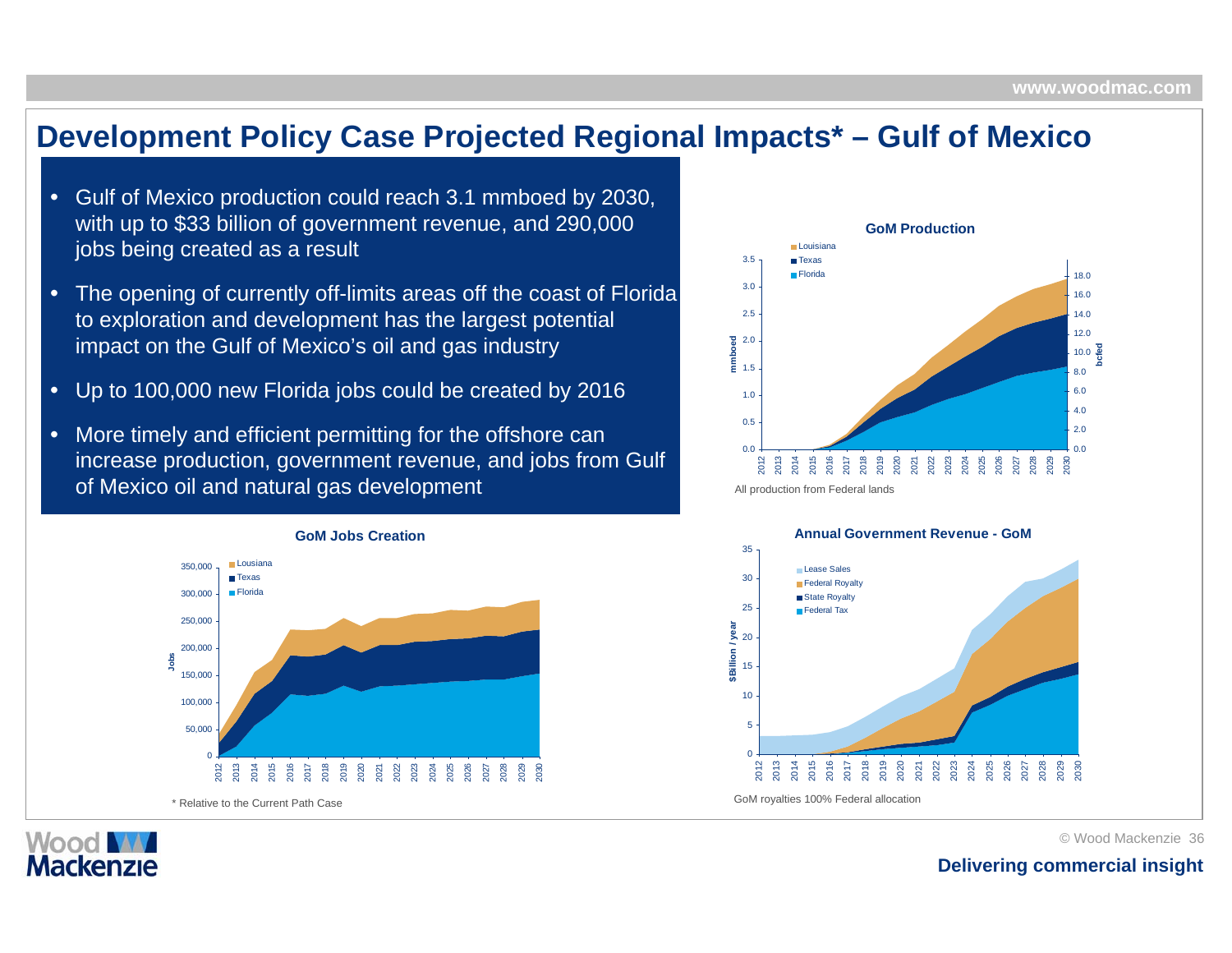### **Development Policy Case Projected Regional Impacts\* – Atlantic OCS**

- •Atlantic OCS production could reach nearly 1.6 mmboed by 2030, with up to \$14 billion of government revenue per year, and 140,000 jobs being created as a result
- • Cumulative government revenue for the region has the potential to reach \$95 billion by 2030 (inclusive of lease bonuses)
- •• Wood Mackenzie assumes that states will be impacted on a proportionate basis of their coastline length



Wood **W Mackenzie** 



**Atlantic OCSProduction**







©Wood Mackenzie 37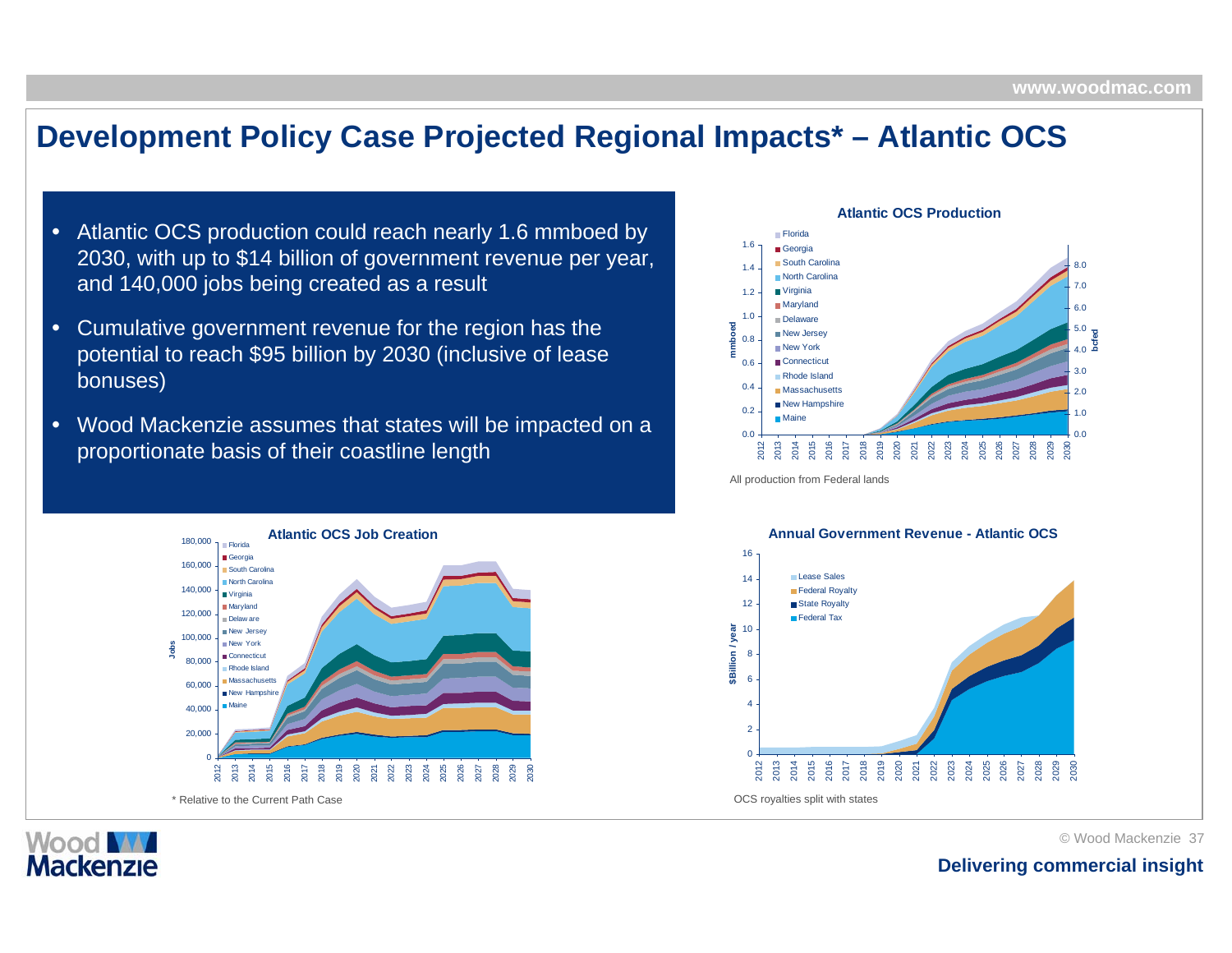### **Development Policy Case Projected Regional Impacts\* – Pacific OCS**

- • Pacific OCS production could reach 1.1 mmboed by 2030, with up to \$13 billion of government revenue, and over 120,000 jobs being created as a result
- •Creating access to new federal areas and more efficient regulatory policies have the biggest impact on the future development of the Pacific OCS' oil and gas industry
- • Wood Mackenzie projects that California would account for over 94% of production and job creation if t he Pacific O CS were open for oil and gas development



**Wood M Mackenzie** 



All production from Federal lands



©Wood Mackenzie 38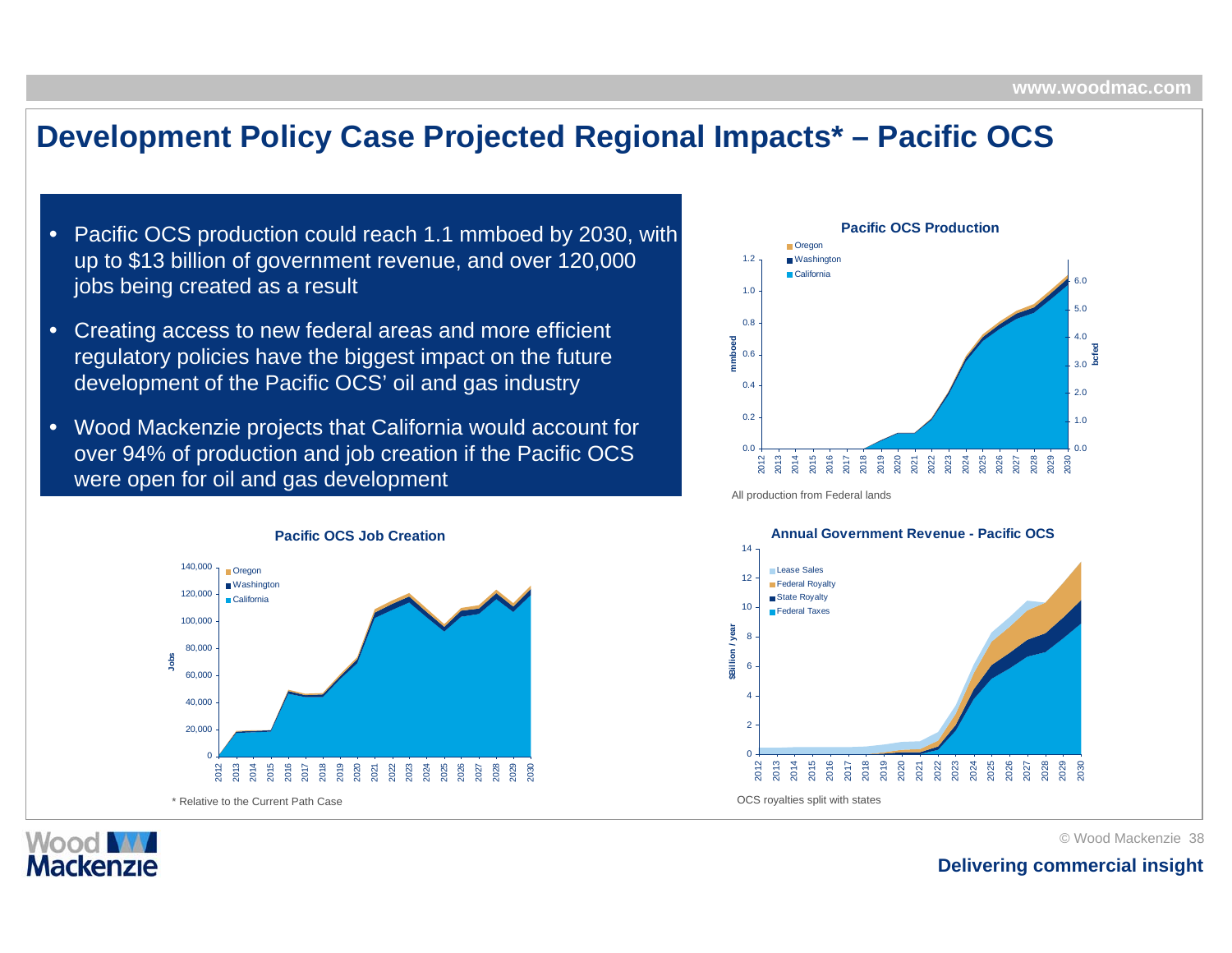### **Development Policy Case Projected Regional Impacts\* – Onshore U.S.**

- • Onshore new development production could reach 3.0 mmboed by 2030, with over \$12 billion of government revenue, and over 700,000 jobs being created
- • Creating greater access to portions of the Rocky Mountains, removing the moratorium on shale development in New York State, and supporting efficient onshore regulatory policies will all have a positive impact on the future development of U.S. domestic onshore oil and natural gas resources. The development of Canadian oil sands associated with Canada to U.S. pipelines will also create jobs in the U.S.



Wood **MA Mackenzie** 



Production from Federal, State and Private lands



©Wood Mackenzie 39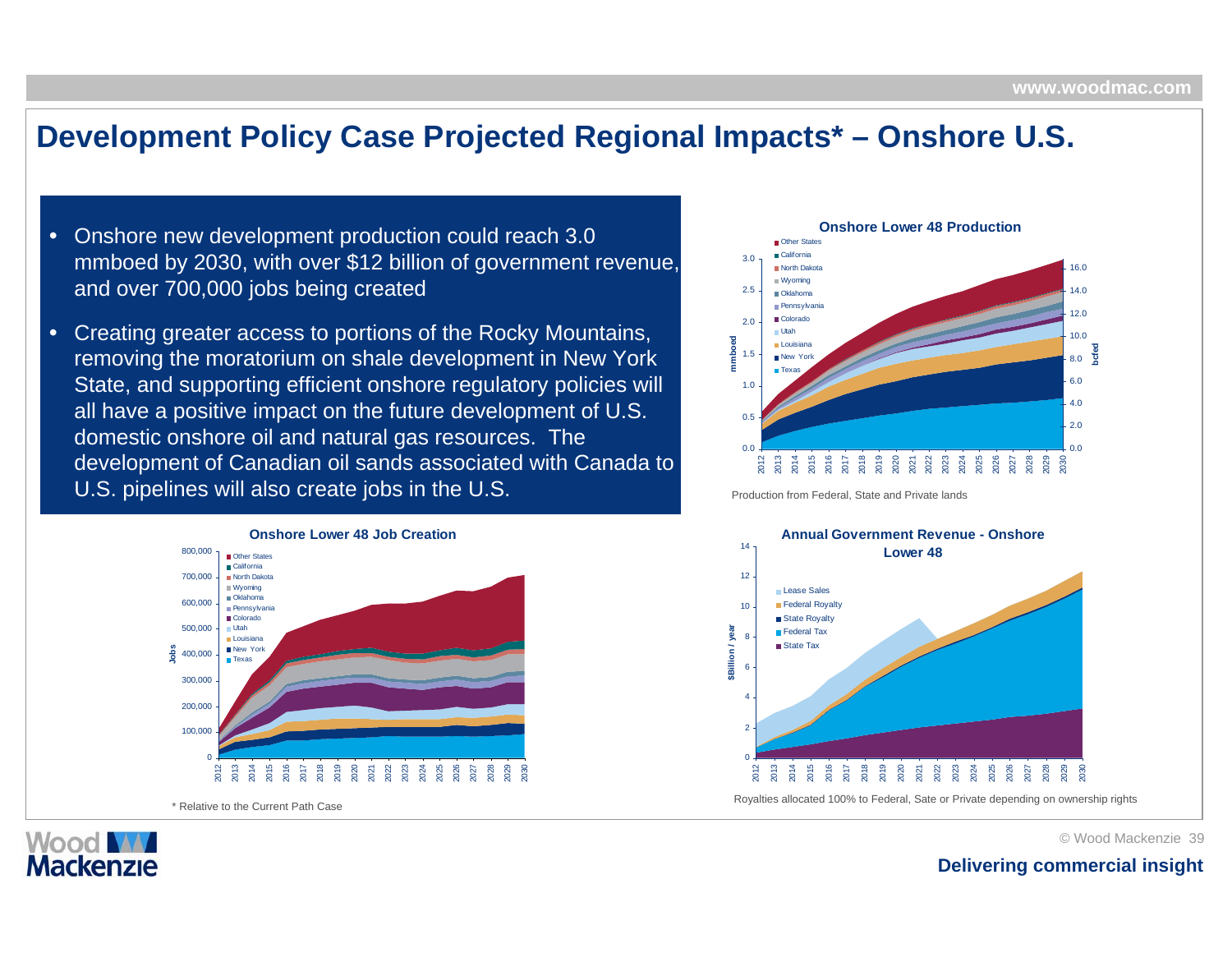### **Contents**





© Wood Mackenzie 40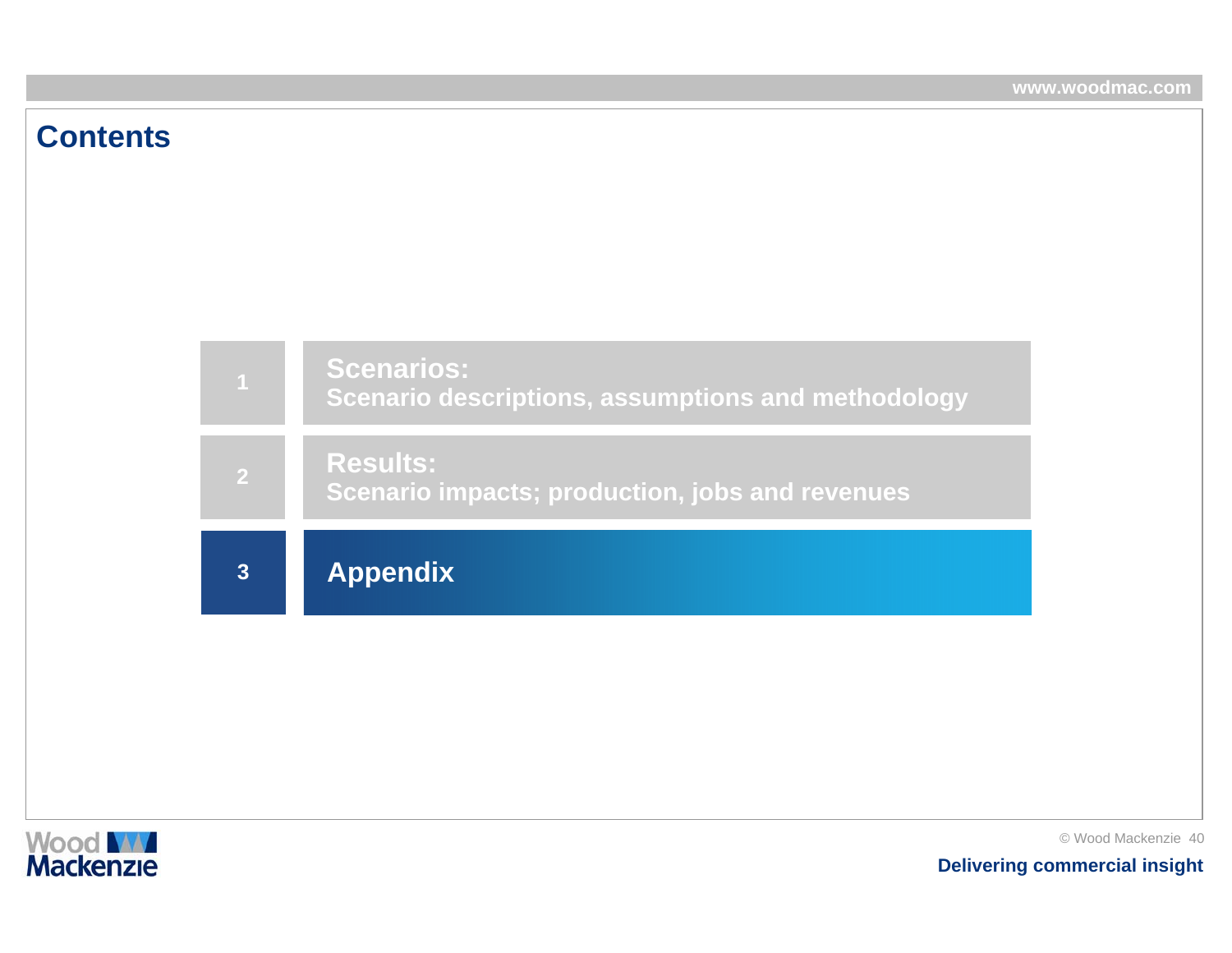# **Development Policy Case - Production Impact Forecasts by State ('000 boed)**

|                     | 2015 | 2020 | 2025  | 2030  |
|---------------------|------|------|-------|-------|
| <b>TEXAS</b>        | 348  | 917  | 1,458 | 1,775 |
| <b>LOUISIANA</b>    | 182  | 508  | 783   | 946   |
| <b>MISSISSIPPI</b>  | 2    | 2    | 2     | 1     |
| <b>ALABAMA</b>      | 1    | 1    | 2     | 2     |
| <b>ARKANSAS</b>     | 17   | 33   | 41    | 48    |
| <b>KANSAS</b>       | 2    | 5    | 17    | 23    |
| <b>OKLAHOMA</b>     | 35   | 59   | 87    | 108   |
| <b>NEW MEXICO</b>   | 14   | 25   | 41    | 51    |
| <b>COLORADO</b>     | 68   | 141  | 184   | 208   |
| <b>N. DAKOTA</b>    | 22   | 32   | 38    | 47    |
| <b>S. DAKOTA</b>    | n    | n    | n     | n     |
| <b>WYOMING</b>      | 69   | 125  | 160   | 180   |
| <b>UTAH</b>         | 59   | 167  | 204   | 242   |
| <b>MONTANA</b>      | 34   | 61   | 81    | 95    |
| <b>ILLINOIS</b>     | n    | n    | n     | 0     |
| <b>INDIANA</b>      | 0    | ۵    | n     | 0     |
| <b>PENNSYLVANIA</b> | 52   | 80   | 97    | 112   |
| <b>VIRGINIA</b>     | 1    | 18   | 92    | 146   |
| <b>KENTUCKY</b>     | Ω    | 1    | 2     | 2     |
| <b>OHIO</b>         | 0    | 0    | Ω     | 0     |

|                      | 2015  | 2020  | 2025           | 2,030  |
|----------------------|-------|-------|----------------|--------|
|                      |       |       |                |        |
| <b>MICHIGAN</b>      | 0     | 1     | $\overline{2}$ | 1      |
| <b>NEW YORK</b>      | 319   | 522   | 661            | 789    |
| <b>WEST VIRGINIA</b> | 25    | 48    | 69             | 80     |
| <b>TENNESSEE</b>     | 1     | 1     | 1              | 1      |
| <b>CALIFORNIA</b>    | 3     | 105   | 691            | 1,050  |
| ALASKA               | 14    | 573   | 1,270          | 1,623  |
| <b>WASHINGTON</b>    | 0     | 2     | 15             | 22     |
| <b>OREGON</b>        | Ω     | 4     | 28             | 42     |
| <b>NEW HAMPSHIRE</b> | Ω     | 2     | 10             | 16     |
| <b>MASSACHUSETTS</b> | O     | 20    | 106            | 169    |
| <b>S. CAROLINA</b>   | ۵     | 6     | 32             | 52     |
| <b>RHODE ISLAND</b>  | ۵     | 4     | 22             | 35     |
| <b>GEORGIA</b>       | ۵     | 3     | 17             | 28     |
| <b>N. CAROLINA</b>   | ۵     | 45    | 240            | 382    |
| <b>NEW JERSEY</b>    | ۵     | 14    | 72             | 114    |
| <b>MARYLAND</b>      | ۵     | 5     | 25             | 39     |
| <b>DELAWARE</b>      | ۵     | 4     | 22             | 36     |
| <b>CONNECTICUT</b>   | n     | 10    | 53             | 84     |
| <b>MAINE</b>         | 0     | 24    | 126            | 201    |
| <b>FLORIDA</b>       | 0     | 621   | 1,187          | 1,620  |
| <b>TOTAL:</b>        | 1,267 | 4,189 | 7,937          | 10,371 |

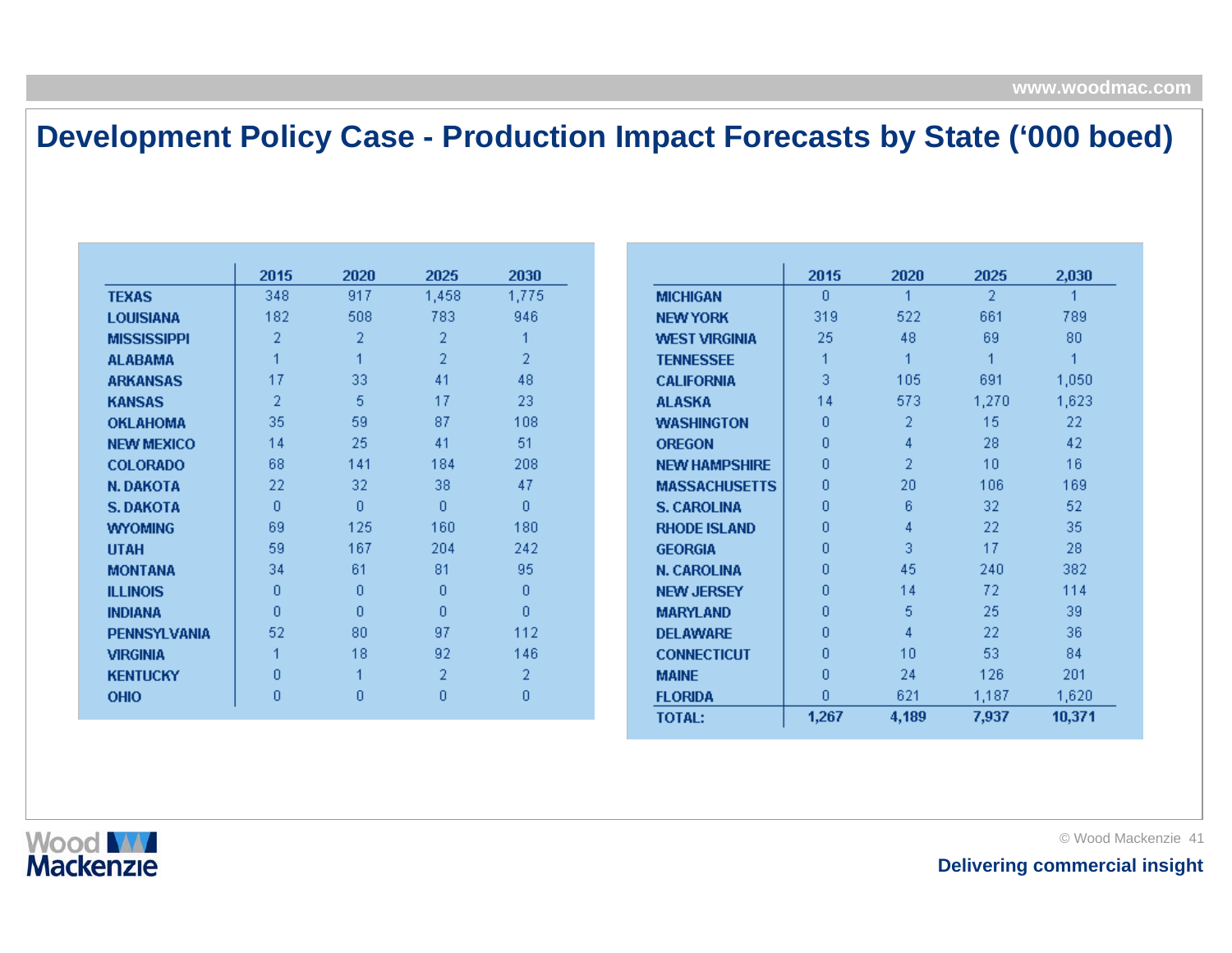## **Development Policy Case - Annual Job Creation Forecasts by State**

|                     | 2015            | 2020    | 2025        | 2030    |
|---------------------|-----------------|---------|-------------|---------|
| <b>TEXAS</b>        | 110,133         | 152,225 | 161,539     | 174,670 |
| <b>LOUISIANA</b>    | 65,635          | 87,663  | 83,884      | 88,814  |
| <b>MISSISSIPPI</b>  | 815             | 1,278   | 1,438       | 1,564   |
| <b>ALABAMA</b>      | $922 -$         | 1,438   | 2,460       | 2,249   |
| <b>ARKANSAS</b>     | 4,223           |         | 7,920 7,464 | 7,870   |
| <b>KANSAS</b>       | 3,224           | 6,832   | 20,411      | 19,820  |
| <b>OKLAHOMA</b>     | 7,581           | 11,572  | 14,826      | 16,836  |
| <b>NEW MEXICO</b>   | 14,603          | 15,986  | 15,561      | 15,592  |
| <b>COLORADO</b>     | 61,131          | 88,283  | 83,817      | 85,032  |
| <b>N. DAKOTA</b>    | 13,144          | 15,840  | 16,093      | 19,119  |
| <b>S. DAKOTA</b>    | $125 -$         | 240     | 363         | 466     |
| <b>WYOMING</b>      | 61,289          | 67,110  | 66,054      | 66,862  |
| <b>UTAH</b>         | 26,554          | 49,304  | 38,132      | 42,248  |
| <b>MONTANA</b>      | 25,745          | 29,975  | 33,017      | 37,239  |
| <b>ILLINOIS</b>     | 6,914           | 17,670  | 32,899      | 49,237  |
| <b>INDIANA</b>      | $1,179$ and $-$ |         | 2,037 3,177 | 4,059   |
| <b>PENNSYLVANIA</b> | 15,912          | 20,629  | 23,512      | 25,824  |
| <b>VIRGINIA</b>     | 3,606           | 16,401  | 19,163      | 18,185  |
| <b>KENTUCKY</b>     | 876             | 2,071   | 2,823       | 3,043   |
| <b>OHIO</b>         | 2,751           | 6,437   | 10,986      | 15,585  |

|                      | 2015    | 2020      | 2025      | 2030      |
|----------------------|---------|-----------|-----------|-----------|
| <b>MICHIGAN</b>      | 2,428   | 4,426     | 7,766     | 9,797     |
| <b>NEW YORK</b>      | 32,241  | 47,817    | 50,823    | 50,072    |
| <b>WEST VIRGINIA</b> | 5,487   | 7,037     | 8,683     | 7,986     |
| <b>TENNESSEE</b>     | 1,534   | 1,848     | 3,245     | 3,808     |
| <b>CALIFORNIA</b>    | 26,333  | 86,197    | 116,582   | 150,816   |
| <b>ALASKA</b>        | 52,974  | 103,789   | 97,592    | 123,217   |
| <b>WASHINGTON</b>    | 2,110   | 5,708     | 9,496     | 13,601    |
| <b>OREGON</b>        | 1,400   | 4,034     | 5,390     | 6,866     |
| <b>NEW HAMPSHIRE</b> | 453     | 1,956     | 2,242     | 2,181     |
| <b>MASSACHUSETTS</b> | 3,806   | 18,826    | 21,097    | 19,715    |
| <b>S. CAROLINA</b>   | 1,390   | 6,220     | 7,075     | 6,799     |
| <b>RHODE ISLAND</b>  | 723     | 3,782     | 4,192     | 3,841     |
| <b>GEORGIA</b>       | 1,540   | 5,066     | 6,451     | 7,247     |
| <b>N. CAROLINA</b>   | 7,646   | 40,573    | 44,628    | 40,398    |
| <b>NEW JERSEY</b>    | 3,049   | 13,853    | 16,126    | 15,964    |
| <b>MARYLAND</b>      | 1,320   | 5,344     | 6,417     | 6,652     |
| <b>DELAWARE</b>      | 732     | 3,841     | 4,296     | 3,989     |
| <b>CONNECTICUT</b>   | 1,953   | 9,540     | 10,786    | 10,215    |
| <b>MAINE</b>         | 3,573   | 20,380    | 22,079    | 19,436    |
| <b>FLORIDA</b>       | 84,609  | 131,746   | 153,428   | 170,076   |
| <b>OTHER STATES</b>  | 6,800   | 15,671    | 26,022    | 36,886    |
| <b>TOTAL:</b>        | 668,462 | 1,138,567 | 1,262,035 | 1,403,877 |

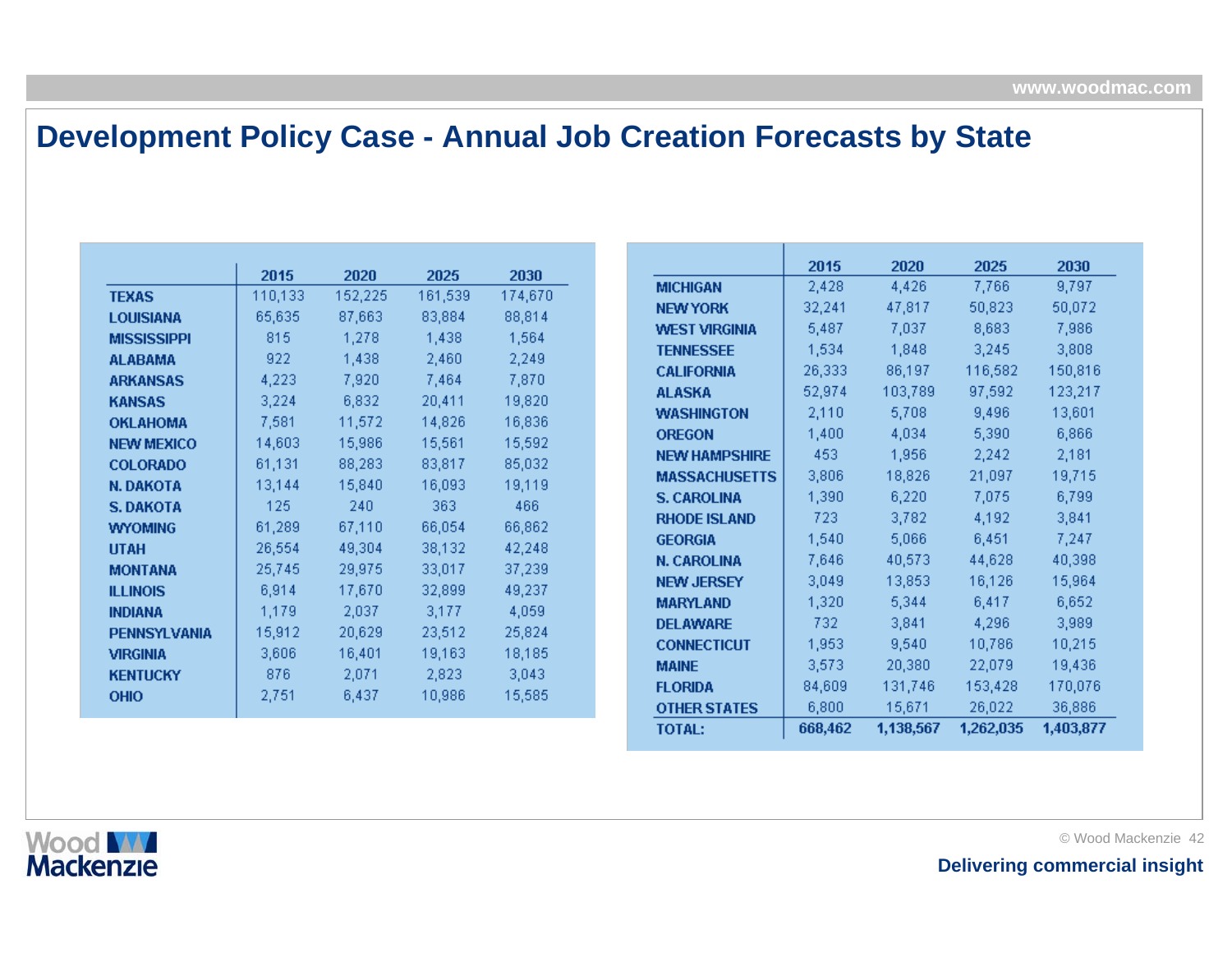### **Development Policy Case – Annual Gov't Revenue Impact by State (US\$M)**

| 2015<br>2020<br>2025<br>2030<br>4,679<br>11,325<br>2,096<br>16,183<br><b>TEXAS</b><br>1,221<br>2,716<br>6,782<br>9,678<br><b>LOUISIANA</b><br>8<br>7<br>6<br>4<br><b>MISSISSIPPI</b><br>3<br>6<br>6<br><b>ALABAMA</b> | <b>MICHIGAN</b><br><b>NEW YORK</b><br><b>WEST VIRGINIA</b><br><b>TENNESSEE</b> | 1<br>189<br>34  | -1<br>1,161<br>106 | 4<br>2,182   | 4            |
|-----------------------------------------------------------------------------------------------------------------------------------------------------------------------------------------------------------------------|--------------------------------------------------------------------------------|-----------------|--------------------|--------------|--------------|
|                                                                                                                                                                                                                       |                                                                                |                 |                    |              |              |
|                                                                                                                                                                                                                       |                                                                                |                 |                    |              | 2,893        |
|                                                                                                                                                                                                                       |                                                                                |                 |                    | 172          | 220          |
|                                                                                                                                                                                                                       |                                                                                | 1               | 1                  | 3            | 4            |
|                                                                                                                                                                                                                       | <b>CALIFORNIA</b>                                                              | 476             | 851                | 7,868        | 12,460       |
| 85<br>152<br>32<br>116<br><b>ARKANSAS</b>                                                                                                                                                                             | <b>ALASKA</b>                                                                  | 1,703           | 5,968              | 13,045       | 21,856       |
| 12<br>75<br>4<br>49<br><b>KANSAS</b>                                                                                                                                                                                  | <b>WASHINGTON</b>                                                              | 10 <sup>1</sup> | 17                 | 168          | 266          |
| 152<br>347<br>69<br>249<br><b>OKLAHOMA</b>                                                                                                                                                                            | <b>OREGON</b>                                                                  | 18              | 33                 | 316          | 501          |
| 346<br>365<br>239<br>260<br><b>NEW MEXICO</b>                                                                                                                                                                         | <b>NEW HAMPSHIRE</b>                                                           | 6               | 11                 | 102          | 147          |
| 528<br>995<br>1,285<br>990<br><b>COLORADO</b>                                                                                                                                                                         | <b>MASSACHUSETTS</b>                                                           | 63              | 116                | 1,084        | 1,570        |
| 285<br>125<br>201<br>203<br>N. DAKOTA                                                                                                                                                                                 | <b>S. CAROLINA</b>                                                             | 19              | 27                 | 332          | 481          |
| $\overline{0}$<br>$\overline{0}$<br>0<br>1<br><b>S. DAKOTA</b>                                                                                                                                                        | <b>RHODE ISLAND</b>                                                            | 13              | 24                 | 226          | 327          |
| 992<br>1,576<br>1,283<br>1,056<br><b>WYOMING</b>                                                                                                                                                                      | <b>GEORGIA</b>                                                                 | 10              | 19                 | 178          | 257          |
| 810<br>1,043<br>1,409<br>261<br><b>UTAH</b>                                                                                                                                                                           | <b>N. CAROLINA</b>                                                             | 142             | 262                | 2,454        | 3,554        |
| 405<br>610<br>472<br>634<br><b>MONTANA</b>                                                                                                                                                                            | <b>NEW JERSEY</b>                                                              | 42              | 78                 | 734          | 1,063        |
| 0<br>0<br>0<br><b>ILLINOIS</b>                                                                                                                                                                                        | <b>MARYLAND</b>                                                                | 15              | 27                 | 253          | 366          |
| $\overline{0}$<br>0<br>0<br><b>INDIANA</b>                                                                                                                                                                            | <b>DELAWARE</b>                                                                | 13              | 24                 | 228          | 331          |
| 242<br>72<br>178<br>310<br><b>PENNSYLVANIA</b>                                                                                                                                                                        | <b>CONNECTICUT</b>                                                             | 31              | 58                 | 542          | 785          |
| 100<br>919<br>53<br>1,332<br><b>VIRGINIA</b>                                                                                                                                                                          |                                                                                | 74              | 137                | 1,287        | 1,864        |
| $\overline{2}$<br>5<br>$\mathbf{0}$<br>4<br><b>KENTUCKY</b>                                                                                                                                                           | <b>MAINE</b>                                                                   |                 |                    |              |              |
| 0.1<br>0.3<br>0<br>0.0<br><b>OHIO</b>                                                                                                                                                                                 | <b>FLORIDA</b>                                                                 | 1,134           | 6,407              | 12,772       | 17,465       |
|                                                                                                                                                                                                                       | <b>TOTAL:</b>                                                                  | 10,165          | 27,796             | 67,613       | 99,769       |
|                                                                                                                                                                                                                       | Lease Sales by Region (\$M)                                                    | 2015            | 2020               | 2025         | 2030         |
|                                                                                                                                                                                                                       | <b>Rockies</b>                                                                 | 1,656           | 1,873              | 0            | $\mathbf{0}$ |
| <b>ANWR</b>                                                                                                                                                                                                           |                                                                                | 1,656           | 1,873              | 0            | 0            |
|                                                                                                                                                                                                                       | <b>Atlantic OCS</b>                                                            | 552             | 624                | 706          | 0            |
|                                                                                                                                                                                                                       | <b>East Gulf of Mexico</b>                                                     | 1,104           | 1,249              | 1,413        | 0            |
|                                                                                                                                                                                                                       | Pacific OCS<br><b>Central and West Gulf of Mexico</b>                          | 483<br>2,208    | 546<br>2,498       | 618<br>2,826 | 0<br>3,197   |

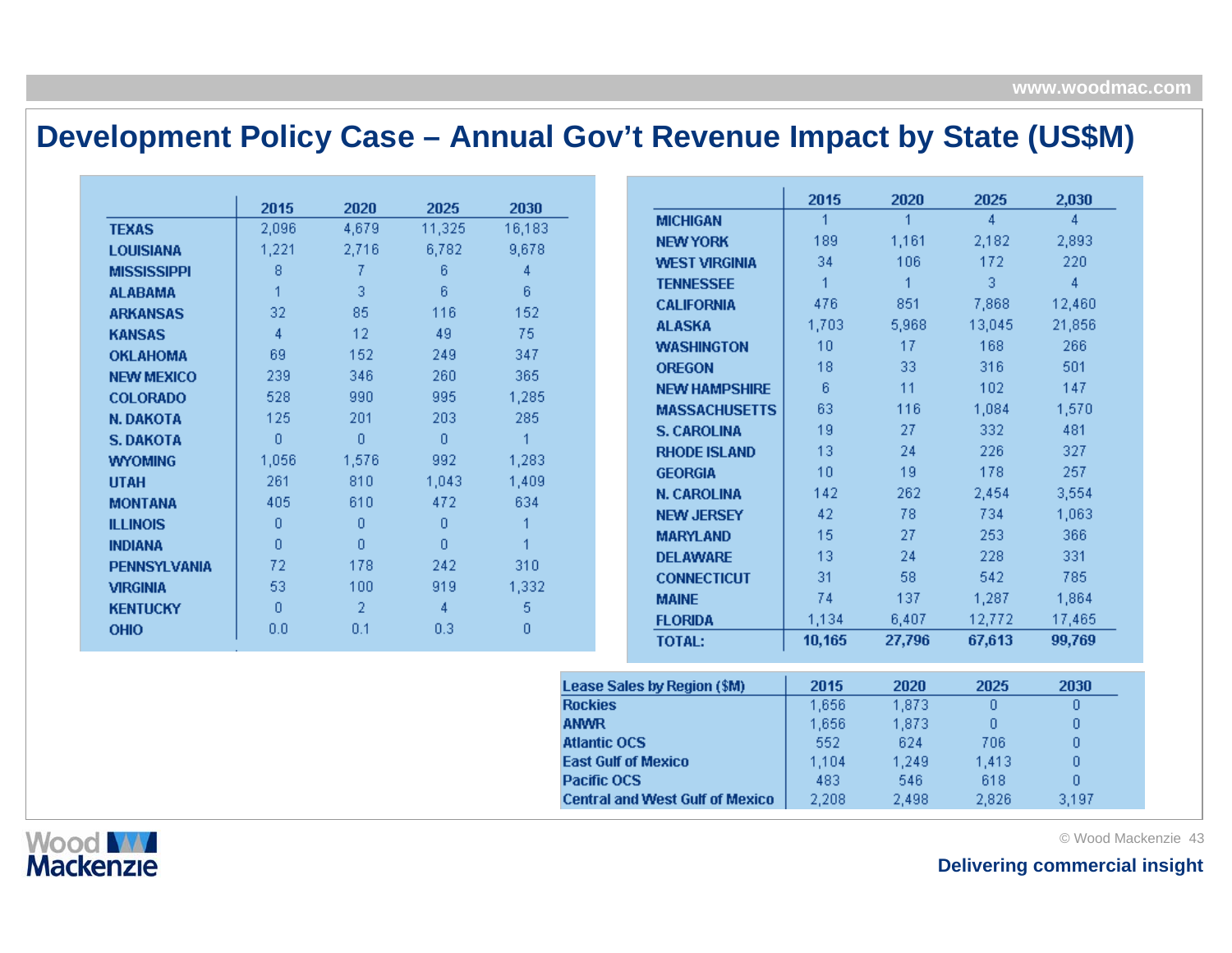# **Projected Results by State and Policy**

|                        |              |                   |              | <b>Annual Production (mboed)</b> |                 |         |         | <b>Total Jobs Supported (Upstream)</b> |         |         |       |              |                | <b>Total Government Revenue (\$M)</b> |              | State Government Revenue (\$M) |              |              |                |                |
|------------------------|--------------|-------------------|--------------|----------------------------------|-----------------|---------|---------|----------------------------------------|---------|---------|-------|--------------|----------------|---------------------------------------|--------------|--------------------------------|--------------|--------------|----------------|----------------|
|                        | 2010         | 2015              | 2020         | 2025                             | 2030            | 2010    | 2015    | 2020                                   | 2025    | 2030    | 2010  | 2015         | 2020           | 2025                                  | 2030         | 2010                           | 2015         | 2020         | 2025           | 2030           |
|                        |              |                   |              |                                  |                 |         |         |                                        |         |         |       |              |                |                                       |              |                                |              |              |                |                |
| AL Current Path        | 36           | 26                | 22           | 24                               | 17              | 10,283  | 7,469   | 6,478                                  | 6,998   | 5,031   | 40    | 46           | 55             | 66                                    | 51           | 25                             | 20           | 19           | 23             | 18             |
| On-shore Regulatory    |              | $\mathbf{1}$      | $\mathbf{1}$ | $\mathcal{P}$                    | $\overline{2}$  |         | 373     | 300                                    | 810     | 93      |       | $\mathbf{1}$ | $\overline{3}$ | 6                                     | 6            |                                | $\mathbf{1}$ | $\mathbf{1}$ | $\overline{2}$ | $\overline{2}$ |
| Oil Sands Support      |              |                   |              |                                  |                 |         | 548     | 1,138                                  | 1,651   | 2,155   |       |              |                |                                       |              |                                |              |              |                |                |
| Incremental            |              | 1                 | -1           | 2                                | $\overline{2}$  |         | 922     | 1,438                                  | 2,460   | 2,249   |       | 1            | з              | 6                                     | 6            | $\mathbf{u}$                   | -1           | 1            | $\overline{2}$ | 2              |
| Development Policy     | 36           | 26                | 23           | 26                               | 19              | 10,283  | 8,390   | 7,915                                  | 9,459   | 7,280   | 40    | 47           | 58             | 72                                    | 57           | 25                             | 21           | 20           | 25             | 19             |
|                        |              |                   |              |                                  |                 |         |         |                                        |         |         |       |              |                |                                       |              |                                |              |              |                |                |
| AK Current Path        | 711          | 641               | 601          | 574                              | 844             | 35,568  | 32,809  | 31,375                                 | 29,961  | 43,857  | 8,602 | 8,593        | 9,002          | 7,579                                 | 10,381       | 6,083                          | 6,375        | 6,748        | 4,950          | 7,703          |
| <b>Federal Access</b>  |              | 14                | 573          | 1,270                            | 1,623           |         | 52,885  | 103,583                                | 97,248  | 122,728 |       | 1,703        | 5,968          | 13,045                                | 21,856       |                                | 12           | 876          | 2,338          | 3,393          |
| Oil Sands Support      |              |                   |              |                                  |                 |         | 89      | 206                                    | 345     | 490     |       |              |                |                                       |              |                                |              |              |                |                |
| Incremental            |              | 14                | 573          | 1,270                            | 1,623           |         | 52,974  | 103,789                                | 97,592  | 123,217 |       | 1,703        | 5,968          | 13,045                                | 21,856       | $\mathbf{u}$                   | 12           | 876          | 2,338          | 3,393          |
| Development Policy     | 711          | 655               | 1,174        | 1,844                            | 2,467           | 35,568  | 85,783  | 135,164                                | 127,553 | 167,074 |       | 8,602 10,297 | 14,970         | 20,624                                | 32,237       | 6,083                          | 6,387        | 7,624        | 7,288          | 11,097         |
|                        |              |                   |              |                                  |                 |         |         |                                        |         |         |       |              |                |                                       |              |                                |              |              |                |                |
| AZ Current Path        | 0            | $\Omega$          | $\Omega$     | $\Omega$                         | $\vert 0 \vert$ | 12,781  | 12,781  | 12,781                                 | 12,781  | 12,781  | 0.    | $\Omega$     | $\overline{0}$ | 0                                     | $\Omega$     | $\Omega$                       | $\Omega$     | $\mathbf{0}$ | $\Omega$       | $\Omega$       |
| Oil Sands Support      |              |                   |              |                                  |                 |         | 682     | 1,443                                  | 2,169   | 2,897   |       |              |                |                                       |              |                                |              |              |                |                |
| Incremental            |              | n                 | 0            | $\mathbf{u}$                     | $\mathbf{0}$    |         | 682     | 1,443                                  | 2,169   | 2,897   |       | $\mathbf{u}$ | $\mathbf 0$    | 0                                     | $\mathbf{u}$ |                                | n            | 0            | $\mathbf{u}$   | $\mathbf{0}$   |
| Development Policy     | $\mathbf{0}$ | $\Omega$          | $\Box$       | $\mathbf{0}$                     | $\Omega$        | 12,781  | 13,463  | 14,224                                 | 14,950  | 15,678  | 0     | $\mathbf{0}$ | $\Omega$       | $\mathbf 0$                           | $\Omega$     | $\Omega$                       | $\Omega$     | $\Omega$     | $\Omega$       | $\Omega$       |
|                        |              |                   |              |                                  |                 |         |         |                                        |         |         |       |              |                |                                       |              |                                |              |              |                |                |
| <b>AR</b> Current Path | 692          | 856               | 1.072        | 1.134                            | 1,234           | 46,611  | 58,974  | 75,361                                 | 79,714  | 86,275  | 967   | 1,683        | 2,738          | 3,239                                 | 3,952        | 436                            | 575          | 818          | 967            | 1,180          |
| On-shore Regulatory    |              | 17                | 33           | 41                               | 48              |         | 3,912   | 7,269                                  | 6,516   | 6,629   |       | 32           | 85             | 116                                   | 152          |                                | 11           | 25           | 35             | 46             |
| Oil Sands Support      |              |                   |              |                                  |                 |         | 311     | 652                                    | 948     | 1,241   |       |              |                |                                       |              |                                |              |              |                |                |
| Incremental            |              | 17                | 33           | 41                               | 48              |         | 4,223   | 7,920                                  | 7,464   | 7,870   |       | 32           | 85             | 116                                   | 152          | 0                              | 11           | 25           | 35             | 46             |
| Development Policy     | 692          | 873               | 1,106        | 1,175                            | 1,281           | 46,611  | 63,197  | 83,281                                 | 87,178  | 94,145  | 967   | 1,715        | 2,823          | 3,355                                 | 4,105        | 436                            | 586          | 843          | 1,002          | 1,226          |
|                        |              |                   |              |                                  |                 |         |         |                                        |         |         |       |              |                |                                       |              |                                |              |              |                |                |
| <b>CA</b> Current Path | 887          | 647               | 516          | 438                              | 410             | 104.217 | 97,167  | 93,231                                 | 92,778  | 90,206  | 5.631 | 3.950        | 3,798          | 3,832                                 | 3,882        | 1,278                          | 890          | 846          | 848            | 863            |
| On-shore Regulatory    |              | 3                 | 7            | -9                               | 11              |         | 2,758   | 6,180                                  | 7,620   | 8,957   |       | 15           | 36             | 57                                    | 78           |                                | 5            | 10           | 16             | 22             |
| <b>Federal Access</b>  |              | $\Omega$          | 98           | 682                              | 1,039           |         | 18,545  | 69,249                                 | 92,344  | 119,286 |       | 460          | 815            | 7,811                                 | 12,383       |                                | $\Omega$     | 106          | 887            | 1,491          |
| Oil Sands Support      |              |                   |              |                                  |                 |         | 5,030   | 10,769                                 | 16,618  | 22,573  |       |              |                |                                       |              |                                |              |              |                |                |
| Incremental            |              | з                 | 105          | 691                              | 1,050           |         | 26,333  | 86,197                                 | 116,582 | 150,816 |       | 476          | 851            | 7.868                                 | 12,460       |                                | 5            | 116          | 904            | 1,513          |
| Development Policy     | 887          | 650               | 620          | 1.129                            | 1.459           | 104.217 | 123,501 | 179,429                                | 209,360 | 241,022 | 5,631 | 4.426        | 4,648          | 11,700                                | 16,343       | 1,278                          | 895          | 963          | 1.752          | 2,376          |
|                        |              |                   |              |                                  |                 |         |         |                                        |         |         |       |              |                |                                       |              |                                |              |              |                |                |
| CO Current Path        | 1,111        | 1,065             | 1,192        | 1,306                            | 1,359           | 118,879 | 116,539 | 133,132                                | 145,834 | 151,055 | 3,020 | 3,891        | 5,369          | 6,600                                 | 7,834        | 1,289                          | 1,534        | 1,884        | 2,311          | 2,743          |
| On-shore Regulatory    |              | 53                | 114          | 148                              | 167             |         | 40,895  | 64,611                                 | 58,281  | 56,872  |       | 245          | 670            | 995                                   | 1,285        |                                | 98           | 224          | 324            | 415            |
| <b>Federal Access</b>  |              | 14                | 28           | 36                               | 42              |         | 18,993  | 20,652                                 | 20,234  | 20,422  |       | 283          | 320            |                                       |              |                                |              |              |                |                |
| Oil Sands Support      |              |                   |              |                                  |                 |         | 1,242   | 3,020                                  | 5,302   | 7,738   |       |              |                |                                       |              |                                |              |              |                |                |
| Incremental            |              | 68                | 141          | 184                              | 208             |         | 61,131  | 88,283                                 | 83,817  | 85,032  |       | 528          | 990            | 995                                   | 1,285        | n                              | 98           | 224          | 324            | 415            |
| Development Policy     |              | 1,111 1,133 1,333 |              | 1,490                            | 1,567           | 118,879 | 177,669 | 221,416                                | 229,652 | 236,087 | 3,020 | 4,420        | 6,359          | 7,595                                 | 9,119        | 1,289                          | 1,631        | 2,108        | 2,635          | 3,158          |
|                        |              |                   |              |                                  |                 |         |         |                                        |         |         |       |              |                |                                       |              |                                |              |              |                |                |

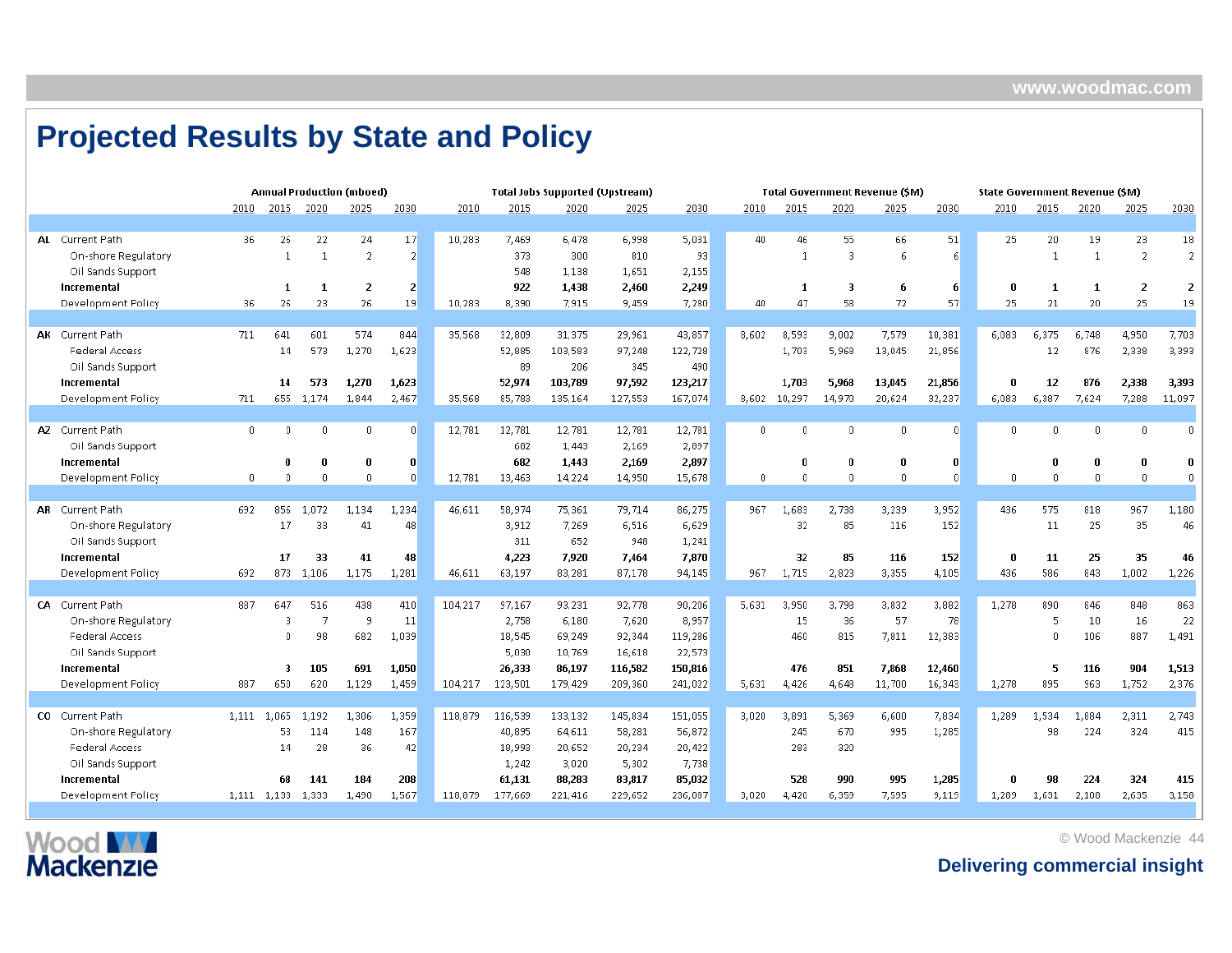|                        |              |                |              | <b>Annual Production (mboed)</b> |                 |          |         | <b>Total Jobs Supported (Upstream)</b> |                |                |          |              |                | <b>Total Government Revenue (\$M)</b> |                                    | <b>State Government Revenue (SM)</b> |              |              |              |             |
|------------------------|--------------|----------------|--------------|----------------------------------|-----------------|----------|---------|----------------------------------------|----------------|----------------|----------|--------------|----------------|---------------------------------------|------------------------------------|--------------------------------------|--------------|--------------|--------------|-------------|
|                        | 2010         | 2015           | 2020         | 2025                             | 2030            | 2010     | 2015    | 2020                                   | 2025           | 2030           | 2010     | 2015         | 2020           | 2025                                  | 2030                               | 2010                                 | 2015         | 2020         | 2025         | 2030        |
|                        |              |                |              |                                  |                 |          |         |                                        |                |                |          |              |                |                                       |                                    |                                      |              |              |              |             |
| CT Current Path        | $\mathbf{0}$ | $\Omega$       | $\Omega$     | $\Omega$                         | $\overline{0}$  | 3,005    | 3,005   | 3,005                                  | 3,005          | 3,005          | $\Omega$ | $\Box$       | $\mathbf{0}$   | $\mathbf 0$                           | $\mathbf{0}$                       | $\Omega$                             | -n           | $\mathbf 0$  | 0            | $\mathbf 0$ |
| <b>Federal Access</b>  |              | $\sqrt{2}$     | 10           | 53                               | 84              |          | 1,438   | 8,441                                  | 9,091          | 7,914          |          | 31           | 58             | 542                                   | 785                                |                                      | $\Omega$     | 11           | 88           | 137         |
| Oil Sands Support      |              |                |              |                                  |                 |          | 515     | 1,099                                  | 1,695          | 2,301          |          |              |                |                                       |                                    |                                      |              |              |              |             |
| Incremental            |              | $\mathbf{0}$   | 10           | 53                               | 84              |          | 1,953   | 9,540                                  | 10,786         | 10,215         |          | 31           | 58             | 542                                   | 785                                | $\mathbf{0}$                         | $\mathbf{u}$ | 11           | 88           | 137         |
| Development Policy     | $\mathbf{0}$ | $\overline{0}$ | 10           | 53                               | 84              | 3,005    | 4,958   | 12,545                                 | 13,791         | 13,220         | 0.       | 31           | 58             | 542                                   | 785                                | $\mathbf{0}$                         | $\Omega$     | 11           | 88           | 137         |
|                        |              |                |              |                                  |                 |          |         |                                        |                |                |          |              |                |                                       |                                    |                                      |              |              |              |             |
| DC Current Path        | $\mathbf{0}$ | $\Omega$       | $\mathbf{0}$ | $\mathbf{0}$                     | $\Omega$        | 581      | 581     | 581                                    | 581            | 581            | Ω.       | $\Omega$     | $\mathbf 0$    | $\overline{0}$                        | $\Omega$                           | 0.                                   | $\Omega$     | $\mathbf 0$  | $\mathbf 0$  | $\mathbf 0$ |
| Oil Sands Support      |              |                |              |                                  |                 |          | 155     | 359                                    | 606            | 867            |          |              |                |                                       |                                    |                                      |              |              |              |             |
| Incremental            |              | $\mathbf{0}$   | $\bf{0}$     | 0                                | $\mathbf{0}$    |          | 155     | 359                                    | 606            | 867            |          | $\mathbf{a}$ | 0              | $\mathbf 0$                           | $\bf{0}$                           |                                      | $\mathbf{0}$ | 0            | $\mathbf{u}$ | 0           |
| Development Policy     | $\mathbf{0}$ | $\Omega$       | $\mathbf{0}$ | $\mathbf{0}$                     | $\Box$          | 581      | 736     | 940                                    | 1,187          | 1,448          | 0.       | $\Omega$     | $\Omega$       | $\mathbf 0$                           | $\mathbf{0}$                       | $\Omega$                             | $\Omega$     | $\mathbf{0}$ | $\mathbf{0}$ | $\Omega$    |
|                        |              |                |              |                                  |                 |          |         |                                        |                |                |          |              |                |                                       |                                    |                                      |              |              |              |             |
| DE Current Path        | $\mathbf{0}$ | $\Omega$       | n.           | $\Omega$                         | $\vert 0 \vert$ | 522      | 522     | 522                                    | 522            | 522            | n.       | $\Omega$     | $\Omega$       | $\overline{0}$                        | $\overline{0}$                     | $\Omega$                             | $\Omega$     | $\Omega$     | $\mathbf 0$  | $\mathbf 0$ |
| <b>Federal Access</b>  |              | $\Omega$       | Д            | 22                               | 36              |          | 606     | 3,555                                  | 3,829          | 3,333          |          | 13           | 24             | 228                                   | 331                                |                                      | $\Omega$     | 8            | 65           | 101         |
| Oil Sands Support      |              |                |              |                                  |                 |          | 126     | 285                                    | 467            | 656            |          |              |                |                                       |                                    |                                      |              |              |              |             |
| Incremental            |              | $\bf{0}$       | 4            | 22                               | 36              |          | 732     | 3,841                                  | 4,296          | 3,989          |          | 13           | 24             | 228                                   | 331                                | O                                    | $\mathbf{0}$ | 8            | 65           | 101         |
| Development Policy     | $\mathbf 0$  | $\overline{0}$ | $\Delta$     | 22                               | 36              | 522      | 1,254   | 4,363                                  | 4,818          | 4,511          | n        | 13           | 24             | 228                                   | 331                                | $\Omega$                             | $\Omega$     | 8            | 65           | 101         |
|                        |              |                |              |                                  |                 |          |         |                                        |                |                |          |              |                |                                       |                                    |                                      |              |              |              |             |
| FL Current Path        | $\mathbf{0}$ | $\Omega$       | 0            |                                  | $\vert 0 \vert$ | 27,719   | 27,719  | 27,719                                 | 27,719         | 27,719         | 0.       | $\Omega$     | $\mathbf{0}$   | $\mathbf{0}$                          | $\mathbf 0$                        | 0                                    | $\Omega$     | $\mathbf{0}$ | $\mathbf{0}$ | $\mathbf 0$ |
| <b>Federal Access</b>  |              | $\Omega$       | 621          | 1,187                            | 1,620           |          | 82,642  | 127,486                                | 146,940        | 161,332        |          | 1,134        | 6,407          | 12,772                                | 17,465                             |                                      | $\Omega$     | 968          | 1,465        | 2,215       |
| Oil Sands Support      |              |                |              |                                  |                 |          | 1,967   | 4,260                                  | 6,488          | 8,745          |          |              |                |                                       |                                    |                                      |              |              |              |             |
| Incremental            |              | n              | 621          | 1,187                            | 1,620           |          | 84,609  | 131,746                                | 153,428        | 170,076        |          | 1,134        | 6,407          | 12,772                                | 17,465                             | $\bf{0}$                             | $\mathbf{u}$ | 968          | 1,465        | 2,215       |
| Development Policy     | $\theta$     | $\overline{0}$ | 621          | 1,187                            | 1,620           | 27,719   | 112,328 | 159,465                                | 181,147        | 197,795        | 0        | 1,134        | 6,407          | 12,772                                | 17,465                             | $\mathbf{0}$                         | $\Omega$     | 968          | 1,465        | 2,215       |
|                        |              |                |              |                                  |                 |          |         |                                        |                |                |          |              |                |                                       |                                    |                                      |              |              |              |             |
| <b>GA</b> Current Path | $\mathbf{0}$ | $\Omega$       | 0            |                                  | $\vert 0 \vert$ | 2.469    | 2,469   | 2,469                                  | 2,469          | 2,469          | n.       | $\Omega$     | $\Omega$       | $\overline{0}$                        | $\vert 0 \vert$                    | $\mathbf{0}$                         | -n           | 0            | $\mathbf{0}$ | $\mathbf 0$ |
| Federal Access         |              | $\Omega$       | 3            | 17                               | 28              |          | 471     | 2,765                                  | 2,979          | 2,593          |          | $\Box$       | $\overline{7}$ | 164                                   | 257                                |                                      | $\Omega$     | 3            | 21           | 33          |
| Oil Sands Support      |              |                |              |                                  |                 |          | 1,069   | 2,301                                  | 3,473          | 4,654          |          |              |                |                                       |                                    |                                      |              |              |              |             |
| Incremental            |              | $\mathbf{u}$   | з            | 17                               | 28              |          | 1,540   | 5,066                                  | 6,451          | 7,247          |          | $\mathbf{u}$ | $\overline{I}$ | 164                                   | 257                                | $\mathbf{u}$                         | $\mathbf{u}$ | 3            | 21           | 33          |
| Development Policy     | $\theta$     | $\Omega$       | 3            | 17                               | 28              | 2.469    | 4,009   | 7,535                                  | 8,920          | 9,716          | 0        | $\Omega$     | $\overline{7}$ | 164                                   | 257                                | $\Omega$                             | $\Omega$     | 3            | 21           | 33          |
|                        |              |                |              |                                  |                 |          |         |                                        |                |                |          |              |                |                                       |                                    |                                      |              |              |              |             |
| HI Current Path        | $\mathbf{0}$ | $\Omega$       | $\mathbf 0$  | $\mathbf{0}$                     | $\Box$          | $\Omega$ | 0       | $\Omega$                               | $\overline{0}$ | $\overline{0}$ | n.       | $\mathbf 0$  | 0              | $\mathbf{0}$                          | $\Omega$                           | 0.                                   | $\Omega$     | $\mathbf 0$  | $\mathbf{0}$ | $\Box$      |
| Oil Sands Support      |              |                |              |                                  |                 |          | 152     | 341                                    | 538            | 740            |          |              |                |                                       |                                    |                                      |              |              |              |             |
| Incremental            |              | n              | 0            | 0                                | $\mathbf{0}$    |          | 152     | 341                                    | 538            | 740            |          | $\mathbf{u}$ | $\bf{0}$       | $\bf{0}$                              | $\mathbf{u}$                       |                                      | n            | 0            | n            | 0           |
| Development Policy     | $\mathbf{0}$ | $\theta$       | $\mathbf{0}$ |                                  | $\mathbf{0}$    | $\Omega$ | 152     | 341                                    | 538            | 740            |          | $\Omega$     | $\Omega$       | $\theta$                              | $\begin{array}{c} \n0 \end{array}$ |                                      |              | $\Omega$     | $\Omega$     | $\Omega$    |

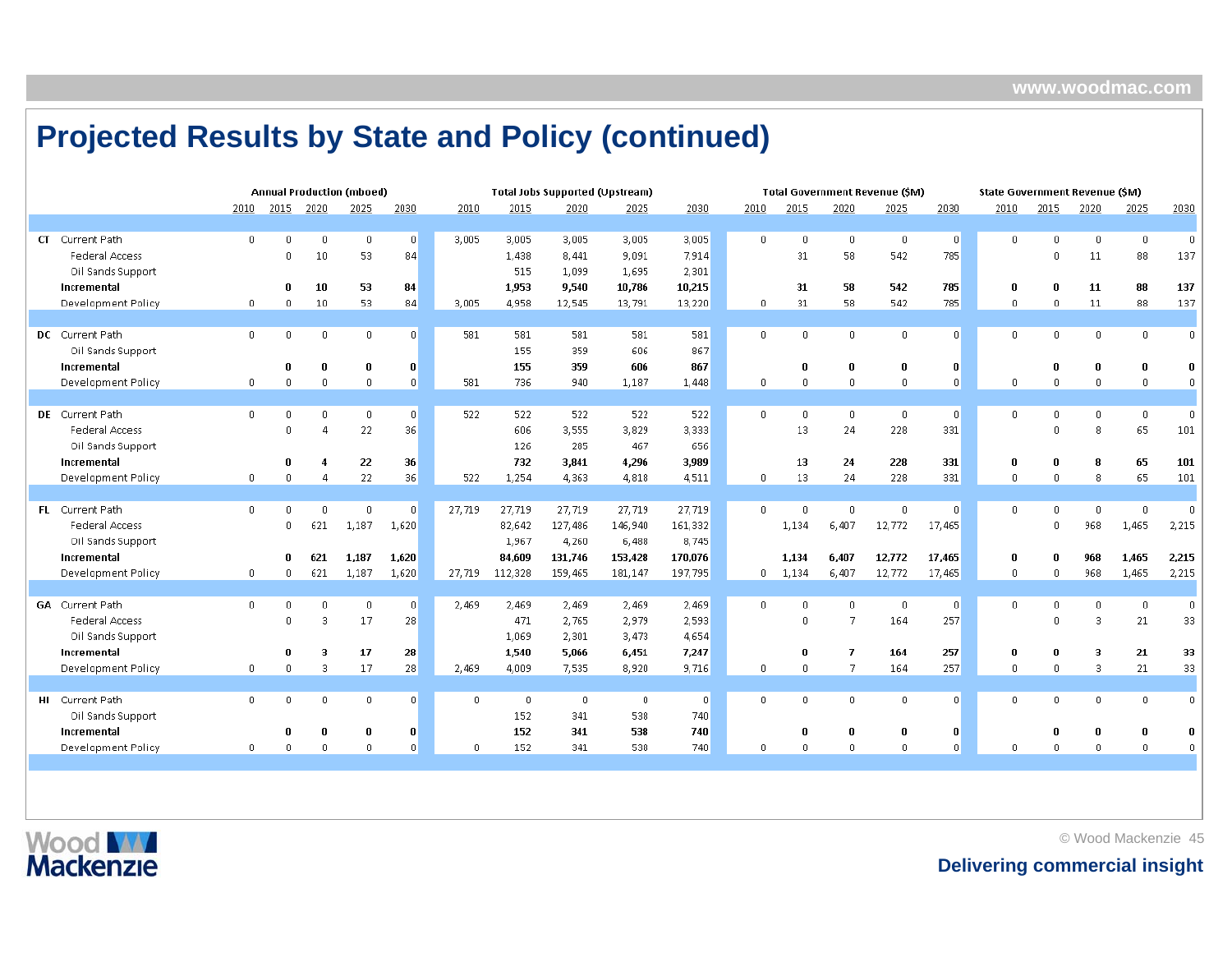|                                          |                |                |                    | <b>Annual Production (mboed)</b> |                      |        |            | <b>Total Jobs Supported (Upstream)</b> |                |                |              |                |                      | <b>Total Government Revenue (\$M)</b> |                                        | State Government Revenue (\$M) |                                  |                    |                    |                      |
|------------------------------------------|----------------|----------------|--------------------|----------------------------------|----------------------|--------|------------|----------------------------------------|----------------|----------------|--------------|----------------|----------------------|---------------------------------------|----------------------------------------|--------------------------------|----------------------------------|--------------------|--------------------|----------------------|
|                                          | 2010           | 2015           | 2020               | 2025                             | 2030                 | 2010   | 2015       | 2020                                   | 2025           | 2030           | 2010         | 2015           | 2020                 | 2025                                  | 2030                                   | 2010                           | 2015                             | 2020               | 2025               | 2030                 |
|                                          |                |                |                    |                                  |                      |        |            |                                        |                |                |              |                |                      |                                       |                                        |                                |                                  |                    |                    |                      |
| <b>ID</b> Current Path                   | $\mathbf{0}$   | $\Omega$       | $\Omega$           | $\Omega$                         | $\Omega$             | 1,948  | 1.948      | 1,948                                  | 1,948          | 1,948          | 0            | $\mathbf 0$    | $\mathbf{0}$         | 0                                     | $\Omega$                               | n.                             | $\Omega$                         | $\mathbf{0}$       | $\Omega$           | n.                   |
| Oil Sands Support                        |                |                |                    |                                  |                      |        | 189        | 380                                    | 531            | 674            |              |                |                      |                                       |                                        |                                |                                  |                    |                    |                      |
| Incremental                              |                |                | 0                  | 0                                | 0                    |        | 189        | 380                                    | 531            | 674            |              | n              | $\mathbf{0}$         | $\bf{0}$                              | $\mathbf{0}$                           |                                |                                  | n                  |                    |                      |
| Development Policy                       | $\mathbf{0}$   | n.             | $\mathbf 0$        | $\mathbf 0$                      | $\mathbf{0}$         | 1,948  | 2,137      | 2,328                                  | 2,479          | 2,622          | 0            | $\mathbf 0$    | $\mathbf{0}$         | 0                                     | 0                                      | n.                             | $\Omega$                         | $\Omega$           | n                  |                      |
| IL Current Path                          | Δ              | З              | 3                  |                                  | 5                    | 30,320 | 24,507     | 22,238                                 | 37,582         | 46,575         |              |                | 6                    | 11                                    | 15                                     |                                |                                  | 1                  | $\mathbf{1}$       | 2                    |
| On-shore Regulatory                      |                | n.             | $\Omega$           | $\mathbf 0$                      | $\Omega$             |        | 52         | 28                                     | 138            | 118            |              | $\Omega$       | $\mathbf{0}$         | 0                                     | $\mathbf{1}$                           |                                | $\Omega$                         | $\Omega$           | $\Omega$           | n                    |
| Oil Sands Support                        |                |                |                    |                                  |                      |        | 6,862      | 17,642                                 | 32,761         | 49,120         |              |                |                      |                                       |                                        |                                |                                  |                    |                    |                      |
| Incremental                              |                | 0              | 0                  | 0                                | 0                    |        | 6,914      | 17,670                                 | 32,899         | 49,237         |              | $\mathbf 0$    | 0                    | 0                                     | $\mathbf{1}$                           | 0                              |                                  | 0                  |                    | 0                    |
| Development Policy                       | 4              | 3              | 3                  | 5                                | 6                    | 30,320 | 31,421     | 39,908                                 | 70,481         | 95,813         |              | Д              | 6                    | 11                                    | 16                                     | $\mathbf{1}$                   |                                  | $\mathbf{1}$       | $\mathcal{D}$      | 2                    |
|                                          |                |                |                    |                                  |                      |        |            |                                        |                |                |              |                |                      |                                       |                                        |                                |                                  |                    |                    |                      |
| IN Current Path                          | $\overline{2}$ | 5              | 3                  |                                  | Д                    | 9,168  | 19,284     | 12,393                                 | 17,107         | 17,853         | $\mathbf{1}$ | -6             | -6                   | 10 <sup>°</sup>                       | 12                                     | 1                              | $\mathbf{1}$                     | $\mathbf{1}$       | $\mathbf{1}$       | 2                    |
| On-shore Regulatory                      |                | n.             | $\Omega$           | $\mathbf 0$                      | $\mathbf{0}$         |        | 185        | -5                                     | 209            | 168            |              | $\mathbf 0$    | $\mathbf{0}$         | 1                                     | $\mathbf{1}$                           |                                | $\mathsf{n}$                     | $\Omega$           | n                  |                      |
| Oil Sands Support                        |                |                |                    |                                  |                      |        | 994        | 2,032                                  | 2,968          | 3,890          |              |                |                      |                                       |                                        |                                |                                  |                    |                    |                      |
| Incremental                              |                | 0              | 0                  |                                  | $\bf{0}$             |        | 1,179      | 2,037                                  | 3,177          | 4,059          |              | $\bf{0}$       | $\mathbf{0}$         | 1                                     | $\mathbf{1}$                           | 0                              |                                  | 0                  |                    |                      |
| Development Policy                       | 2              | 5              | 3                  |                                  | 4                    | 9,168  | 20,463     | 14,430                                 | 20,284         | 21,912         |              |                | 7                    | 11                                    | 13                                     |                                |                                  |                    |                    |                      |
| IA Current Path                          | $\mathbf{0}$   | $\Omega$       | $\mathbf 0$        | 0                                | $\mathbf{0}$         | 1,512  | 1,512      |                                        |                |                | 0            | $\overline{0}$ | $\mathbf{0}$         | 0                                     | $\begin{array}{c} \n 0 \n \end{array}$ | 0.                             | $\begin{array}{c} \n\end{array}$ | $\mathbf{0}$       | $\mathbf{0}$       | 0.                   |
| Oil Sands Support                        |                |                |                    |                                  |                      |        | 437        | 1,512<br>884                           | 1,512<br>1,251 | 1,512<br>1,604 |              |                |                      |                                       |                                        |                                |                                  |                    |                    |                      |
| Incremental                              |                |                | 0                  | n                                | $\bf{0}$             |        | 437        | 884                                    | 1,251          | 1,604          |              | $\mathbf{u}$   | 0                    | 0                                     | 0                                      |                                |                                  | n                  |                    |                      |
| Development Policy                       | $\mathbf{0}$   | $\Omega$       | $\mathbf 0$        | $\mathbf{0}$                     | $\mathbf{0}$         | 1,512  | 1,949      | 2,396                                  | 2,763          | 3,116          | 0            | $\overline{0}$ | $\mathbf{0}$         | 0                                     | $\Omega$                               | n                              | $\Omega$                         | $\Omega$           | $\Omega$           |                      |
|                                          |                |                |                    |                                  |                      |        |            |                                        |                |                |              |                |                      |                                       |                                        |                                |                                  |                    |                    |                      |
| KS Current Path                          | 222            | 116            | 81                 | 88                               | 88                   | 67,469 | 36,157     | 25,610                                 | 27,875         | 27,729         | 310          | 229            | 206                  | 251                                   | 282                                    | 140                            | 78                               | 62                 | 75                 | 84                   |
| On-shore Regulatory                      |                | $\overline{2}$ | 5                  | 17                               | 23                   |        | 2,409      | 4,832                                  | 16,877         | 14,647         |              | Δ              | 12                   | 49                                    | 75                                     |                                | $\mathbf{1}$                     | А                  | 15                 | 22                   |
| Oil Sands Support                        |                |                |                    |                                  |                      |        | 815        | 2,000                                  | 3,534          | 5,173          |              |                |                      |                                       |                                        |                                |                                  |                    |                    |                      |
| Incremental                              |                | 2              | 5                  | 17                               | 23                   |        | 3,224      | 6,832                                  | 20,411         | 19,820         |              | 4              | 12                   | 49                                    | 75                                     | 0                              | $\mathbf 1$                      | 4                  | 15                 | 22                   |
| Development Policy                       | 222            | 118            | 86                 | 105                              | 111                  | 67,469 | 39,381     | 32,443                                 | 48,286         | 47,549         | 310          | 232            | 219                  | 301                                   | 356                                    | 140                            | 79                               | 65                 | 90                 | 106                  |
|                                          |                |                |                    |                                  |                      |        |            |                                        |                |                |              |                |                      |                                       |                                        |                                |                                  |                    |                    |                      |
| KY Current Path                          | 59             | 32<br>0        | 39<br>$\mathbf{1}$ | 50                               | 52<br>$\overline{2}$ | 20,024 | 11,012     | 13,924                                 | 17,500         | 18,156         | 22           | 44             | 88<br>$\overline{2}$ | 124<br>4                              | 143<br>5.                              | 22                             | 7<br>$\mathbf{0}$                | 12<br>$\mathbf{0}$ | 16<br>$\mathbf{1}$ | 19<br>$\overline{1}$ |
| On-shore Regulatory<br>Oil Sands Support |                |                |                    | $\overline{2}$                   |                      |        | 352<br>524 | 989<br>1,081                           | 1,258<br>1,564 | 1,005<br>2,038 |              | 0              |                      |                                       |                                        |                                |                                  |                    |                    |                      |
| Incremental                              |                | n              | 1                  | 2                                | $\overline{2}$       |        | 876        | 2,071                                  | 2,823          | 3,043          |              | n              | $\overline{2}$       | 4                                     | 5                                      | n                              |                                  | n                  | -1                 | -1                   |
| Development Policy                       | 59             | 32             | 41                 | 51                               | 54                   | 20,024 | 11,888     | 15,994                                 | 20,323         | 21,199         | 22           | 44             | 90                   | 128                                   | 148                                    | 22                             |                                  | 12                 | 17                 | 20                   |
|                                          |                |                |                    |                                  |                      |        |            |                                        |                |                |              |                |                      |                                       |                                        |                                |                                  |                    |                    |                      |



© Wood Mackenzie 46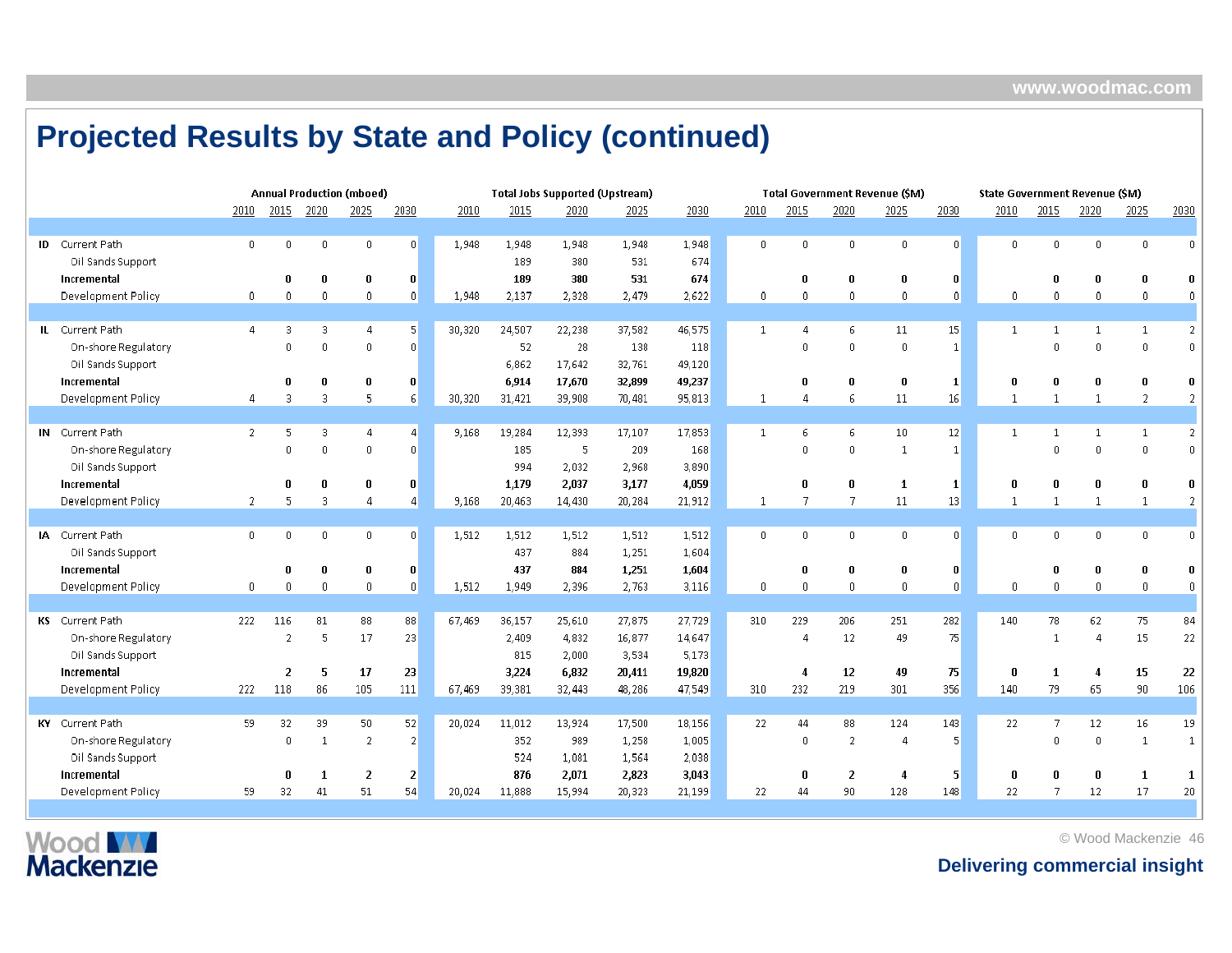|                        |              |                |              | <b>Annual Production (mboed)</b> |                 |         |         | <b>Total Jobs Supported (Upstream)</b> |         |         |       |                |                | <b>Total Government Revenue (\$M)</b> |          | State Government Revenue (\$M) |             |                |              |              |
|------------------------|--------------|----------------|--------------|----------------------------------|-----------------|---------|---------|----------------------------------------|---------|---------|-------|----------------|----------------|---------------------------------------|----------|--------------------------------|-------------|----------------|--------------|--------------|
|                        | 2010         | 2015           | 2020         | 2025                             | 2030            | 2010    | 2015    | 2020                                   | 2025    | 2030    | 2010  | 2015           | 2020           | 2025                                  | 2030     | 2010                           | 2015        | 2020           | 2025         | 2030         |
|                        |              |                |              |                                  |                 |         |         |                                        |         |         |       |                |                |                                       |          |                                |             |                |              |              |
| LA Current Path        | 882          | 951            | 1,097        | 1,014                            | 1,040           | 281,625 | 310,905 | 365,819                                | 338,048 | 345,022 | 1,066 | 1,771          | 2,764          | 2,826                                 | 3,128    | 669                            | 782         | 954            | 969          | 1,071        |
| On-shore Regulatory    |              | 182            | 275          | 275                              | 299             |         | 25,547  | 36,439                                 | 26,759  | 28,476  |       | 338            | 693            | 767                                   | 901      |                                | 139         | 234            | 262          | 308          |
| <b>GoM Permitting</b>  |              | $\Omega$       | 234          | 508                              | 646             |         | 39,144  | 48,944                                 | 53,144  | 54,544  |       | 883            | 2,023          | 6,015                                 | 8,777    |                                |             |                |              |              |
| Oil Sands Support      |              |                |              |                                  |                 |         | 944     | 2,281                                  | 3,982   | 5,794   |       |                |                |                                       |          |                                |             |                |              |              |
| Incremental            |              | 182            | 508          | 783                              | 946             |         | 65,635  | 87,663                                 | 83,884  | 88,814  |       | 1,221          | 2,716          | 6,782                                 | 9,678    | n                              | 139         | 234            | 262          | 308          |
| Development Policy     |              | 882 1,133      | 1,605        | 1,797                            | 1,985           | 281,625 | 376,540 | 453,482                                | 421,933 | 433,836 | 1,066 | 2,991          | 5,480          | 9,608                                 | 12,805   | 669                            | 921         | 1,188          | 1,231        | 1,379        |
|                        |              |                |              |                                  |                 |         |         |                                        |         |         |       |                |                |                                       |          |                                |             |                |              |              |
| ME Current Path        | $\mathbf{0}$ | n              | $\Omega$     | $\Omega$                         | $\overline{0}$  | 638     | 638     | 638                                    | 638     | 638     | n.    | $\sqrt{0}$     | $\overline{0}$ | 0                                     | $\Omega$ | $\Omega$                       | n           | $\mathbf 0$    | $\mathbf 0$  | 0            |
| Federal Access         |              | 0.             | 24           | 126                              | 201             |         | 3,416   | 20,047                                 | 21,592  | 18,796  |       | 74             | 137            | 1,287                                 | 1,864    |                                | n           | 20             | 154          | 239          |
| Oil Sands Support      |              |                |              |                                  |                 |         | 157     | 333                                    | 487     | 639     |       |                |                |                                       |          |                                |             |                |              |              |
| Incremental            |              | n              | 24           | 126                              | 201             |         | 3,573   | 20,380                                 | 22,079  | 19,436  |       | 74             | 137            | 1,287                                 | 1,864    | 0                              | $\mathbf n$ | 20             | 154          | 239          |
| Development Policy     | 0            | 0              | 24           | 126                              | 201             | 638     | 4,211   | 21,018                                 | 22,717  | 20,074  | 0.    | 74             | 137            | 1,287                                 | 1,864    | $\Omega$                       | n           | 20             | 154          | 239          |
|                        |              |                |              |                                  |                 |         |         |                                        |         |         |       |                |                |                                       |          |                                |             |                |              |              |
| <b>MD</b> Current Path | $^{\circ}$   | 0              | $\mathbf{0}$ | 0                                | $\vert 0 \vert$ | 4,313   | 4,313   | 4,313                                  | 4,313   | 4,313   | 0     | $\theta$       | $\overline{0}$ | $\mathbf{0}$                          | $\Omega$ | 0                              | 0           | $\theta$       | $\mathbf 0$  | 0            |
| <b>Federal Access</b>  |              | $^{\circ}$     | 5            | 25                               | 39              |         | 671     | 3,936                                  | 4,239   | 3,691   |       | 15             | 27             | 253                                   | 366      |                                | $\Omega$    | 4              | 30           | 47           |
| Oil Sands Support      |              |                |              |                                  |                 |         | 649     | 1,408                                  | 2,177   | 2,962   |       |                |                |                                       |          |                                |             |                |              |              |
| Incremental            |              | 0              | 5            | 25                               | 39              |         | 1,320   | 5,344                                  | 6,417   | 6,652   |       | 15             | 27             | 253                                   | 366      | 0                              | 0           | 4              | 30           | 47           |
| Development Policy     | $\mathbf{0}$ | $\Omega$       | 5            | 25                               | 39              | 4,313   | 5,633   | 9,657                                  | 10,730  | 10,965  | 0.    | 15             | 27             | 253                                   | 366      | $\Omega$                       | $\Omega$    | 4              | 30           | 47           |
|                        |              |                |              |                                  |                 |         |         |                                        |         |         |       |                |                |                                       |          |                                |             |                |              |              |
| MA Current Path        | $\mathbf{0}$ |                | $\Omega$     | $\Omega$                         | $\vert 0 \vert$ | 2,111   | 2,111   | 2,111                                  | 2,111   | 2,111   | 0.    | $\overline{0}$ | $\overline{0}$ | $\mathbf{0}$                          | $\Omega$ | 0                              | 0           | $\mathbf{0}$   | $\mathbf 0$  | 0            |
| <b>Federal Access</b>  |              | $\mathbf 0$    | 20           | 106                              | 169             |         | 2,877   | 16,882                                 | 18,183  | 15,829  |       | 63             | 116            | 1,084                                 | 1,570    |                                | $\Omega$    | 17             | 129          | 202          |
| Oil Sands Support      |              |                |              |                                  |                 |         | 930     | 1,944                                  | 2,914   | 3,886   |       |                |                |                                       |          |                                |             |                |              |              |
| Incremental            |              | n              | 20           | 106                              | 169             |         | 3,806   | 18,826                                 | 21,097  | 19,715  |       | 63             | 116            | 1,084                                 | 1,570    | 0                              | n           | 17             | 129          | 202          |
| Development Policy     | $\mathbf 0$  | $\overline{0}$ | 20           | 106                              | 169             | 2,111   | 5,917   | 20,937                                 | 23,208  | 21,826  | 0     | 63             | 116            | 1,084                                 | 1,570    | $\mathbf{0}$                   | 0           | 17             | 129          | 202          |
|                        |              |                |              |                                  |                 |         |         |                                        |         |         |       |                |                |                                       |          |                                |             |                |              |              |
| MI Current Path        | 104          | 49             | 41           | 57                               | 43              | 30,136  | 14,675  | 12,361                                 | 17,275  | 12,973  | 39    | 68             | 91             | 142                                   | 119      | 39                             | 10          | 12             | 19           | 16           |
| On-shore Regulatory    |              | $\mathbf{0}$   | $\mathbf{1}$ | $\overline{2}$                   | $\mathbf{1}$    |         | 515     | 207                                    | 991     | 373     |       | $\mathbf{1}$   | 1              | 4                                     |          |                                | n           | $\mathbf{0}$   |              | $\mathbf{0}$ |
| Oil Sands Support      |              |                |              |                                  |                 |         | 1,913   | 4,218                                  | 6,775   | 9,424   |       |                |                |                                       |          |                                |             |                |              |              |
| Incremental            |              | 0              | 1            | 2                                | 1               |         | 2,428   | 4,426                                  | 7,766   | 9,797   |       | 1              | 1              | 4                                     | 4        | 0                              | $\mathbf 0$ | $\bf{0}$       | $\mathbf{1}$ | 0            |
| Development Policy     | 104          | 49             | 42           | 59                               | 44              | 30,136  | 17,103  | 16,787                                 | 25,041  | 22,770  | 39    | 69             | 92             | 146                                   | 122      | 39                             | 10          | 12             | 19           | 16           |
|                        |              |                |              |                                  |                 |         |         |                                        |         |         |       |                |                |                                       |          |                                |             |                |              |              |
| MN Current Path        | $\mathbf 0$  |                | $\mathsf{u}$ | $\Omega$                         | $\mathsf{n}$    | 4,551   | 4,551   | 4,551                                  | 4,551   | 4,551   | n.    | $\Omega$       | $\mathbf{0}$   | $\mathbf 0$                           | $\Omega$ | 0.                             |             | $\overline{0}$ | $\mathbf 0$  | n.           |
| Oil Sands Support      |              |                |              |                                  |                 |         | 796     | 1,675                                  | 2,499   | 3,322   |       |                |                |                                       |          |                                |             |                |              |              |
| Incremental            |              | n              | 0            | 0                                | $\bf{0}$        |         | 796     | 1,675                                  | 2,499   | 3,322   |       | -0             | $\bf{0}$       | 0                                     | 0        |                                |             | 0              | n            |              |
| Development Policy     | $\mathbf 0$  | $\Omega$       | $\Omega$     | $\Omega$                         | $\Omega$        | 4,551   | 5,347   | 6,226                                  | 7,050   | 7,873   | 0.    | $\Omega$       | $\theta$       | $\mathbf{0}$                          | $\Omega$ | 0.                             |             | $\Omega$       | $\Omega$     |              |
|                        |              |                |              |                                  |                 |         |         |                                        |         |         |       |                |                |                                       |          |                                |             |                |              |              |



© Wood Mackenzie 47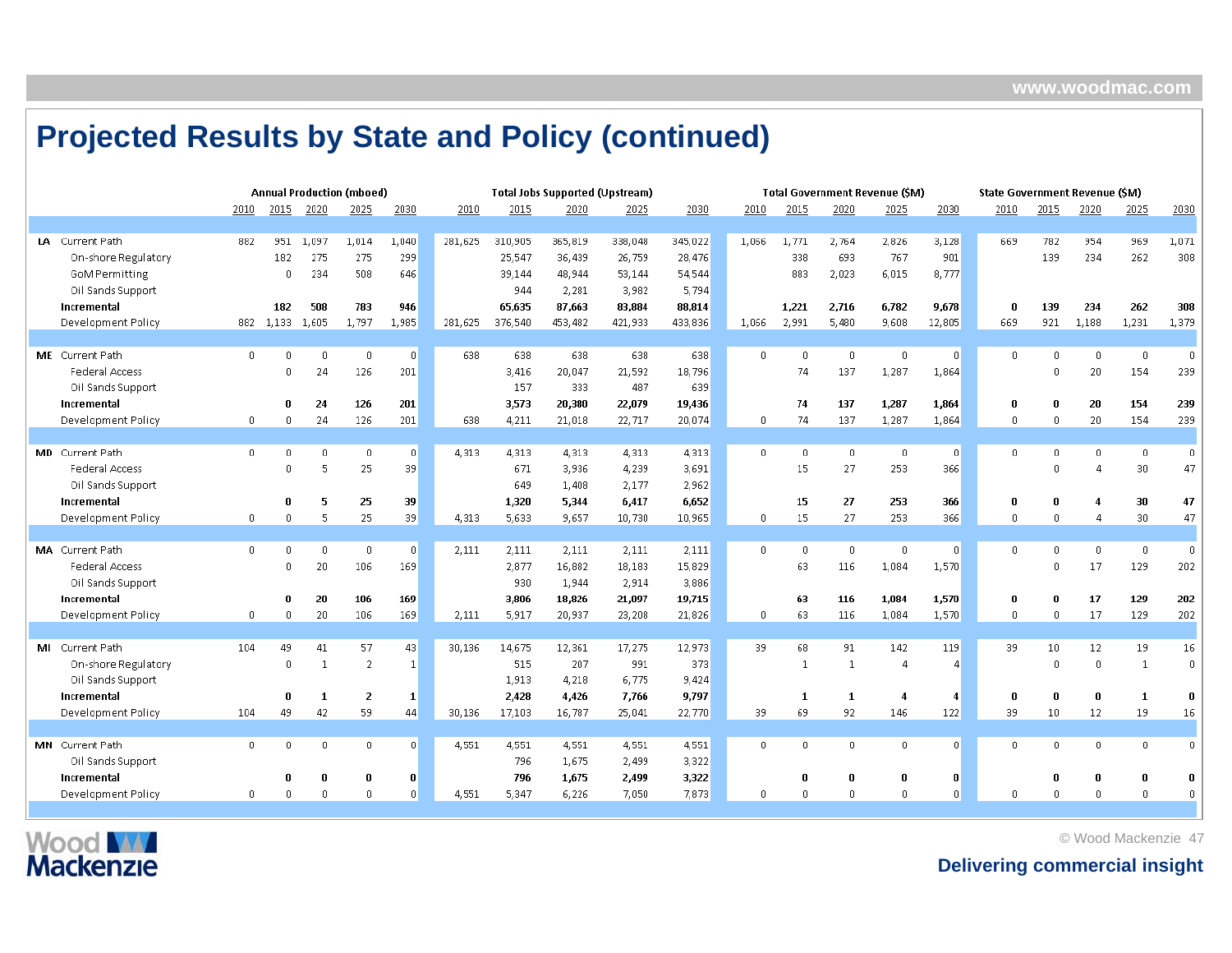|                       |              |                |                | <b>Annual Production (mboed)</b> |                 |        |        | <b>Total Jobs Supported (Upstream)</b> |        |        |              |             |                                       | <b>Total Government Revenue (\$M)</b> |           | State Government Revenue (\$M) |          |                |              |          |
|-----------------------|--------------|----------------|----------------|----------------------------------|-----------------|--------|--------|----------------------------------------|--------|--------|--------------|-------------|---------------------------------------|---------------------------------------|-----------|--------------------------------|----------|----------------|--------------|----------|
|                       | 2010         | 2015           | 2020           | 2025                             | 2030            | 2010   | 2015   | 2020                                   | 2025   | 2030   | 2010         | 2015        | 2020                                  | 2025                                  | 2030      | 2010                           | 2015     | 2020           | 2025         | 2030     |
|                       |              |                |                |                                  |                 |        |        |                                        |        |        |              |             |                                       |                                       |           |                                |          |                |              |          |
| MS Current Path       | 125          | 106            | 80             | 58                               | 39              | 28,980 | 25,126 | 19,294                                 | 13,985 | 9,252  | 326          | 345         | 242                                   | 166                                   | 116       | 187                            | 170      | 101            | 61           | 40       |
| On-shore Regulatory   |              | $\overline{2}$ | $\overline{2}$ | $\overline{2}$                   | -1              |        | 485    | 570                                    | 378    | 151    |              | 8           | $\overline{7}$                        | 6                                     | $\Lambda$ |                                |          | $\overline{2}$ | 2            |          |
| Oil Sands Support     |              |                |                |                                  |                 |        | 330    | 708                                    | 1,060  | 1,413  |              |             |                                       |                                       |           |                                |          |                |              |          |
| Incremental           |              | 2              | 2              | 2                                | $\vert 1 \vert$ |        | 815    | 1,278                                  | 1,438  | 1,564  |              | -8          | $\overline{I}$                        | 6                                     | -4        | 0                              |          | $\overline{2}$ | 2            |          |
| Development Policy    | 125          | 109            | 82             | 60                               | 40              | 28,980 | 25,941 | 20,573                                 | 15,423 | 10,817 | 326          | 352         | 249                                   | 171                                   | 120       | 187                            | 171      | 103            | 63           | 42       |
|                       |              |                |                |                                  |                 |        |        |                                        |        |        |              |             |                                       |                                       |           |                                |          |                |              |          |
| MO Current Path       | 0.           | $\Omega$       | $\mathbf 0$    | $\mathbf{0}$                     | $\mathsf{n}$    | 11,553 | 11,553 | 11,553                                 | 11,553 | 11,553 | $\Omega$     | $\Omega$    | $\mathbb{R}$                          | $\mathbf{0}$                          | $\Omega$  | $\Omega$                       | $\Omega$ | $\mathbf 0$    | $\mathbf{0}$ | n        |
| Oil Sands Support     |              |                |                |                                  |                 |        | 714    | 1,499                                  | 2,195  | 2,883  |              |             |                                       |                                       |           |                                |          |                |              |          |
| Incremental           |              | n              | 0              | 0                                | $\mathbf{0}$    |        | 714    | 1,499                                  | 2,195  | 2,883  |              | n           | 0                                     | 0                                     | 0         |                                | n        | 0              | 0            |          |
| Development Policy    | 0            | $\mathbf{0}$   | $\mathbf 0$    | $\mathbf 0$                      | $\Omega$        | 11,553 | 12,267 | 13,052                                 | 13,748 | 14,436 | $\mathbf{u}$ | $\Omega$    | $\Omega$                              | $\mathbf 0$                           | $\Omega$  | $\Omega$                       | $\Omega$ | $\mathbf{0}$   | $\mathbf{r}$ |          |
|                       |              |                |                |                                  |                 |        |        |                                        |        |        |              |             |                                       |                                       |           |                                |          |                |              |          |
| MT Current Path       | 112          | 95             | 88             | 89                               | 93              | 10,832 | 9,335  | 8,877                                  | 8,938  | 9,316  | 305          | 345         | 397                                   | 448                                   | 535       | 165                            | 165      | 168            | 191          | 228      |
| On-shore Regulatory   |              | 20             | 33             | 44                               | 54              |        | 5,441  | 5,794                                  | 6,000  | 6,486  |              | 121         | 290                                   | 472                                   | 634       |                                | 55       | 91             | 158          | 210      |
| <b>Federal Access</b> |              | 14             | 28             | 36                               | 42              |        | 18,993 | 20,652                                 | 20,234 | 20,422 |              | 283         | 320                                   |                                       |           |                                |          |                |              |          |
| Oil Sands Support     |              |                |                |                                  |                 |        | 1,311  | 3,529                                  | 6,784  | 10,331 |              |             |                                       |                                       |           |                                |          |                |              |          |
| Incremental           |              | 34             | 61             | 81                               | 95              |        | 25,745 | 29,975                                 | 33,017 | 37,239 |              | 405         | 610                                   | 472                                   | 634       | n                              | 55       | 91             | 158          | 210      |
| Development Policy    | 112          | 128            | 149            | 169                              | 188             | 10,832 | 35,080 | 38,851                                 | 41,955 | 46,554 | 305          | 750         | 1,007                                 | 920                                   | 1,169     | 165                            | 219      | 259            | 349          | 439      |
|                       |              |                |                |                                  |                 |        |        |                                        |        |        |              |             |                                       |                                       |           |                                |          |                |              |          |
| NE Current Path       | 0            | n              | $\Omega$       | n.                               | $\Omega$        | 3,095  | 3,095  | 3,095                                  | 3,095  | 3,095  | $\Omega$     | $\Omega$    | $\mathbf{0}$                          | $\mathbf 0$                           | $\Omega$  | $\Omega$                       | n        | $\mathbf 0$    | $\mathbf{0}$ | 0        |
| Oil Sands Support     |              |                |                |                                  |                 |        | 240    | 503                                    | 735    | 964    |              |             |                                       |                                       |           |                                |          |                |              |          |
| Incremental           |              | n              | 0              | 0                                | $\mathbf{0}$    |        | 240    | 503                                    | 735    | 964    |              | n           | $\mathbf n$                           | 0                                     | 0         |                                |          | 0              | n            |          |
| Development Policy    | 0            | n              | $\Omega$       | n.                               | $\overline{0}$  | 3,095  | 3,335  | 3,598                                  | 3,830  | 4,059  | $\mathbf{r}$ | $\Omega$    | $\Omega$                              | $\mathbf 0$                           | $\Omega$  | $\Omega$                       | n        | $\Omega$       |              |          |
|                       |              |                |                |                                  |                 |        |        |                                        |        |        |              |             |                                       |                                       |           |                                |          |                |              |          |
| NV Current Path       | $\mathbf{0}$ | $\Omega$       | $\mathbf 0$    | n.                               | $\Omega$        | 4,248  | 4,248  | 4,248                                  | 4,248  | 4,248  | $\Omega$     | 0           | $\begin{array}{c} 0 \\ 0 \end{array}$ | 0                                     | $\Omega$  | $\Omega$                       | $\Omega$ | $\mathbf{0}$   | $\mathbf{0}$ | $\Omega$ |
| Oil Sands Support     |              |                |                |                                  |                 |        | 310    | 692                                    | 1,077  | 1,471  |              |             |                                       |                                       |           |                                |          |                |              |          |
| Incremental           |              | n              | n              | 0                                | $\mathbf{0}$    |        | 310    | 692                                    | 1,077  | 1,471  |              | n           | 0                                     | 0                                     | 0         |                                | n        | $\bf{0}$       |              |          |
| Development Policy    | 0            | 0              | $\mathbf 0$    | $\Omega$                         | $\Omega$        | 4,248  | 4,558  | 4,940                                  | 5,325  | 5,719  | 0            | $\mathbf 0$ | $\begin{array}{c} 0 \\ 0 \end{array}$ | $\mathbf 0$                           | $\Omega$  | $\Omega$                       | 0        | $\mathbf{0}$   | $\Omega$     |          |
|                       |              |                |                |                                  |                 |        |        |                                        |        |        |              |             |                                       |                                       |           |                                |          |                |              |          |
| NH Current Path       | $\mathbf{0}$ | n              | 0              | $\mathbf{0}$                     | $\vert 0 \vert$ | 879    | 879    | 879                                    | 879    | 879    | $\mathbf{r}$ | 0           | $\overline{0}$                        | 0                                     | $\Omega$  | $\Omega$                       | 0        | $\mathbf{0}$   | $\mathbf 0$  |          |
| Federal Access        |              | n              | 2              | 10                               | 16              |        | 270    | 1,583                                  | 1,705  | 1,484  |              | 6           | 11                                    | 102                                   | 147       |                                | n        | $\overline{2}$ | 12           | 19       |
| Oil Sands Support     |              |                |                |                                  |                 |        | 184    | 373                                    | 537    | 697    |              |             |                                       |                                       |           |                                |          |                |              |          |
| Incremental           |              | n              | $\overline{2}$ | 10                               | 16              |        | 453    | 1,956                                  | 2,242  | 2,181  |              |             | 11                                    | 102                                   | 147       | 0                              | ß        | $\overline{2}$ | 12           | 19       |
| Development Policy    | O            | n.             | 2              | 10                               | 16              | 879    | 1,332  | 2,835                                  | 3,121  | 3,060  | $\mathbf{u}$ | 6           | 11                                    | 102                                   | 147       | $\Omega$                       | n        | 2              | 12           | 19       |



© Wood Mackenzie 48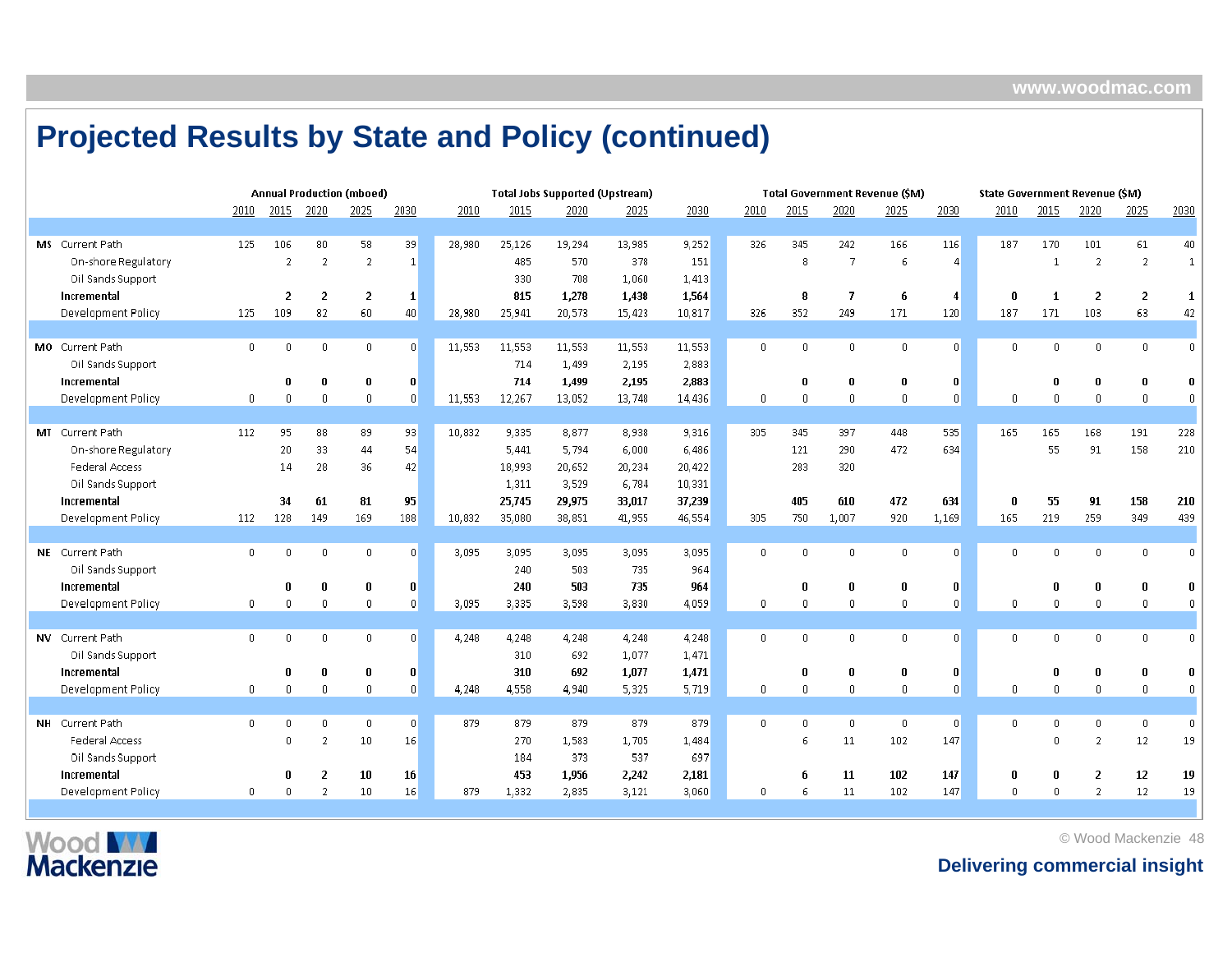|                        |              |              |                | <b>Annual Production (mboed)</b> |                |        |        | <b>Total Jobs Supported (Upstream)</b> |        |                |                |                |                | <b>Total Government Revenue (\$M)</b> |              |                |                | State Government Revenue (\$M) |              |                |
|------------------------|--------------|--------------|----------------|----------------------------------|----------------|--------|--------|----------------------------------------|--------|----------------|----------------|----------------|----------------|---------------------------------------|--------------|----------------|----------------|--------------------------------|--------------|----------------|
|                        | 2010         | 2015         | 2020           | 2025                             | 2030           | 2010   | 2015   | 2020                                   | 2025   | 2030           | 2010           | 2015           | 2020           | 2025                                  | 2030         | 2010           | 2015           | 2020                           | 2025         | 2030           |
|                        |              |              |                |                                  |                |        |        |                                        |        |                |                |                |                |                                       |              |                |                |                                |              |                |
| NJ Current Path        | $\mathbf 0$  | $\Omega$     | $\mathbf{0}$   | $\Omega$                         | $\overline{0}$ | 5,359  | 5,359  | 5,359                                  | 5,359  | 5,359          | n.             | $\mathbf{0}$   | $\overline{0}$ | $\mathbf{0}$                          | $\Omega$     | 0.             | $\sqrt{ }$     | $\mathbf 0$                    | $\mathbf 0$  | $\mathbf 0$    |
| <b>Federal Access</b>  |              | $\Omega$     | 14             | 72                               | 114            |        | 1,948  | 11,430                                 | 12,311 | 10,717         |                | 42             | 78             | 734                                   | 1,063        |                | -n             | 11                             | 88           | 137            |
| Oil Sands Support      |              |              |                |                                  |                |        | 1,101  | 2,423                                  | 3,815  | 5,246          |                |                |                |                                       |              |                |                |                                |              |                |
| Incremental            |              | n            | 14             | 72                               | 114            |        | 3,049  | 13,853                                 | 16,126 | 15,964         |                | 42             | 78             | 734                                   | 1,063        | 0              | $\mathbf n$    | 11                             | 88           | 137            |
| Development Policy     | $\mathbf 0$  | $\Omega$     | 14             | 72                               | 114            | 5,359  | 8,408  | 19,212                                 | 21,485 | 21,323         | $\mathbf{0}$   | 42             | 78             | 734                                   | 1,063        | $\mathbf{0}$   | $\mathbf{0}$   | $11\,$                         | 88           | 137            |
|                        |              |              |                |                                  |                |        |        |                                        |        |                |                |                |                |                                       |              |                |                |                                |              |                |
| <b>NM</b> Current Path | 885          | 668          | 565            | 596                              | 603            | 58,535 | 45,182 | 38,970                                 | 41,128 | 41,421         | 3,132          | 2,810          | 2,886          | 3,424                                 | 3,901        | 1,004          | 934            | 867                            | 1,038        | 1,189          |
| On-shore Regulatory    |              | -5           | $\overline{7}$ | 17                               | 24             |        | 1,956  | 2,023                                  | 1,658  | 1,352          |                | 54             | 136            | 260                                   | 365          |                | 21             | 39                             | 71           | 98             |
| <b>Federal Access</b>  |              | 9            | 18             | 24                               | 27             |        | 12,440 | 13,526                                 | 13,252 | 13,376         |                | 185            | 210            |                                       |              |                |                |                                |              |                |
| Oil Sands Support      |              |              |                |                                  |                |        | 207    | 436                                    | 650    | 865            |                |                |                |                                       |              |                |                |                                |              |                |
| Incremental            |              | 14           | 25             | 41                               | 51             |        | 14,603 | 15,986                                 | 15,561 | 15,592         |                | 239            | 346            | 260                                   | 365          | n              | 21             | 39                             | 71           | 98             |
| Development Policy     | 885          | 682          | 589            | 637                              | 654            | 58,535 | 59,785 | 54,955                                 | 56,689 | 57,013         | 3,132          | 3,049          | 3,232          | 3,684                                 | 4,265        | 1,004          | 955            | 906                            | 1,108        | 1,287          |
|                        |              |              |                |                                  |                |        |        |                                        |        |                |                |                |                |                                       |              |                |                |                                |              |                |
| NY Current Path        | 31           | 10           | $\overline{7}$ | 8                                | $\overline{2}$ | 14,811 | 14,811 | 14,811                                 | 14,811 | 14,811         | 12             | 14             | 16             | 20                                    | 6            | 12             | $\overline{2}$ | $\overline{2}$                 | 3            | $\overline{1}$ |
| On-shore Regulatory    |              |              |                |                                  |                |        |        |                                        |        |                |                |                |                |                                       |              |                |                |                                |              |                |
| (incl Moratorium)      |              | 319          | 522            | 661                              | 789            |        | 29,905 | 42,699                                 | 42,737 | 38,932         |                | 189            | 1,161          | 2,182                                 | 2,893        |                | 66             | 144                            | 195          | 247            |
| Oil Sands Support      |              |              |                |                                  |                |        | 2,336  | 5,118                                  | 8,086  | 11,141         |                |                |                |                                       |              |                |                |                                |              |                |
| Incremental            |              | 319          | 522            | 661                              | 789            |        | 32,241 | 47,817                                 | 50,823 | 50,072         |                | 189            | 1,161          | 2,182                                 | 2,893        |                | 66             | 144                            | 195          | 247            |
| Development Policy     | 31           | 329          | 529            | 669                              | 791            | 14,811 | 47,052 | 62,628                                 | 65,634 | 64,883         | 12             | 203            | 1,177          | 2,202                                 | 2,899        | 12             | 68             | 146                            | 198          | 248            |
|                        |              |              |                |                                  |                |        |        |                                        |        |                |                |                |                |                                       |              |                |                |                                |              |                |
| <b>NC</b> Current Path | $\mathbf{0}$ | $\Omega$     | $\mathbf{0}$   | $\mathbf{0}$                     | $\overline{0}$ | 4,834  | 4,834  | 4,834                                  | 4,834  | 4,834          | n.             | $\Omega$       | $\theta$       | $\theta$                              | $\mathbf{0}$ | n.             | $\mathbf{0}$   | $\mathbf{0}$                   | $\Omega$     | 0              |
| <b>Federal Access</b>  |              | -n           | 45             | 240                              | 382            |        | 6,513  | 38,218                                 | 41,164 | 35,834         |                | 142            | 262            | 2,454                                 | 3,554        |                |                |                                |              |                |
| Oil Sands Support      |              |              |                |                                  |                |        | 1,133  | 2,355                                  | 3,464  | 4,564          |                |                |                |                                       |              |                |                |                                |              |                |
| Incremental            |              | $\mathbf n$  | 45             | 240                              | 382            |        | 7,646  | 40,573                                 | 44,628 | 40,398         |                | 142            | 262            | 2,454                                 | 3,554        |                | $\mathbf 0$    | 0                              | 0            | n              |
| Development Policy     | $\mathbf{0}$ | $\Omega$     | 45             | 240                              | 382            | 4,834  | 12,480 | 45,407                                 | 49,462 | 45,232         | 0              | 142            | 262            | 2,454                                 | 3,554        | 0              | $\mathbf{0}$   | $\Omega$                       | $\Omega$     | $\Omega$       |
|                        |              |              |                |                                  |                |        |        |                                        |        |                |                |                |                |                                       |              |                |                |                                |              |                |
| <b>ND</b> Current Path | 376          | 812          | 876            | 913                              | 1,056          | 33,098 | 73,127 | 80,489                                 | 83,857 | 96,553         | 1.022          | 2,968          | 3,946          | 4,614                                 | 6,088        | 450            | 1.197          | 1,417                          | 1,654        | 2,183          |
| On-shore Regulatory    |              | 19           | 27             | 32                               | 40             |        | 9,939  | 12,264                                 | 12,501 | 15,414         |                | 78             | 148            | 203                                   | 285          |                | 32             | 51                             | 68           | 96             |
| Federal Access         |              | 2            | 5              | 6                                | -7             |        | 3,110  | 3,382                                  | 3,313  | 3,344          |                | 46             | 52             |                                       |              |                |                |                                |              |                |
| Oil Sands Support      |              |              |                |                                  |                |        | 95     | 195                                    | 279    | 361            |                |                |                |                                       |              |                |                |                                |              |                |
| Incremental            |              | 22           | 32             | 38                               | 47             |        | 13,144 | 15,840                                 | 16,093 | 19,119         |                | 125            | 201            | 203                                   | 285          | n              | 32             | 51                             | 68           | 96             |
| Development Policy     | 376          | 834          | 908            | 951                              | 1,103          | 33,098 | 86,272 | 96,329                                 | 99,950 | 115,672        | 1,022          | 3,093          | 4,147          | 4,817                                 | 6,373        | 450            | 1,229          | 1,468                          | 1,723        | 2,279          |
|                        |              |              |                |                                  |                |        |        |                                        |        |                |                |                |                |                                       |              |                |                |                                |              |                |
| OH Current Path        | 5            | -2           | $\mathbf{1}$   | $\overline{2}$                   | $\overline{0}$ | 48,111 | 16,608 | 14,428                                 | 21,134 | $\overline{0}$ | $\overline{2}$ | $\overline{2}$ | 3              | 5                                     | $\mathbf 0$  | $\overline{2}$ | $\Omega$       | $\mathbf{0}$                   | $\mathbf{1}$ | $\Omega$       |
| On-shore Regulatory    |              | $\Omega$     | $\mathbf{0}$   | $\Omega$                         | $\overline{0}$ |        | 13     | 53                                     | 172    | 93             |                | $\Omega$       | $\Omega$       | $\mathbf{1}$                          | $\Omega$     |                | $\Omega$       | $\Box$                         | $\Omega$     | $\mathbf 0$    |
| Oil Sands Support      |              |              |                |                                  |                |        | 2,738  | 6,384                                  | 10,814 | 15,491         |                |                |                |                                       |              |                |                |                                |              |                |
| Incremental            |              | $\mathbf{0}$ | U              | n                                | $\bf{0}$       |        | 2,751  | 6,437                                  | 10,986 | 15,585         |                | 0              | $\bf{0}$       | 1                                     | $\bf{0}$     |                | -0             | n                              | n            | n              |
| Development Policy     | 5            | 2            | $\mathbf{1}$   | $\overline{2}$                   | $\Omega$       | 48,111 | 19,360 | 20,865                                 | 32,119 | 15,585         | $\overline{2}$ | $\overline{2}$ | 3              | 6                                     | $\Omega$     | $\overline{2}$ | -O             | $\Omega$                       | -1           |                |
|                        |              |              |                |                                  |                |        |        |                                        |        |                |                |                |                |                                       |              |                |                |                                |              |                |

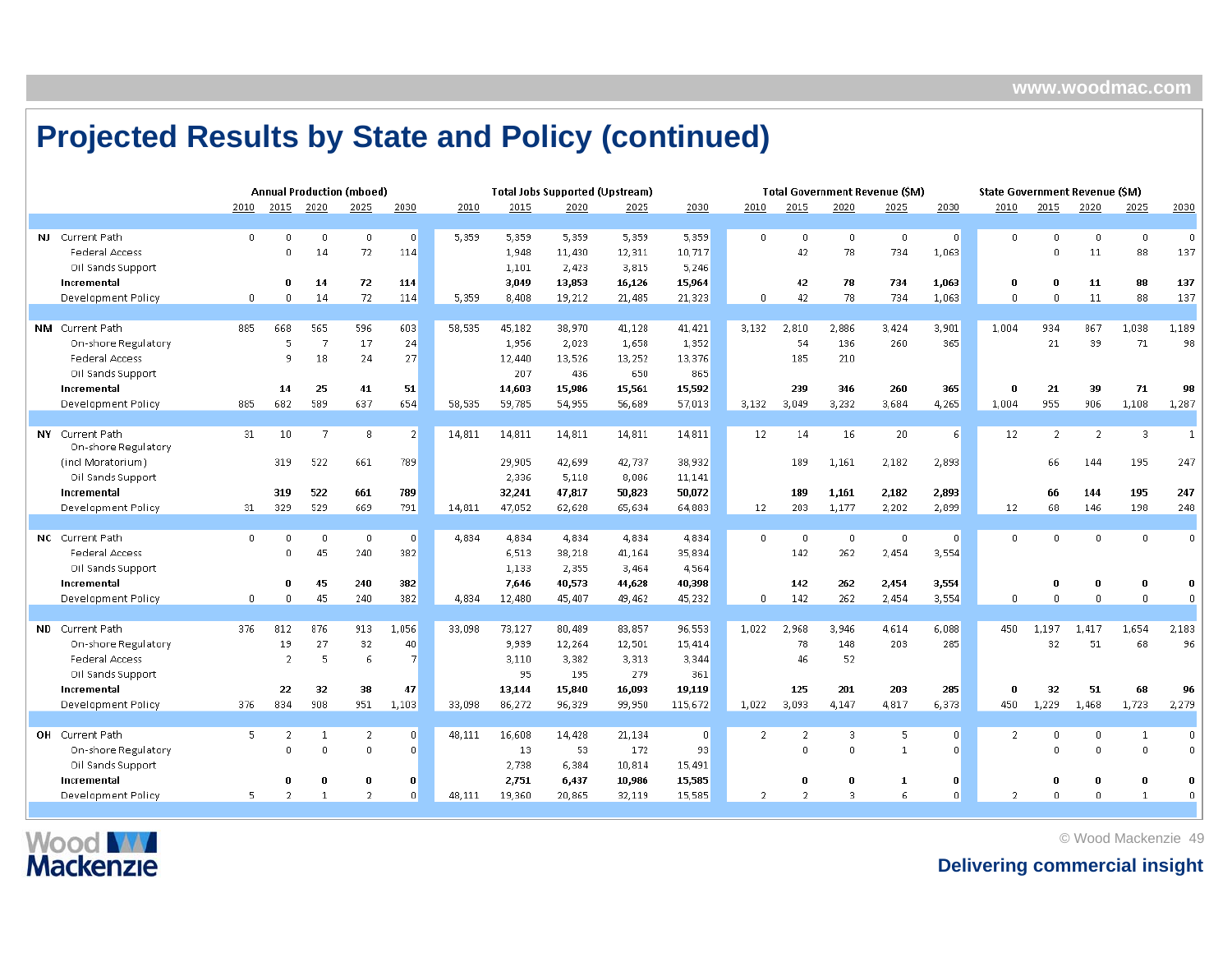|                        |              |                   |                | <b>Annual Production (mboed)</b> |                |         |         | <b>Total Jobs Supported (Upstream)</b> |         |         |              |                |                | <b>Total Government Revenue (SM)</b> |                | State Government Revenue (\$M) |             |                                     |              |              |
|------------------------|--------------|-------------------|----------------|----------------------------------|----------------|---------|---------|----------------------------------------|---------|---------|--------------|----------------|----------------|--------------------------------------|----------------|--------------------------------|-------------|-------------------------------------|--------------|--------------|
|                        | 2010         | 2015              | 2020           | 2025                             | 2030           | 2010    | 2015    | 2020                                   | 2025    | 2030    | 2010         | 2015           | 2020           | 2025                                 | 2030           | 2010                           | 2015        | 2020                                | 2025         | 2030         |
|                        |              |                   |                |                                  |                |         |         |                                        |         |         |              |                |                |                                      |                |                                |             |                                     |              |              |
| OK Current Path        | 1.211        | 1,122             | 1,065          | 1,159                            | 1,264          | 239,883 | 227,378 | 220,403                                | 239,820 | 260,264 | 1.692        | 2,204          | 2,720          | 3,311                                | 4,051          | 762                            | 753         | 812                                 | 989          | 1,210        |
| On-shore Regulatory    |              | 35                | 59             | 87                               | 108            |         | 7,094   | 10,547                                 | 13,303  | 14,818  |              | 69             | 152            | 249                                  | 347            |                                | 24          | 45                                  | 74           | 104          |
| Oil Sands Support      |              |                   |                |                                  |                |         | 487     | 1,026                                  | 1,522   | 2,018   |              |                |                |                                      |                |                                |             |                                     |              |              |
| Incremental            |              | 35                | 59             | 87                               | 108            |         | 7,581   | 11,572                                 | 14,826  | 16,836  |              | 69             | 152            | 249                                  | 347            |                                | 24          | 45                                  | 74           | 104          |
| Development Policy     |              | 1,211 1,157 1,125 |                | 1,246                            | 1,373          | 239,883 | 234,959 | 231,975                                | 254,646 | 277,100 | 1,692        | 2,273          | 2,872          | 3,559                                | 4,398          | 762                            | 776         | 858                                 | 1,063        | 1,313        |
|                        |              |                   |                |                                  |                |         |         |                                        |         |         |              |                |                |                                      |                |                                |             |                                     |              |              |
| OR Current Path        | $\mathbf{0}$ | $\Omega$          | $\Omega$       | $\Omega$                         | $\mathbf{0}$   | 3.143   | 3,143   | 3,143                                  | 3,143   | 3,143   | $\mathbf 0$  | $\mathbf{0}$   | $\theta$       | $\mathbf{0}$                         | $\Omega$       | 0                              | 0           | $\begin{array}{c} 0 \\ \end{array}$ | $\mathbf 0$  | $\mathbf{0}$ |
| <b>Federal Access</b>  |              | $\Omega$          | Δ              | 28                               | 42             |         | 752     | 2,809                                  | 3,745   | 4,838   |              | 18             | 33             | 316                                  | 501            |                                | -n          | Д                                   | 36           | 60           |
| Oil Sands Support      |              |                   |                |                                  |                |         | 648     | 1,225                                  | 1,645   | 2,028   |              |                |                |                                      |                |                                |             |                                     |              |              |
| Incremental            |              | $\mathbf 0$       |                | 28                               | 42             |         | 1,400   | 4,034                                  | 5,390   | 6,866   |              | 18             | 33             | 316                                  | 501            |                                | $\mathbf n$ |                                     | 36           | 60           |
| Development Policy     | $\mathbf{0}$ | $\Omega$          | 4              | 28                               | 42             | 3,143   | 4,543   | 7,177                                  | 8,533   | 10,009  | 0            | 18             | 33             | 316                                  | 501            | 0.                             | 0           |                                     | 36           | 60           |
|                        |              |                   |                |                                  |                |         |         |                                        |         |         |              |                |                |                                      |                |                                |             |                                     |              |              |
| PA Current Path        | 441          | 1,771             | 2,271          | 2,566                            | 2,848          | 121,783 | 184,719 | 236,870                                | 267,677 | 296,217 | 167          | 2,438          | 5,051          | 6,386                                | 7,862          | 167                            | 365         | 674                                 | 852          | 1,049        |
| On-shore Regulatory    |              | 52                | 80             | 97                               | 112            |         | 14,403  | 17,423                                 | 18,696  | 19,390  |              | 72             | 178            | 242                                  | 310            |                                | 11          | 24                                  | 32           | 41           |
| Oil Sands Support      |              |                   |                |                                  |                |         | 1,509   | 3,206                                  | 4,816   | 6,434   |              |                |                |                                      |                |                                |             |                                     |              |              |
| Incremental            |              | 52                | 80             | 97                               | 112            |         | 15,912  | 20,629                                 | 23,512  | 25,824  |              | 72             | 178            | 242                                  | 310            |                                | 11          | 24                                  | 32           | 41           |
| Development Policy     |              | 441 1,824         | 2,351          | 2,663                            | 2,961          | 121,783 | 200,630 | 257,499                                | 291,189 | 322,042 | 167          | 2,510          | 5,229          | 6,629                                | 8,172          | 167                            | 376         | 697                                 | 884          | 1,090        |
|                        |              |                   |                |                                  |                |         |         |                                        |         |         |              |                |                |                                      |                |                                |             |                                     |              |              |
| <b>RI</b> Current Path | $\mathbf{0}$ | $\Omega$          | $\mathbf 0$    | $\Omega$                         | $\overline{0}$ | 548     | 548     | 548                                    | 548     | 548     | $\mathbf{0}$ | $\overline{0}$ | $\,0\,$        | $\mathbf 0$                          | $\Box$         | 0                              | n           | $\mathbf{0}$                        | $\mathbf 0$  |              |
| <b>Federal Access</b>  |              | $\theta$          | $\Delta$       | 22                               | 35             |         | 599     | 3,517                                  | 3,788   | 3,298   |              | $\theta$       | 9              | 209                                  | 327            |                                | $\Omega$    | 3                                   | 27           | 42           |
| Oil Sands Support      |              |                   |                |                                  |                |         | 123     | 265                                    | 404     | 544     |              |                |                |                                      |                |                                |             |                                     |              |              |
| Incremental            |              | $\mathbf 0$       | 4              | 22                               | 35             |         | 723     | 3,782                                  | 4,192   | 3,841   |              | $\mathbf 0$    | 9              | 209                                  | 327            |                                | $\mathbf n$ | 3                                   | 27           | 42           |
| Development Policy     | $\mathbf 0$  | $\overline{0}$    | Д              | 22                               | 35             | 548     | 1,271   | 4,330                                  | 4,740   | 4,389   | $\mathbf 0$  | $\mathbf{0}$   | -9             | 209                                  | 327            | n.                             | $\sqrt{ }$  | 3                                   | 27           | 42           |
|                        |              |                   |                |                                  |                |         |         |                                        |         |         |              |                |                |                                      |                |                                |             |                                     |              |              |
| SC Current Path        | $\mathbf{0}$ | $\Box$            | $\mathbf{0}$   | $\Omega$                         | $\overline{0}$ | 2,811   | 2,811   | 2,811                                  | 2,811   | 2,811   | $\mathbf{0}$ | $\theta$       | $\overline{0}$ | $\mathbf 0$                          | $\Omega$       | $\Omega$                       | $\Box$      | $\mathbf{0}$                        | $\mathbf{0}$ | $\mathbf{0}$ |
| <b>Federal Access</b>  |              | $\Omega$          | 6              | 32                               | 52             |         | 881     | 5,171                                  | 5,570   | 4,849   |              | $\Omega$       | 6              | 307                                  | 481            |                                | -n          | 5                                   | 40           | 62           |
| Oil Sands Support      |              |                   |                |                                  |                |         | 508     | 1,049                                  | 1,505   | 1,950   |              |                |                |                                      |                |                                |             |                                     |              |              |
| Incremental            |              | $\mathbf 0$       | 6              | 32                               | 52             |         | 1,390   | 6,220                                  | 7,075   | 6,799   |              | $\bf{0}$       | 6              | 307                                  | 481            |                                | $\mathbf n$ | 5                                   | 40           | 62           |
| Development Policy     | $\mathbf 0$  | $\mathbf 0$       | 6              | 32                               | 52             | 2,811   | 4,201   | 9,031                                  | 9,886   | 9,610   | $\mathbf 0$  | $\mathbf 0$    | 6              | 307                                  | 481            | 0                              |             | 5                                   | 40           | 62           |
|                        |              |                   |                |                                  |                |         |         |                                        |         |         |              |                |                |                                      |                |                                |             |                                     |              |              |
| SD Current Path        | $\Delta$     | 3                 | 2              | 3                                | 3              | 1,881   | 1,214   | 1,000                                  | 1,310   | 1,585   | 11           | -9             | 9              | 14                                   | 19             | 5.                             | 4           | 3                                   | 5            | 7            |
| On-shore Regulatory    |              | $\Omega$          | $\mathbf{0}$   | $\mathsf{n}$                     | $\mathbf{0}$   |         | 15      | 12                                     | 36      | 43      |              | $\Omega$       | $\overline{0}$ | $\overline{0}$                       | $\overline{1}$ |                                |             | $\Omega$                            | $\Omega$     |              |
| Oil Sands Support      |              |                   |                |                                  |                |         | 110     | 227                                    | 327     | 423     |              |                |                |                                      |                |                                |             |                                     |              |              |
| Incremental            |              | -0                | 0              | 0                                | $\bf{0}$       |         | 125     | 240                                    | 363     | 466     |              | -0             | $\mathbf 0$    | $\bf{0}$                             | $\mathbf{1}$   |                                |             | 0                                   |              |              |
| Development Policy     | 4            | 3                 | $\overline{2}$ | 3                                | 3              | 1,881   | 1,339   | 1,240                                  | 1,673   | 2,050   | 11           | -9             | -9             | 14                                   | 19             | 5.                             |             | 3                                   |              |              |



© Wood Mackenzie 50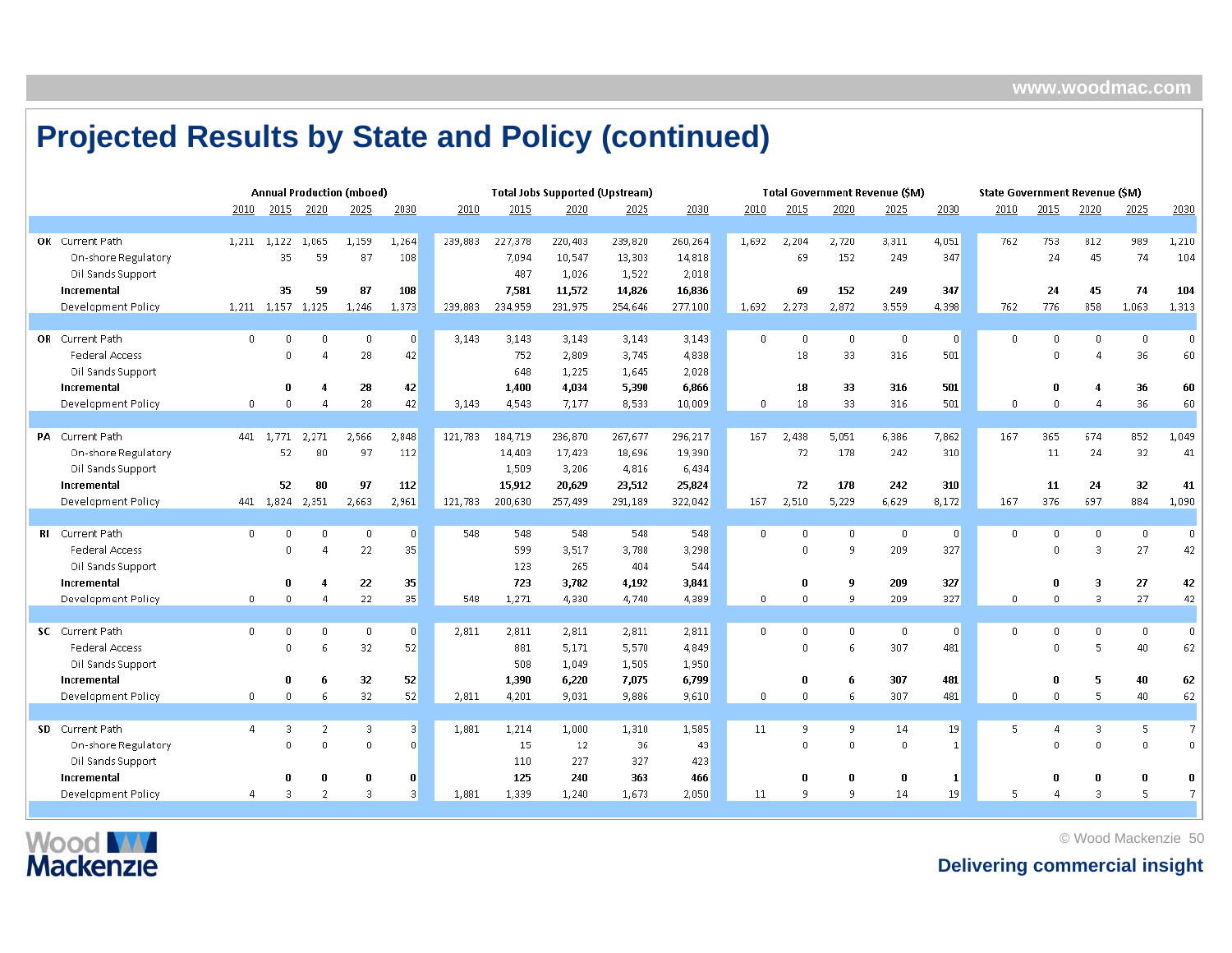|    |                        |                |              |                | <b>Annual Production (mboed)</b> |                 |        |                   |           | <b>Total Jobs Supported (Upstream)</b> |           |              |                |                | <b>Total Government Revenue (\$M)</b> |           |              |                | State Government Revenue (\$M) |                |                |
|----|------------------------|----------------|--------------|----------------|----------------------------------|-----------------|--------|-------------------|-----------|----------------------------------------|-----------|--------------|----------------|----------------|---------------------------------------|-----------|--------------|----------------|--------------------------------|----------------|----------------|
|    |                        | 2010           | 2015         | 2020           | 2025                             | 2030            | 2010   | 2015              | 2020      | 2025                                   | 2030      | 2010         | 2015           | 2020           | 2025                                  | 2030      | 2010         | 2015           | 2020                           | 2025           | 2030           |
|    |                        |                |              |                |                                  |                 |        |                   |           |                                        |           |              |                |                |                                       |           |              |                |                                |                |                |
|    | <b>TN</b> Current Path | 3              | 5            | 3              | 5                                | 5               | 6,762  | 10,100            | 7,557     | 10,990                                 | 12,107    | $\mathbf{1}$ | 6              | $\overline{7}$ | 12                                    | 15        | $\mathbf{1}$ | $\mathbf{1}$   | $\mathbf{1}$                   | $\overline{2}$ | $\overline{2}$ |
|    | On-shore Regulatory    |                | $\mathbf{1}$ | $\mathbf{1}$   |                                  | $\mathbf{1}$    |        | 725               | 191       | 867                                    | 725       |              | $\overline{1}$ | $\mathbf{1}$   | 3                                     | $\Lambda$ |              | $\mathbf{0}$   | $\mathbf{0}$                   | $\Omega$       | $\mathbf{0}$   |
|    | Oil Sands Support      |                |              |                |                                  |                 |        | 808               | 1,656     | 2,378                                  | 3,082     |              |                |                |                                       |           |              |                |                                |                |                |
|    | Incremental            |                | 1            | 1              | 1                                | $\mathbf{1}$    |        | 1,534             | 1,848     | 3,245                                  | 3,808     |              | 1              | 1              | 3                                     | 4         |              | n              | 0                              | n              | n              |
|    | Development Policy     | 3              | 5            | $\Delta$       | 6                                | $\overline{7}$  | 6,762  | 11,634            | 9,405     | 14,235                                 | 15,915    | $\mathbf{1}$ | $\overline{7}$ | 9              | 15                                    | 18        | $\mathbf{1}$ |                | $\mathbf{1}$                   | $\mathcal{P}$  | 2              |
|    |                        |                |              |                |                                  |                 |        |                   |           |                                        |           |              |                |                |                                       |           |              |                |                                |                |                |
|    | <b>TX</b> Current Path | 5,110          | 5,365        | 5,521          | 5,621                            | 5,880           |        | 939,167 1,008,652 | 1,059,378 | 1,078,627                              | 1,122,682 | 9,728        | 11,884         | 16,018         | 18,601                                | 22,030    | 4,135        | 4,678          | 5,221                          | 6,045          | 7,109          |
|    | On-shore Regulatory    |                | 348          | 567            | 696                              | 806             |        | 47,400            | 69,880    | 67,479                                 | 72,899    |              | 772            | 1,645          | 2,302                                 | 3,018     |              | 304            | 536                            | 748            | 974            |
|    | <b>GoM Permitting</b>  |                | 0.           | 350            | 762                              | 970             |        | 58,716            | 73,416    | 79,716                                 | 81,816    |              | 1,325          | 3,035          | 9,023                                 | 13,165    |              |                |                                |                |                |
|    | Oil Sands Support      |                |              |                |                                  |                 |        | 4,017             | 8,929     | 14,344                                 | 19,955    |              |                |                |                                       |           |              |                |                                |                |                |
|    | Incremental            |                | 348          | 917            | 1,458                            | 1,775           |        | 110,133           | 152,225   | 161,539                                | 174,670   |              | 2,096          | 4,679          | 11,325                                | 16,183    | 0            | 304            | 536                            | 748            | 974            |
|    | Development Policy     | 5,110          | 5,713 6,438  |                | 7,079                            | 7,655           |        | 939,167 1,118,785 | 1,211,604 | 1,240,166                              | 1,297,352 | 9,728        | 13,980         | 20,698         | 29,926                                | 38,213    | 4,135        | 4,982          | 5,757                          | 6,793          | 8,083          |
|    |                        |                |              |                |                                  |                 |        |                   |           |                                        |           |              |                |                |                                       |           |              |                |                                |                |                |
|    | UT Current Path        | 341            | 320          | 419            | 434                              | 465             | 27,043 | 25,960            | 34,687    | 35,945                                 | 38,280    | 927          | 1,170          | 1,888          | 2,195                                 | 2,679     | 389          | 455            | 653                            | 758            | 925            |
|    | On-shore Regulatory    |                | 56           | 162            | 198                              | 235             |        | 23,124            | 45,238    | 33,791                                 | 37,531    |              | 215            | 757            | 1,043                                 | 1,409     |              | 84             | 260                            | 356            | 481            |
|    | <b>Federal Access</b>  |                | 2            | 5              | -6                               | -7              |        | 3,110             | 3,382     | 3,313                                  | 3,344     |              | 46             | 52             |                                       |           |              |                |                                |                |                |
|    | Oil Sands Support      |                |              |                |                                  |                 |        | 320               | 685       | 1,028                                  | 1,373     |              |                |                |                                       |           |              |                |                                |                |                |
|    | Incremental            |                | 59           | 167            | 204                              | 242             |        | 26,554            | 49,304    | 38,132                                 | 42,248    |              | 261            | 810            | 1,043                                 | 1,409     | n            | 84             | 260                            | 356            | 481            |
|    | Development Policy     | 341            | 379          | 586            | 639                              | 707             | 27,043 | 52,514            | 83,991    | 74,078                                 | 80,528    | 927          | 1,431          | 2,698          | 3,239                                 | 4,088     | 389          | 538            | 913                            | 1,114          | 1,405          |
|    |                        |                |              |                |                                  |                 |        |                   |           |                                        |           |              |                |                |                                       |           |              |                |                                |                |                |
| vт | Current Path           | $\mathbf{0}$   | $\Omega$     | $\mathbf 0$    | $\mathbf 0$                      | $\vert 0 \vert$ | 539    | 539               | 539       | 539                                    | 539       | 0            | $\overline{0}$ | $\mathbf 0$    | 0                                     | $\Omega$  | $\mathbf{0}$ | $\mathbf{0}$   | $\mathbf{0}$                   | $\mathbf{0}$   | $\Omega$       |
|    | Oil Sands Support      |                |              |                |                                  |                 |        | 78                | 163       | 235                                    | 306       |              |                |                |                                       |           |              |                |                                |                |                |
|    | Incremental            |                | $\bf{0}$     | 0              | 0                                | $\bf{0}$        |        | 78                | 163       | 235                                    | 306       |              | $\bf{0}$       | $\bf{0}$       | $\bf{0}$                              | $\bf{0}$  |              | 0              | 0                              | 0              | 0              |
|    | Development Policy     | $\mathbf{0}$   | $\Omega$     | $\Omega$       | $\mathsf{n}$                     | $\mathsf{n}$    | 539    | 617               | 702       | 774                                    | 845       | 0            | $\Omega$       | $\Omega$       | 0                                     | $\Omega$  | $\mathsf{n}$ | $\Omega$       | $\Omega$                       | $\Omega$       | n              |
|    |                        |                |              |                |                                  |                 |        |                   |           |                                        |           |              |                |                |                                       |           |              |                |                                |                |                |
|    | VA Current Path        | 112            | 58           | 53             | 80                               | 91              | 15,456 | 15,456            | 15,456    | 15,456                                 | 15,456    | 42           | 80             | 118            | 199                                   | 252       | 42           | 12             | 16                             | 27             | 34             |
|    | On-shore Regulatory    |                | $\mathbf{1}$ | $\mathbf{1}$   | 3                                | -3              |        | 249               | 149       | 702                                    | 575       |              | $\theta$       | $\overline{0}$ | $\mathbf{1}$                          | -1        |              | $\Omega$       | $\mathbf 0$                    | $\mathbf{1}$   | $\mathbf{1}$   |
|    | <b>Federal Access</b>  |                | $\Omega$     | 17             | 89                               | 142             |        | 2,423             | 14,221    | 15,317                                 | 13,334    |              | 54             | 99             | 919                                   | 1,331     |              | $\sqrt{ }$     | 14                             | 110            | 171            |
|    | Oil Sands Support      |                |              |                |                                  |                 |        | 934               | 2,032     | 3,143                                  | 4,277     |              |                |                |                                       |           |              |                |                                |                |                |
|    | Incremental            |                | 1            | 18             | 92                               | 146             |        | 3,606             | 16,401    | 19,163                                 | 18,185    |              | 54             | 100            | 920                                   | 1,332     | 0            | 0              | 15                             | 111            | 172            |
|    | Development Policy     | 112            | 58           | 71             | 172                              | 237             | 15,456 | 19,062            | 31,857    | 34,619                                 | 33,641    | 42           | 133            | 218            | 1,119                                 | 1,584     | 42           | 12             | 31                             | 137            | 206            |
|    |                        |                |              |                |                                  |                 |        |                   |           |                                        |           |              |                |                |                                       |           |              |                |                                |                |                |
|    | <b>WA</b> Current Path | $\overline{0}$ | $\Omega$     | $\Omega$       | $\mathbf 0$                      | $\vert 0 \vert$ | 6,204  | 6,204             | 6,204     | 6,204                                  | 6,204     | 0            | $\overline{0}$ | $\overline{0}$ | 0                                     | 0         | 0            | $\overline{0}$ | $\mathbf{0}$                   | $\mathbf 0$    | $\mathbf 0$    |
|    | Federal Access         |                | $\Omega$     | $\overline{2}$ | 15                               | 22              |        | 399               | 1,490     | 1,987                                  | 2,566     |              | 10             | 17             | 168                                   | 266       |              | n              | $\overline{2}$                 | 19             | 32             |
|    | Oil Sands Support      |                |              |                |                                  |                 |        | 1,711             | 4,218     | 7,510                                  | 11,035    |              |                |                |                                       |           |              |                |                                |                |                |
|    | Incremental            |                | n            | 2              | 15                               | 22              |        | 2,110             | 5,708     | 9,496                                  | 13,601    |              | 10             | 17             | 168                                   | 266       |              | n              | $\overline{2}$                 | 19             | 32             |
|    | Development Policy     | 0              | $\Omega$     | $\overline{2}$ | 15                               | 22              | 6,204  | 8,314             | 11,912    | 15,700                                 | 19,805    | 0            | 10             | 17             | 168                                   | 266       | 0            | n              | $\mathcal{D}$                  | 19             | 32             |
|    |                        |                |              |                |                                  |                 |        |                   |           |                                        |           |              |                |                |                                       |           |              |                |                                |                |                |



© Wood Mackenzie 51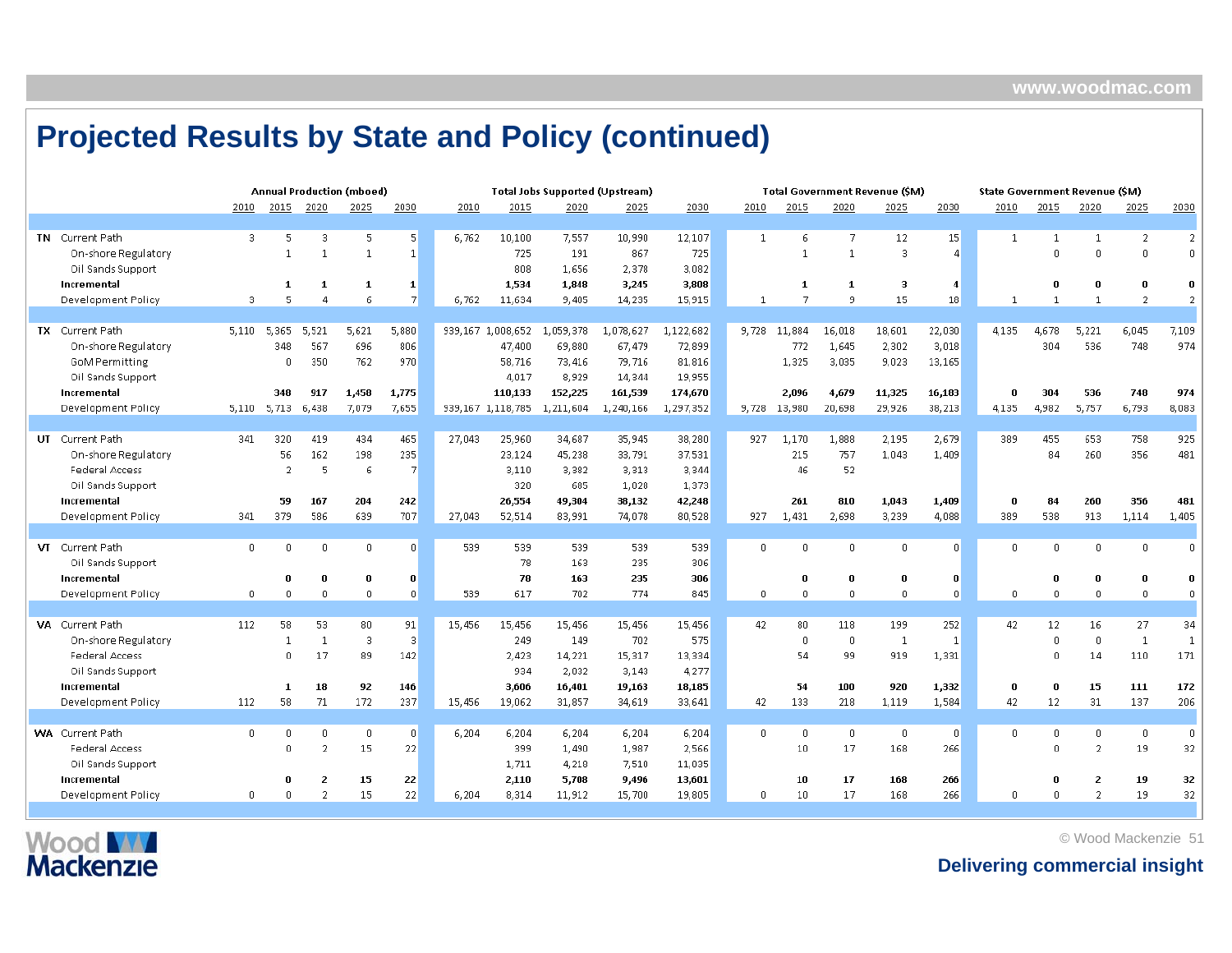|                        |          |       |       | <b>Annual Production (mboed)</b> |              |        |         | Total Jobs Supported (Upstream) |         |         |          |          |          | Total Government Revenue (\$M) |        | State Government Revenue (\$M) |       |       |       |       |
|------------------------|----------|-------|-------|----------------------------------|--------------|--------|---------|---------------------------------|---------|---------|----------|----------|----------|--------------------------------|--------|--------------------------------|-------|-------|-------|-------|
|                        | 2010     | 2015  | 2020  | 2025                             | 2030         | 2010   | 2015    | 2020                            | 2025    | 2030    | 2010     | 2015     | 2020     | 2025                           | 2030   | 2010                           | 2015  | 2020  | 2025  | 2030  |
|                        |          |       |       |                                  |              |        |         |                                 |         |         |          |          |          |                                |        |                                |       |       |       |       |
| <b>WV</b> Current Path | 198      | 195   | 232   | 280                              | 300          | 45,378 | 45,697  | 55,462                          | 66,965  | 71,284  | 75       | 269      | 516      | 697                            | 827    | 75                             | 40    | 69    | 93    | 110   |
| On-shore Regulatory    |          | 25    | 48    | 69                               | 80           |        | 5,320   | 6,677                           | 8,143   | 7,265   |          | 34       | 106      | 172                            | 220    |                                | 5.    | 14    | 23    | 29    |
| Oil Sands Support      |          |       |       |                                  |              |        | 168     | 360                             | 540     | 720     |          |          |          |                                |        |                                |       |       |       |       |
| Incremental            |          | 25    | 48    | 69                               | 80           |        | 5,487   | 7,037                           | 8,683   | 7,986   |          | 34       | 106      | 172                            | 220    |                                |       | 14    | 23    | 29    |
| Development Policy     | 198      | 220   | 280   | 349                              | 379          | 45,378 | 51,185  | 62,499                          | 75,648  | 79,269  | 75       | 303      | 622      | 869                            | 1,047  | 75.                            | 45    | 83    | 116   | 140   |
|                        |          |       |       |                                  |              |        |         |                                 |         |         |          |          |          |                                |        |                                |       |       |       |       |
| <b>WI</b> Current Path | $\Omega$ |       | n.    |                                  | $\mathbf{0}$ | 2,860  | 2,860   | 2,860                           | 2,860   | 2,860   | $\Omega$ | $\Omega$ | $\Box$   | $\Omega$                       |        |                                |       |       |       |       |
| Oil Sands Support      |          |       |       |                                  |              |        | 3,046   | 7,732                           | 14,189  | 21,157  |          |          |          |                                |        |                                |       |       |       |       |
| Incremental            |          | n     |       |                                  | 0            |        | 3,046   | 7,732                           | 14,189  | 21,157  |          |          |          | 0                              |        |                                |       |       |       |       |
| Development Policy     |          |       | n     |                                  | $\Omega$     | 2.860  | 5,906   | 10,592                          | 17,049  | 24,017  | n.       | n.       | $\Omega$ | D.                             |        |                                |       |       |       |       |
|                        |          |       |       |                                  |              |        |         |                                 |         |         |          |          |          |                                |        |                                |       |       |       |       |
| <b>WY</b> Current Path | 1,455    | 1,452 | 1,627 | 1,706                            | 1,731        | 68,944 | 70,383  | 80,493                          | 84,382  | 85,228  | 3,954    | 5,306    | 7,329    | 8,622                          | 9,980  | 1,576                          | 1,984 | 2,440 | 2,859 | 3,309 |
| On-shore Regulatory    |          | 28    | 46    | 56                               | 61           |        | 6,780   | 7,738                           | 7,755   | 7,891   |          | 245      | 658      | 992                            | 1,283  |                                | 97    | 196   | 273   | 342   |
| <b>Federal Access</b>  |          | 41    | 79    | 104                              | 119          |        | 54,425  | 59,177                          | 57,980  | 58,519  |          | 811      | 918      |                                |        |                                |       |       |       |       |
| Oil Sands Support      |          |       |       |                                  |              |        | 84      | 195                             | 320     | 451     |          |          |          |                                |        |                                |       |       |       |       |
| Incremental            |          | 69    | 125   | 160                              | 180          |        | 61,289  | 67,110                          | 66,054  | 66,862  |          | 1.056    | 1,576    | 992                            | 1,283  |                                | 97    | 196   | 273   | 342   |
| Development Policy     | 1,455    | 1,521 | 1,753 | 1,866                            | 1,912        | 68,944 | 131,672 | 147,603                         | 150,436 | 152,090 | 3,954    | 6,362    | 8,905    | 9,614                          | 11,263 | 1,576                          | 2,081 | 2,636 | 3,132 | 3,652 |

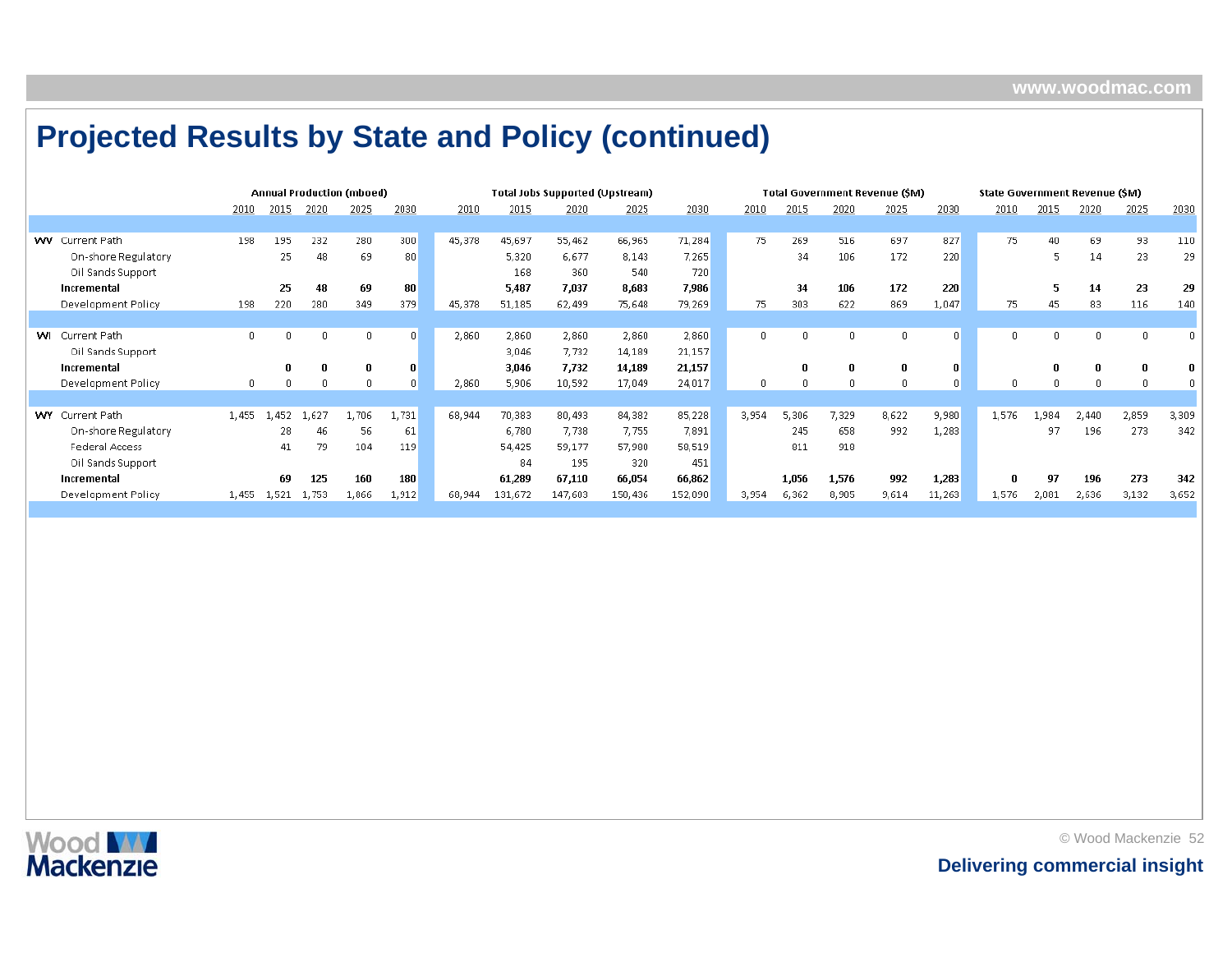### **GEM Tool Description**

The Global Economic Model (GEM) is Wood Mackenzie's proprietary economic modeling software

- • GEM combines Wood Mackenzie's unique and proprietary data, both historic and forecast, with company interests, price decks and fiscal models to produce cash flow and valuation reports. It contains more than 190 fiscal regimes covering the globe
- • GEM generates cash flow and production forecasts based on user input development plans. These include drilling forecasts and assumed type well profiles and well costs for onshore U.S. plays. For offshore developments, Alaska and the Canadian oil sands, production facilities and export pipelines are also included
- GEM includes a sensitivity tool to show the economics impact of changes in costs, taxes, production and prices. Outputs include cash flow summaries, IRR, NPV and \$/boe calculations
- • Wood Mackenzie has developed cost, tax and production data in the following productive regions:
	- •Alaska – 57 fields
	- •• Gulf of Mexico – 212 fields
	- •Canadian oil sands – 25 projects
	- •• Onshore U.S. – 245 plays

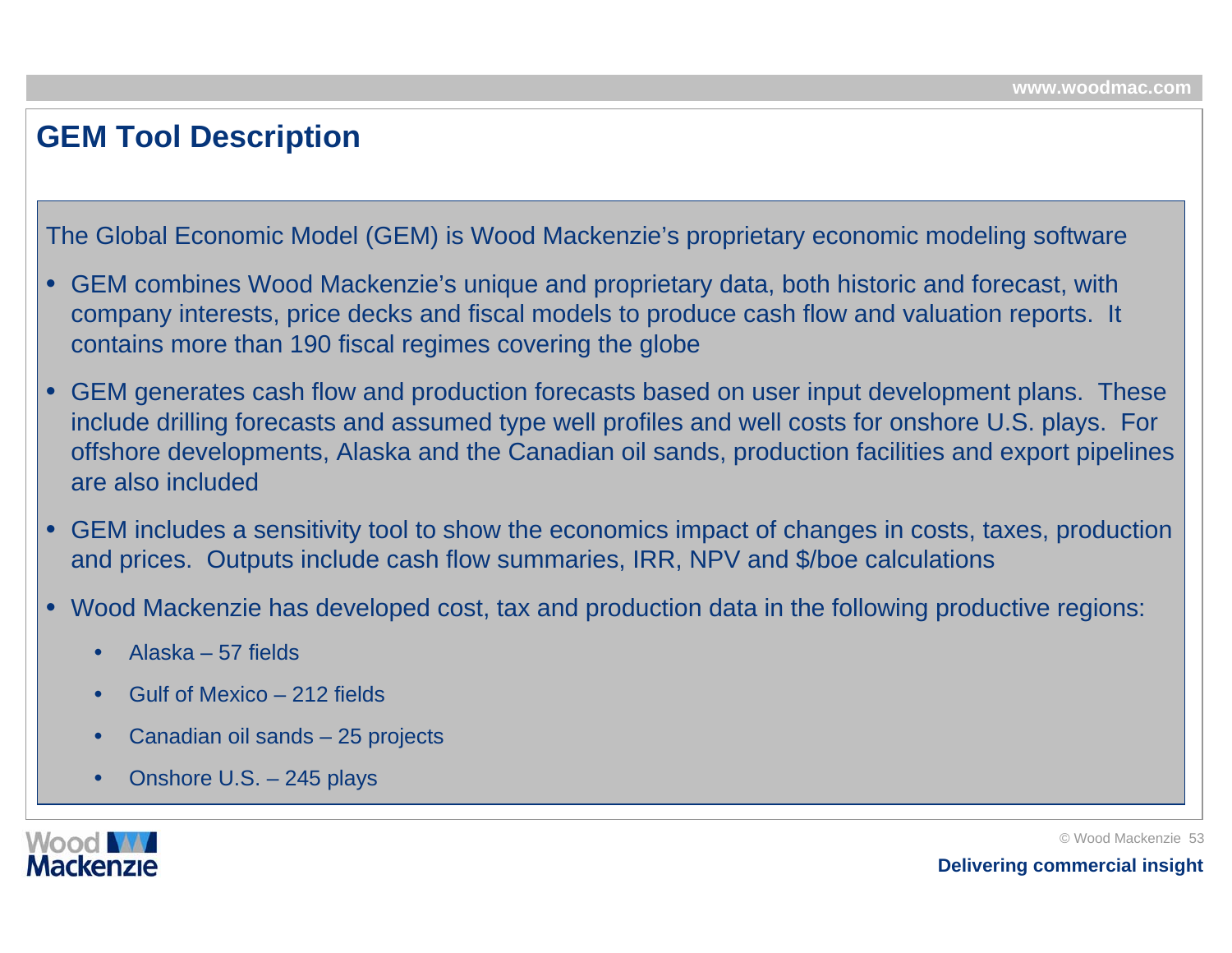### **Tax Assumptions**

- • Models included the following assumptions:
	- •Federal royalty rates modelled at 12.5%
	- •Federal income tax modelled at 35%
- • Wood Mackenzie's commodity price forecast was used. For all new Access region models, oil was priced at WTI, gas was priced at Henry Hub (HH). Oil price forecast was \$80/bbl in 2012 inflating at 2.50%. Gas price forecast was \$6.00/mcf in 2012 inflating at 2.50%
- • In the Atlantic and Pacific OCS regions royalties were split with 37.5/62.5 between the states and the federal government respectively. In Alaska federal areas the royalty split with the state was 50/50.
- • Production and revenue from new access regions were split by state according to the following:
	- • Atlantic OCS – Maine 13%, New Hampshire 1%, Massachusetts 11%, Rhode Island 2%, Connecticut 6%, New York 7%, New Jersey 8%, Delaware 2%, Maryland 3%, Virginia 10%, North Carolina 26%, South Carolina 3%, Georgia 2%, Florida 5%
	- •Pacific OCS – California 94%, Oregon 4%, Washington 2%
	- •East Gulf of Mexico – Florida 100%
	- • Rockies – Colorado 27.0%, North Dakota 19.4%, South Dakota 0.1%, Wyoming 31.7%, Utah 12.4%, New Mexico 6.8%, Montana 2.6%
- • For the existing producing areas; Gulf of Mexico, Alaska and onshore U.S., Wood Mackenzie has modeled each producing field or play by its applicable state and federal royalty
- •Other state taxes, such as Ad Valorem, Severance Taxes, and fee royalties have been applied which applicable



© Wood Mackenzie 54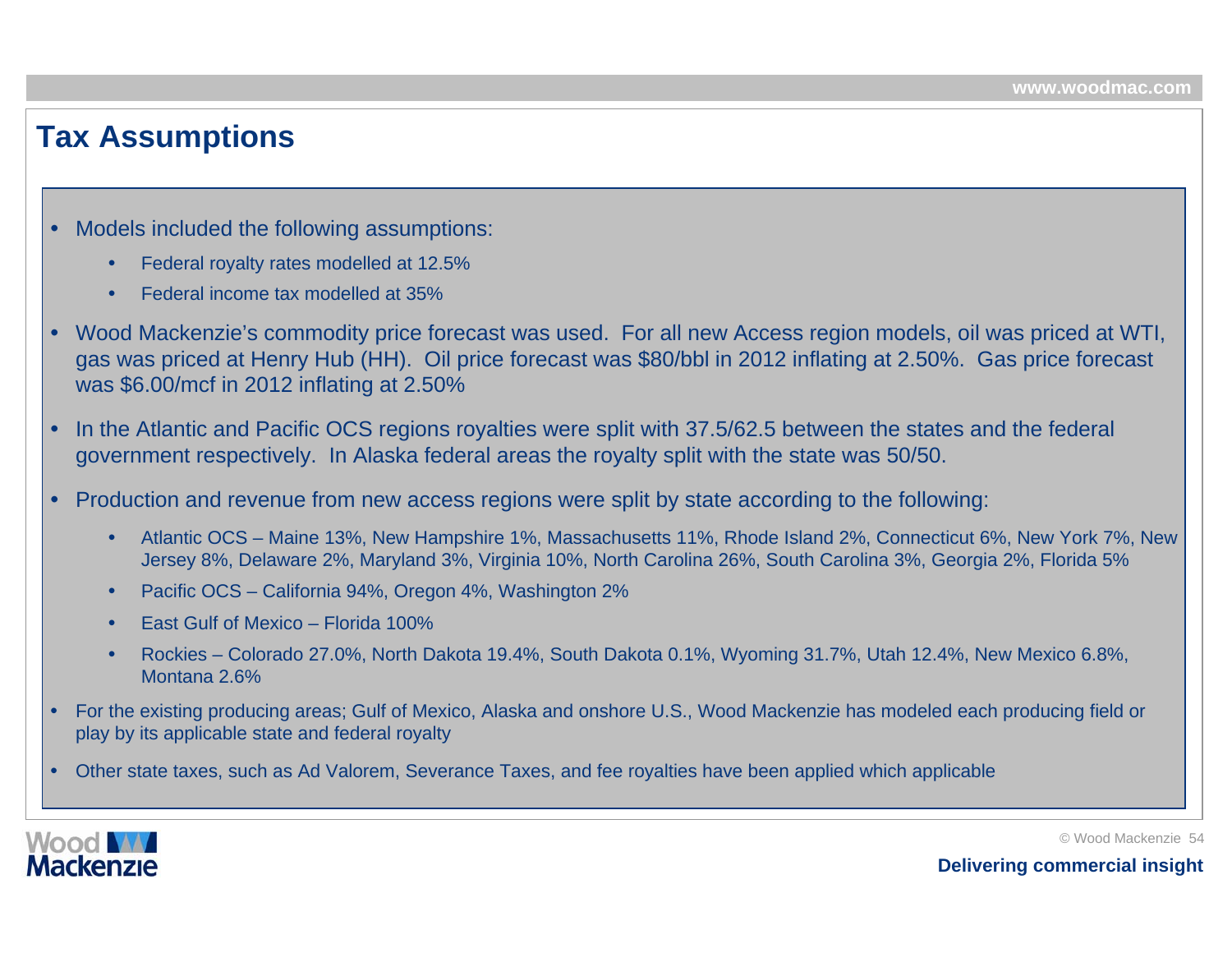### **References**

- • **ICF International, 2008, "Strengthening Our Economy: The Untapped U.S. Oil and Gas Resources," http://www.api.org/aboutoilgas/upload/Access\_Study\_Final\_Report\_12\_8\_08.pdf**
- •**MIG, Inc. 2008 Implan database, http://implan.com/V4/Index.php**
- • **U.S. Department of Interior, 2008, "Inventory of Onshore Federal Oil and Natural Gas Resources and Restrictions to Their Development," http://www.blm.gov/wo/st/en/prog/energy/oil\_and\_gas/EPCA\_III.html**
- • **Considine, Timothy J., July 2010, "The Economic Impacts of the Marcellus Shale: Implications for New York, Pennsylvania, and West Virginia," http://www.api.org/policy/exploration/hydraulicfracturing/upload/API Economic Impacts Marcellus Shale.pdf**
- $\bullet$  **Considine, Timothy J., July 2011, "The Pennsylvania Marcellus Natural Gas Industry: Status, Economic Impacts and Future Potential"**
- •**BLM Oil and Gas Statistics (1984-2010) January 2011 Version**
- • **Price Waterhouse Coopers September 2009 Study – The Economic Impacts of the Oil and Natural Gas Industry on the U.S. Economy: Employment, Labor, Income and Value Added**
- • **Canadian Energy Research Institute, "Economic Impacts of New Oil Sands Projects in Alberta (2010-2035)," http://www.ceri.ca/images/stories/CERI Study 124.pdf**

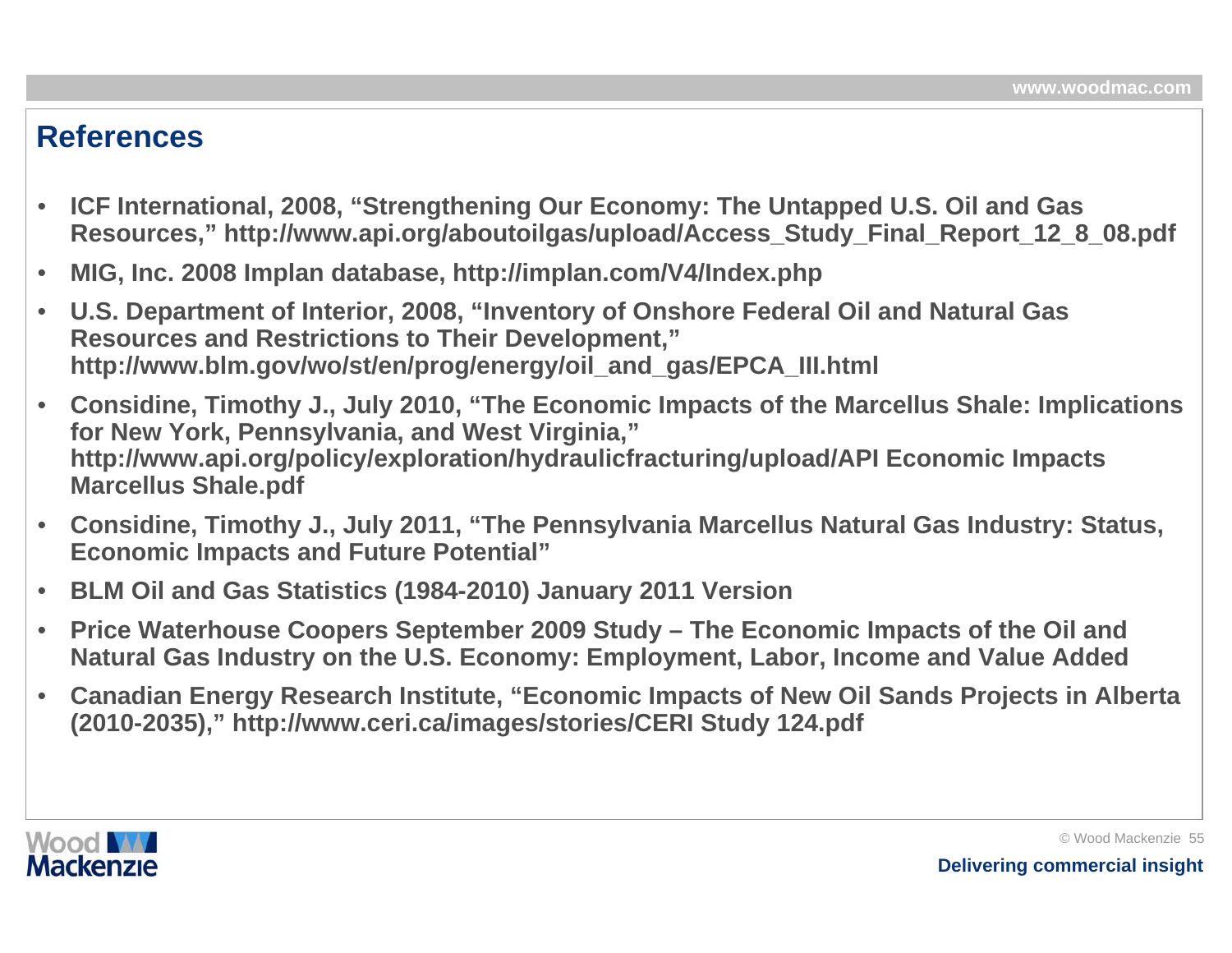### **Wood Mackenzie Disclaimer**

- • **Except for existing proprietar y computer programs and materials, all reports, drawings, drafts, data, models and other documents developed hereunder, and the right to cop yright such reports, drawings, drafts, data**  and other documents, shall be the sole property of API. API may use such materials in any manner in  $\,$ which API, in its sole discretion, deems fit and proper, including submission to governmental agencies, use **in litigation, or use in other proceedings before governmental bodies. Wood Mackenzie will not use the aforementioned items or other material developed there from, or release the content or findings of t he wor k performed hereunder t o parties outside API without prior review and written approval fro m A PI, unless they are in the public domain or are otherwise publicly released by A PI. Wood Mackenzie agrees to preserve the confidentiality of information received on b ehalf of API, furnished by API or prepared for API hereunder.**
- • **This report has been prepared by Wood Mackenzie for API. The report is intended for use by API and API may use such material in any manner in which API, in its sole discretion, deems fit and proper, including submission to governmental age ncies, use in litigation, or use i n other proceedi ngs bef ore governmental bodies.**
- • **The information upon which this report is based comes from our own experience, knowledge and databases. The opinions expressed in this report are those of Wood Mackenzie. They have been arrived at following careful consideration and enquir y consistent with standard industr y practices but we do not**  guarantee their fairness, completeness or accuracy. All results and observations are based on information **available at the time of this report. To the extent that additional information becomes available or the factors upon which our analy sis is based change, our conclusions could be subsequently affected. Wood Mackenzie does not accept an y liability for your reliance upon them.**